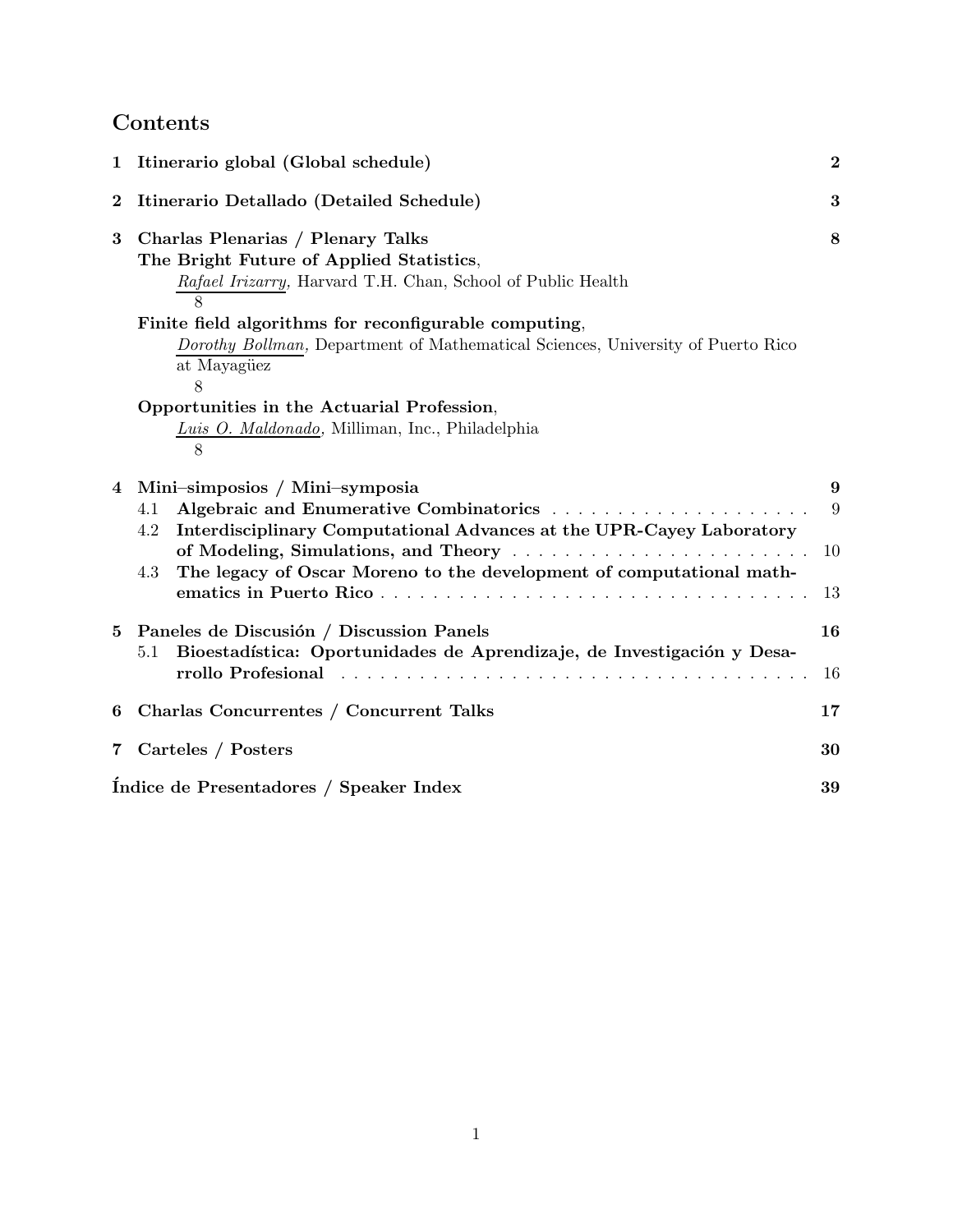|                 |                   |                                  | Viernes (Friday)                                                   |               |              |                           |             |
|-----------------|-------------------|----------------------------------|--------------------------------------------------------------------|---------------|--------------|---------------------------|-------------|
| Hora            | Teatro            | CA 210                           | CA 211                                                             | CA 212        | CA 213       | CA 214                    | CA 215      |
| $4:00-6:00$     | Registro          |                                  |                                                                    |               |              |                           |             |
| $4:00 - 8:00$   | Mesas Exhibidores |                                  |                                                                    |               |              |                           |             |
| $5:30-6:20$     | Panel             |                                  |                                                                    |               |              |                           |             |
| $6:30 - 7:00$   | Inauguración      |                                  |                                                                    |               |              |                           |             |
| $7:00 - 7:50$   | L. Maldonado      |                                  |                                                                    |               |              |                           |             |
| $8:00 - 10:00$  |                   |                                  | Actividad de Confraternización (Social Activity) - Museo Casa Roig |               |              |                           |             |
|                 |                   |                                  | Sábado                                                             |               |              |                           |             |
| Hora            | Teatro            | CA 210                           | CA 211                                                             | CA 212        | CA 213       | CA 214                    | CA 215      |
| $7:00 - 9:00$   | Desayuno          |                                  |                                                                    |               |              |                           |             |
| $7:30 - 9:30$   | Registro          |                                  |                                                                    |               |              |                           |             |
| $8:00 - 4:00$   | Mesas Exhibidores |                                  |                                                                    |               |              |                           |             |
| $8:00 - 8:25$   |                   |                                  |                                                                    | Ortiz-Zuazaga |              |                           | P. Negrón   |
| $8:30 - 8:55$   |                   |                                  |                                                                    | H. Janwa      | E. Flores    | J. Villavicensio          | R. Aparicio |
| $9:00 - 9:25$   |                   | E. Narciso                       | E. Ramos                                                           | A. Caceres    | R. Martinez  | J. Melendez               | S. Nguyen   |
| $9:30 - 9:55$   |                   | $\overline{\mathrm{R}}$ . Megret | M. Cruz-Aponte                                                     | F. Castro     | W. Torres    | $\overline{A}$ . Lecompte | A. Velez    |
| $10:00 - 11:00$ | Afiches (Posters) |                                  |                                                                    |               |              |                           |             |
| $11:00-11:50$   | R. Irizarry       |                                  |                                                                    |               |              |                           |             |
| $12:00-1:00$    |                   |                                  | Almuerzo - Plazoleta frente al Teatro                              |               |              |                           |             |
| $1:00-1:50$     | D. Bollman        |                                  |                                                                    |               |              |                           |             |
| $2:00 - 2:25$   |                   | R. Orellaana                     | J. Lopez                                                           | I. Rubio      | R. Martinez  | M.E. Perez                | O. Gonzalez |
| $2:30 - 2:55$   |                   | E. Insko                         | J. Santana                                                         | E. Orozco     | W. Velazquez | D. Torres                 | A. Heras    |
| $3:00 - 3:25$   |                   | P. Harris                        | D. Mendez                                                          | R. Arce       | Ortiz-Ubarri | J. Vega-Vilca             | L. Medina   |
| $3:30 - 3:55$   |                   | A. Diaz                          | E. Morales                                                         | $N.$ Pacheco  | O. Planchart | L. Steinberg              | H. Torres   |
| $4:00 - 4:30$   |                   | S. Administrativa                |                                                                    |               |              |                           |             |
| $4:30-\infty$   |                   |                                  | Actividad Social - Vestíbulo Administración de Empresas            |               |              |                           |             |

# <sup>1</sup> Itinerario <sup>g</sup>lobal (Global schedule)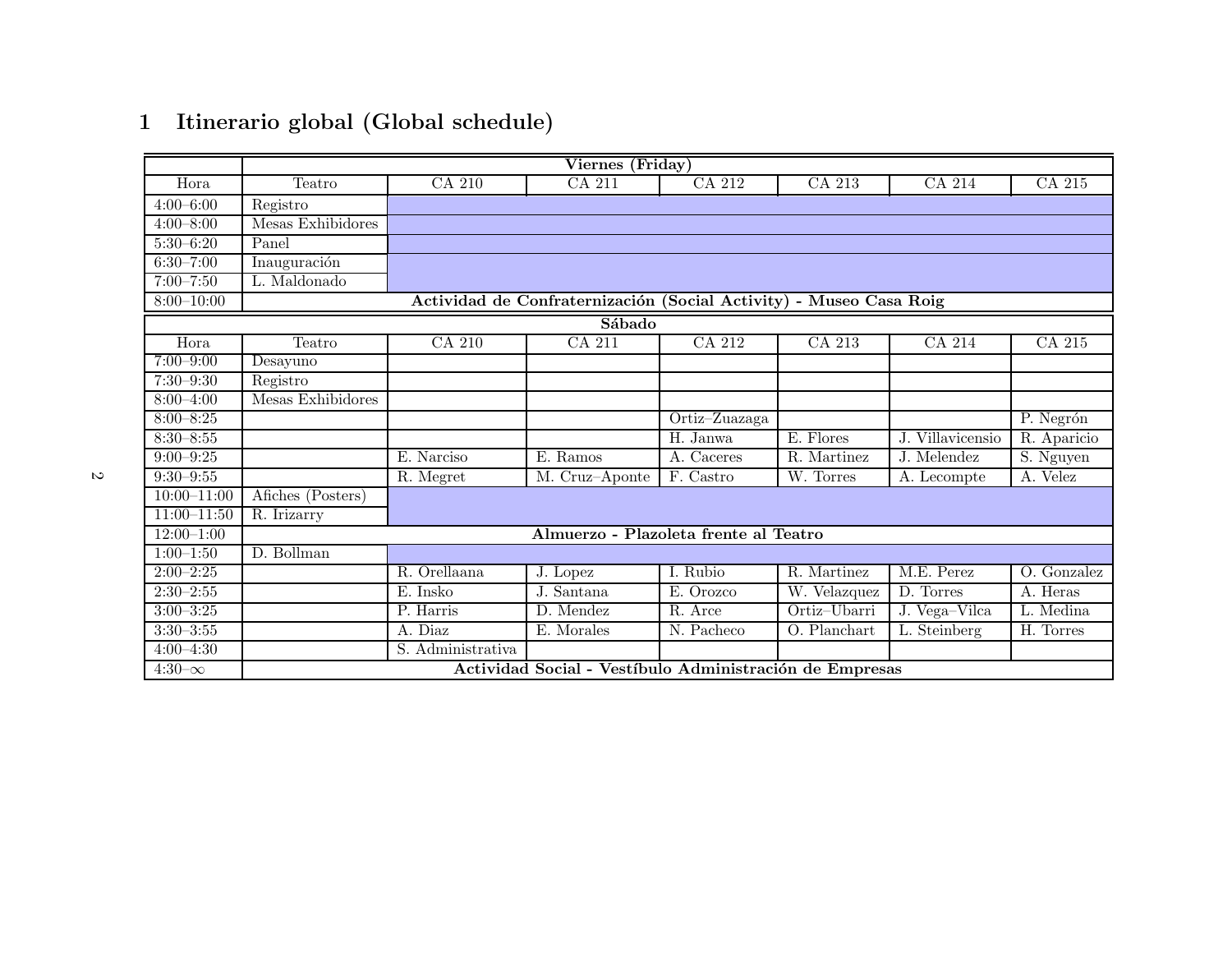| Horario        | Lugar            | Actividad                                                 |
|----------------|------------------|-----------------------------------------------------------|
| <b>Viernes</b> |                  |                                                           |
| $4:00-6:00$    | Vestíbulo Teatro | Inscripción y Registro                                    |
| $4:00 - 8:00$  | Vestíbulo Teatro | Mesas de Exhibidores                                      |
| $5:30-6:20$    | Teatro           | Panel: Bioestadística: Oportunidades de Aprendizaje, de   |
|                |                  | Investigación y Desarrollo Profesional,                   |
|                |                  | Rafael Irizarry, Roberto Rivera, Erick Suarez, Luis Raúl  |
|                |                  | Pericchi                                                  |
| $6:30-7:00$    | Teatro           | Inauguración                                              |
| $7:00 - 7:50$  | Teatro           | Conferencia Plenaria: Opportunities in the Actuarial      |
|                |                  | Profession                                                |
|                |                  | Luis O. Maldonado                                         |
| $8:00 - 10:00$ | Museo Casa Roig  | Actividad Social: Coro de Cámara UPRH                     |
|                |                  | Exhibición: La casa en la casa, por Antonio Martorell     |
|                |                  | Entremeses                                                |
| Sábado         |                  |                                                           |
| $7:30-9:30$    | Vestíbulo Teatro | Inscripción y Registro                                    |
| $7:00-9:00$    | Vestíbulo Teatro | Desayuno                                                  |
| 8:00-8:25      |                  | <b>Conferencias Concurrentes</b>                          |
|                | CA 212           | Majority logic decoding is a sensitive method for analyz- |
|                |                  | ing $(RNA-Seq)$ data                                      |
|                |                  | Humberto Ortiz-Zuazaga                                    |
|                | CA 215           | Dynamics of a three particle array under Lennard-Jones    |
|                |                  | type forces with a constraint of fixed area               |
|                |                  | Pablo V. Negrón-Marrero                                   |
| $8:30 - 8:55$  |                  | <b>Conferencias Concurrentes</b>                          |
|                | CA 212           | Progress towards the conjecture on APN functions and      |
|                |                  | absolute irreducibility of polynomials                    |
|                |                  | Heeralal Janwa                                            |
|                | CA 213           | WeBWorK: herramienta costoefectiva de asignaciones en     |
|                |                  | linea                                                     |
|                |                  | <b>Edwin Flores</b>                                       |
|                | <b>CA 214</b>    | Bayesian approach to valuation of executive stock options |
|                |                  | John Villaviencio-Mattos                                  |
|                | CA 215           | Well-posedness of degenerate integro-differential equa-   |
|                |                  | tions with infinite delay in Banach spaces                |
|                |                  | Rafael Aparicio                                           |
| $9:00 - 9:25$  |                  | <b>Conferencias Concurrentes</b>                          |
|                | CA 210           | Modelo para diseñar la interacción humano-computadora     |
|                |                  | (MODIHC) para aplicaciones móviles en Android             |
|                |                  | Flor Narciso                                              |

# 2 Itinerario Detallado (Detailed Schedule)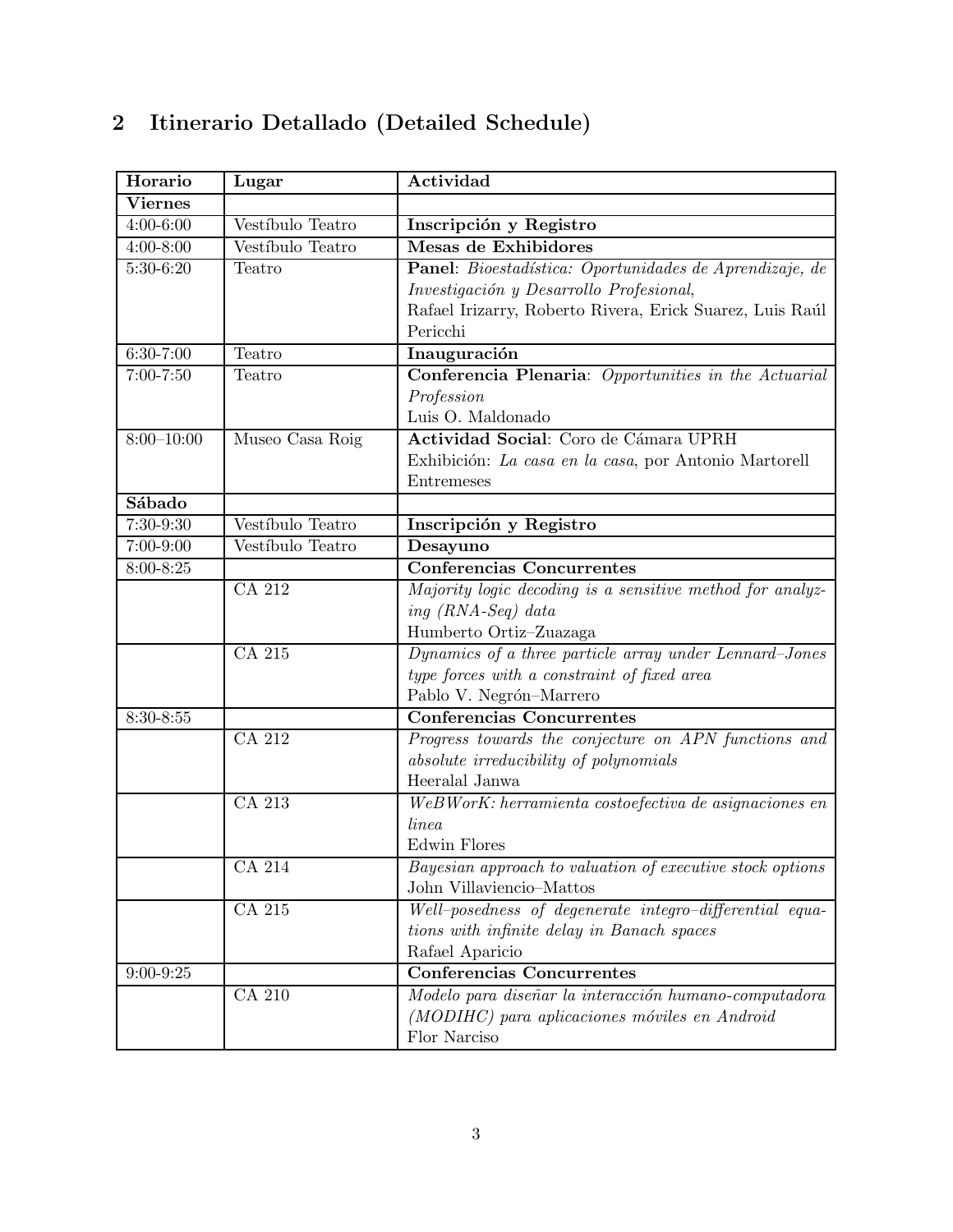| Horario     | Lugar            | Actividad                                                  |
|-------------|------------------|------------------------------------------------------------|
|             | CA 211           | EmbalsesPR: Una aplicación en linea para monitorear en     |
|             |                  | tiempo real los embalses de Puerto Rico                    |
|             |                  | Elio Ramos                                                 |
|             | CA 212           | Value Sets of Binomials over Finite Fields                 |
|             |                  | Alberto Cáceres                                            |
|             | CA 213           | Entendimiento de derivada direccional de funciones de      |
|             |                  | <i>dos variables</i>                                       |
|             |                  | Rafael Martínez Planell                                    |
|             | CA 214           | The Spatial Spread of Dengue Fever: A Diffusion Model      |
|             |                  | for the Impact of the Latent Period on Disease Dissemi-    |
|             |                  | nation                                                     |
|             |                  | Juan R. Meléndez Álvarez                                   |
|             | CA 215           | On the Milstein Method for Stochastic Differential Equa-   |
|             |                  | tions with Markov Switching                                |
|             |                  | Son Nguyen                                                 |
| $9:30-9:55$ |                  | <b>Conferencias Concurrentes</b>                           |
|             | CA 210           | Optimization and Filtering on Lie Groups and some ap-      |
|             |                  | plications in geometric scene reconstruction in presence   |
|             |                  | of noise and outliers                                      |
|             |                  | Rémi Mégret                                                |
|             | CA 211           | Advances in Biomathematics Research at UPR Cayey           |
|             |                  | Mayteé Cruz-Aponte                                         |
|             | CA 212           | Improvement to Chevalley's Theorem for function fields     |
|             |                  | of characteristic p                                        |
|             |                  | Francis Castro                                             |
|             | CA 213           | Didáctica de la variación y el análisis de los discursos   |
|             |                  | docentes                                                   |
|             |                  | Waldo A. Torres Vázquez                                    |
|             | CA 214           | On matrices with Jordan Form decomposition in an or-       |
|             |                  | thonormal basis                                            |
|             |                  | Alvaro Lecompte-Montes                                     |
|             | CA 215           | Global regularity for solutions of nonlocal Robin problems |
|             |                  | in a class of "bad" domains                                |
|             |                  | Alejandro Vélez-Santiago                                   |
| 10:00-11:00 | Vestíbulo Teatro | Afiches / Posters                                          |
|             |                  | Automated phenotyping of patient EMR Data: feature ex-     |
|             |                  | traction and selection                                     |
|             |                  | Rolando J. Acosta Nuñez                                    |
|             |                  | Análisis computacional entre matrices esparzas y los       |
|             |                  | métodos del gradiente                                      |
|             |                  | Cesar Fernando Bolaños Revelo                              |
|             |                  | Modeling Wolbachia Transmission in Natural Popula-         |
|             |                  | tions of Anopheles Mosquitoes                              |
|             |                  | Katherine A. Cartagena De Jesús                            |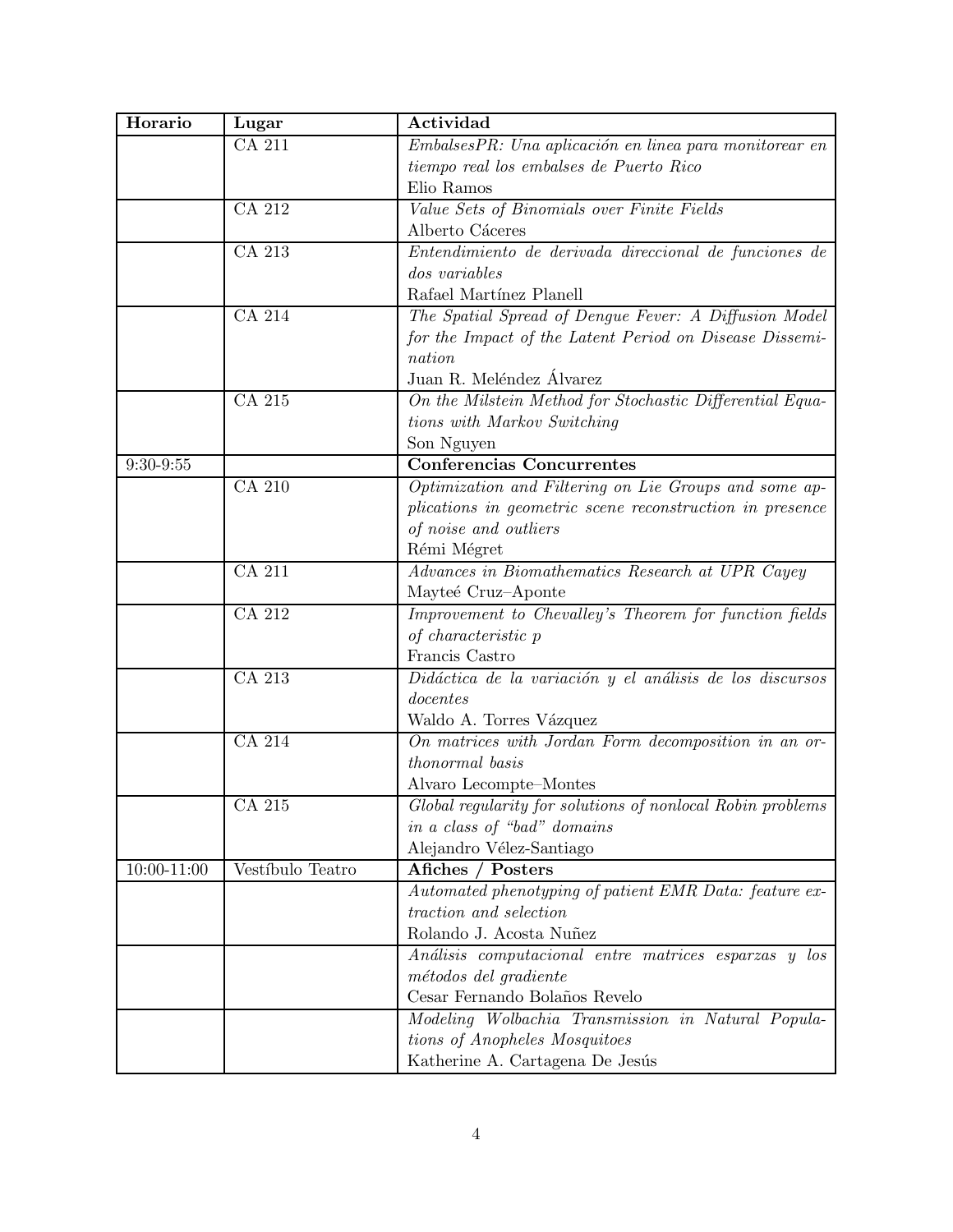| Horario        | Lugar                     | Actividad                                                 |
|----------------|---------------------------|-----------------------------------------------------------|
|                |                           | Platelet counts and their effect on patient outcomes with |
|                |                           | patent ductus arteriosus (PDA)                            |
|                |                           | Lorena Cristal                                            |
|                |                           | Investigating crime data in Puerto Rico through statisti- |
|                |                           | cal analyses                                              |
|                |                           | Jean C. Galán-Rivera                                      |
|                |                           | Modelos de cazador-presa: una nueva estrategia de per-    |
|                |                           | secución                                                  |
|                |                           | Anthony Gómez Fonseca                                     |
|                |                           | Effect of Distraction and Alzheimer's Disease in Simu-    |
|                |                           | lated Driving Based on Four Methods of Data Reduction     |
|                |                           | Jansel Herrera                                            |
|                |                           | String matching: a data structure approach                |
|                |                           | Shariemar López Vázquez                                   |
|                |                           | Modeling a Herpes Gladiatorum Outbreak in a Wrestling     |
|                |                           | Summer Camp                                               |
|                |                           | Kevin L. Molina-Serrano                                   |
|                |                           | Counting large prime numbers                              |
|                |                           | Adriana Morales                                           |
|                |                           | Decomposition of quasinormal matrices in Jordan form      |
|                |                           | Sheilamarie Moreno-Horta                                  |
|                |                           | A model for the control of dengue fever with the use of   |
|                |                           | <b>GMM</b>                                                |
|                |                           | Josue Olivieri                                            |
|                |                           | Congruence classes for Gaussian Integers                  |
|                |                           | Johann Rivera-Panas                                       |
|                |                           | A Mathematical Epidemiological Model to Study the Im-     |
|                |                           | pact of the Prodrome Period on Herpes Simplex Viruses     |
|                |                           | Epidemics                                                 |
|                |                           | Emmie Román                                               |
| $11:00-11:50$  | Teatro                    | Conferencia Plenaria: The Bright Future of Applied        |
|                |                           | <i>Statistics</i>                                         |
|                |                           | Rafael Irizarry                                           |
| $12:00 - 1:00$ | Plazoleta<br>frente<br>al | Almuerzo                                                  |
|                | Teatro                    |                                                           |
| $1:00-1:50$    | Teatro                    | Conferencia Plenaria: Finite field algorithms for re-     |
|                |                           | configurable computing                                    |
|                |                           | Dorothy Bollman                                           |
| $2:00-2:25$    |                           | <b>Conferencias Concurrentes</b>                          |
|                | CA 210                    | The Kronecker Coefficients                                |
|                |                           | Rosa Orellana                                             |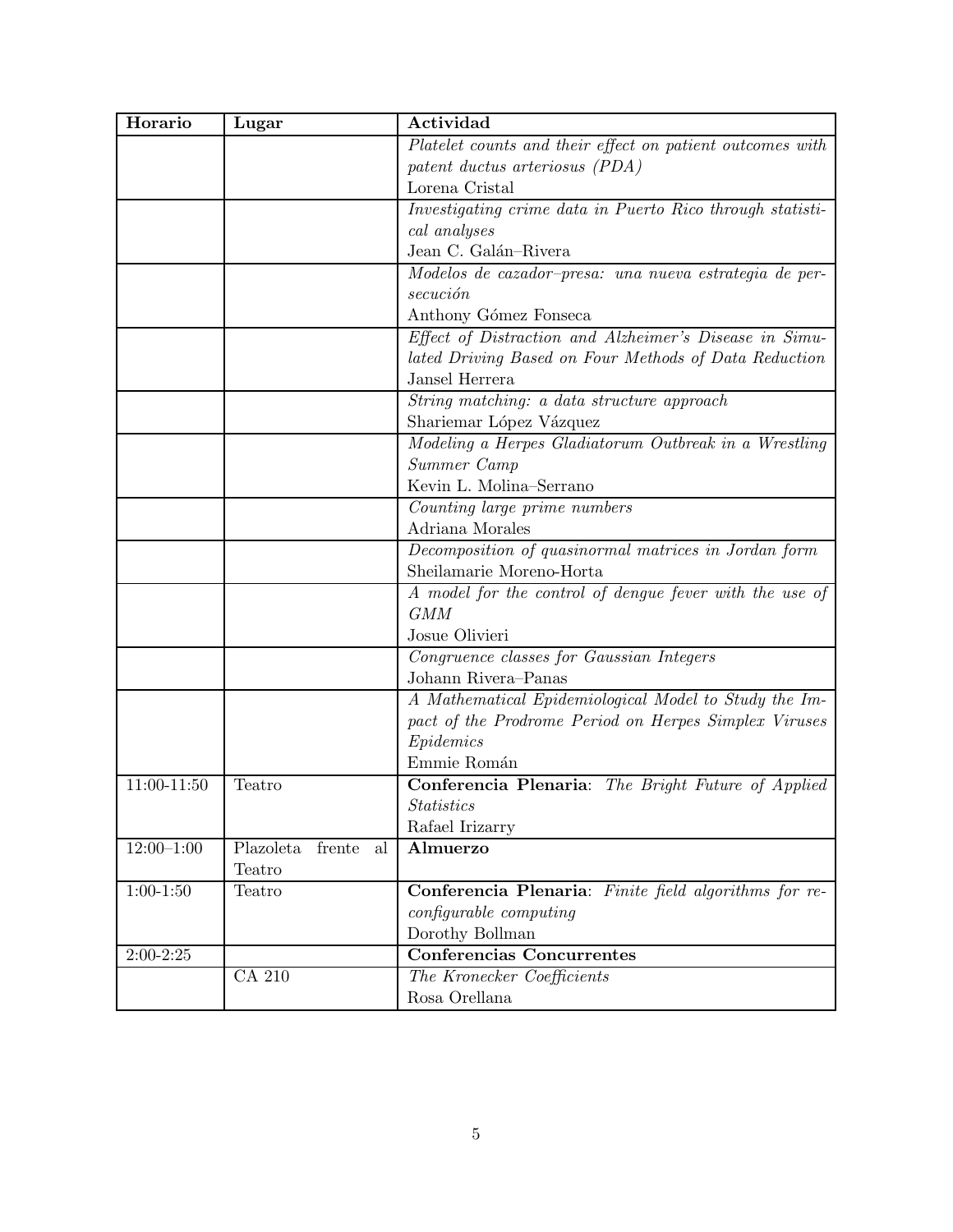| Horario       | Lugar         | Actividad                                                  |
|---------------|---------------|------------------------------------------------------------|
|               | CA 211        | Modeling and Simulation of Properties/Processes in         |
|               |               | Atoms, Molecules, and Materials from their Electrons       |
|               |               | and Nuclei Building Blocks                                 |
|               |               | Juan M. López Encarnación                                  |
|               | CA 212        | $Construction$ and analysis of multidimensional periodic   |
|               |               | array                                                      |
|               |               | Ivelisse Rubio                                             |
|               | CA 213        | Entendimiento de la relación entre plano tangente y        |
|               |               | diferencial de una función de dos variables                |
|               |               | Rafael Martínez Planell                                    |
|               | CA 214        | Bayesian rescue for the troubled scientist, or how to cal- |
|               |               | <i>ibrate classical significance tests</i>                 |
|               |               | María-Eglée Pérez                                          |
|               | CA 215        | On a generalization of Cusick-Li-Stănică's conjecture      |
|               |               | Oscar E. González                                          |
| $2:30-2:55$   |               | <b>Conferencias Concurrentes</b>                           |
|               | CA 210        | A combinatorial approach to studying singularities of      |
|               |               | Hessenberg varieties                                       |
|               |               | Erik Insko                                                 |
|               | <b>CA 211</b> | Solving Physicochemical Problems with Computational        |
|               |               | Quantum Chemistry                                          |
|               |               | Juan A. Santana                                            |
|               | CA 212        | Reduced linear modular systems, finite fields and Oscar    |
|               |               | Moreno                                                     |
|               |               | Edusmildo Orozco                                           |
|               | CA 213        | Errores matemáticos cometidos por los estudiantes uni-     |
|               |               | versitarios en el estudio de funciones exponenciales y     |
|               |               | logarítmicas                                               |
|               |               | Wanda Velázquez Rosado                                     |
|               | CA 214        | Fraud and Forensic Accounting using Benford's Law in       |
|               |               | Bayesian Analysis approach                                 |
|               |               | David Torres Núñez                                         |
|               | CA 215        | Arithmetic Differential Subgroups of $Gl_n$                |
|               |               | Alfonso E. Heras-Llanos                                    |
| $3:00 - 3:25$ |               | <b>Conferencias Concurrentes</b>                           |
|               | <b>CA 210</b> | The q-analog of Kostant's partition function and the high- |
|               |               | est root of the simple Lie algebras                        |
|               |               | Pamela E. Harris                                           |
|               | CA 211        | Computational Design of Dyes for Water-Splitting Dye-      |
|               |               | Sensitized Cells                                           |
|               |               | Dalvin D. Méndez-Hernández                                 |
|               | CA 212        | Multidimensional Periodic Costas Arrays: Enumeration       |
|               |               | and Symmetries                                             |
|               |               | Rafael Arce-Nazario                                        |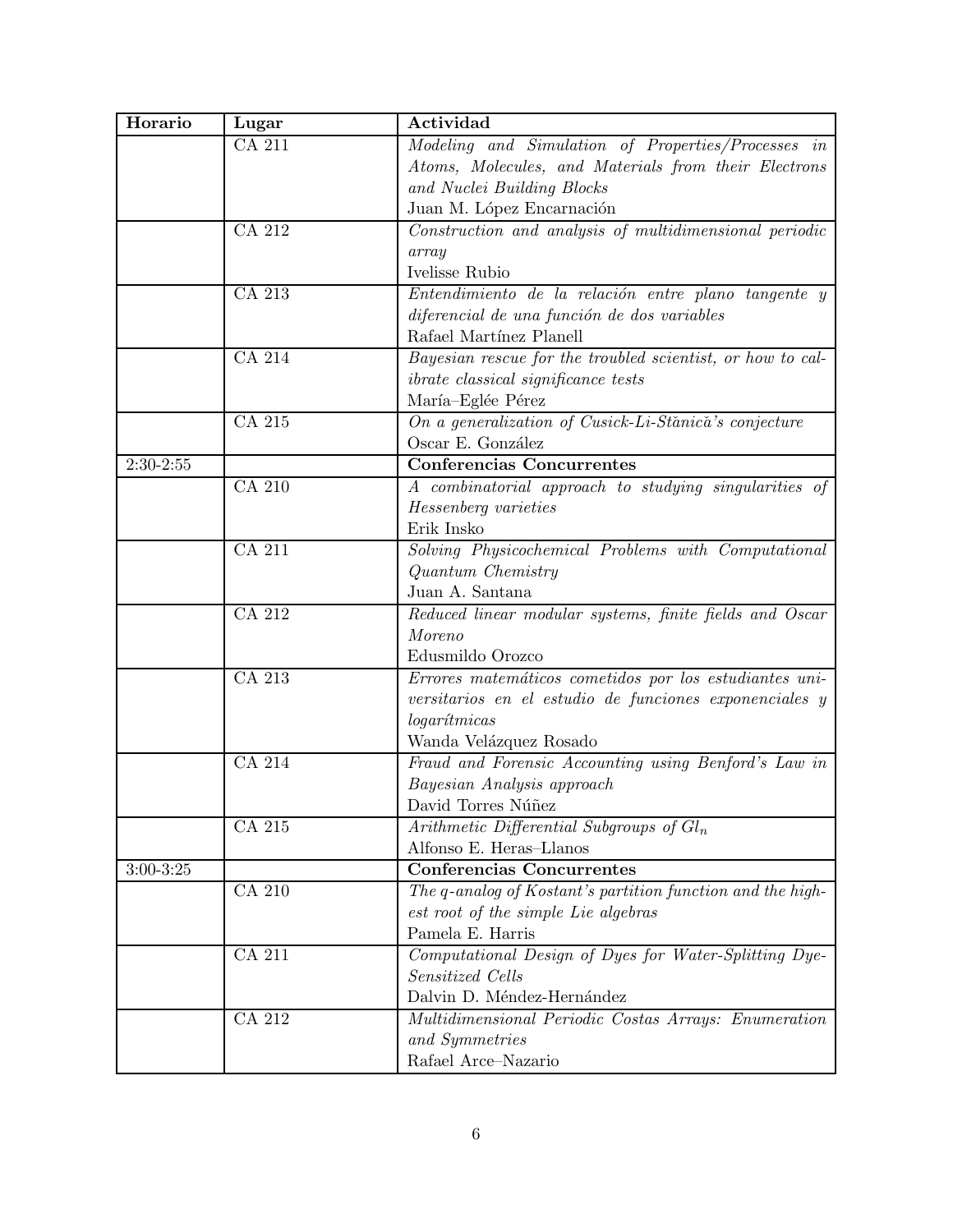| Horario       | Lugar                                    | Actividad                                                   |
|---------------|------------------------------------------|-------------------------------------------------------------|
|               | CA 213                                   | Modules to introduce Cybersecurity knowledge in the CS      |
|               |                                          | curriculum                                                  |
|               |                                          | José Ortiz-Ubarri                                           |
|               | CA 214                                   | Análisis de<br>datos usando Regresión Multivariante         |
|               |                                          | Múltiple por Minimos Cuadrados Parciales (Regresión         |
|               |                                          | PLS)                                                        |
|               |                                          | José C. Vega Vilca                                          |
|               | CA 215                                   | Modular periodicity of exponential sums of symmetric        |
|               |                                          | <b>Boolean</b> functions                                    |
|               |                                          | Luis A. Medina                                              |
| $3:30-3:55$   |                                          | <b>Conferencias Concurrentes</b>                            |
|               | CA 210                                   | Construction of root systems for reflection                 |
|               |                                          | Alexander Diaz-Lopez                                        |
|               | CA 211                                   | The Effect of Non Exponential Distributed Infectious Pe-    |
|               |                                          | riod in Stochastic Age-of-Infection Epidemiological Mod-    |
|               |                                          | els                                                         |
|               |                                          | Emmanuel J. Morales-Butler                                  |
|               | CA 212                                   | Monomial involutions over finite fields with f fixed points |
|               |                                          | Natalia M. Pacheco-Tallaj                                   |
|               | CA 213                                   | Algunas coordenadas de la matemática educativa en           |
|               |                                          | Puerto Rico                                                 |
|               |                                          | Orlando Planchart Márquez                                   |
|               | CA 214                                   | Elastic vibration of fractal cylinders                      |
|               |                                          | Lev Steinberg and Mario Zepeda                              |
|               | CA 215                                   | Minimum rank of $n$ -dimensional hypercube cut-complex      |
|               |                                          | Hetor D. Torres-Aponte                                      |
| $4:00 - 4:30$ | CA 211                                   | Sesión Administrativa                                       |
| $4:30-\infty$ | Vestibulo Adm.<br>$\mathrm{d}\mathrm{e}$ | Actividad Social                                            |
|               | <b>Empesas</b>                           |                                                             |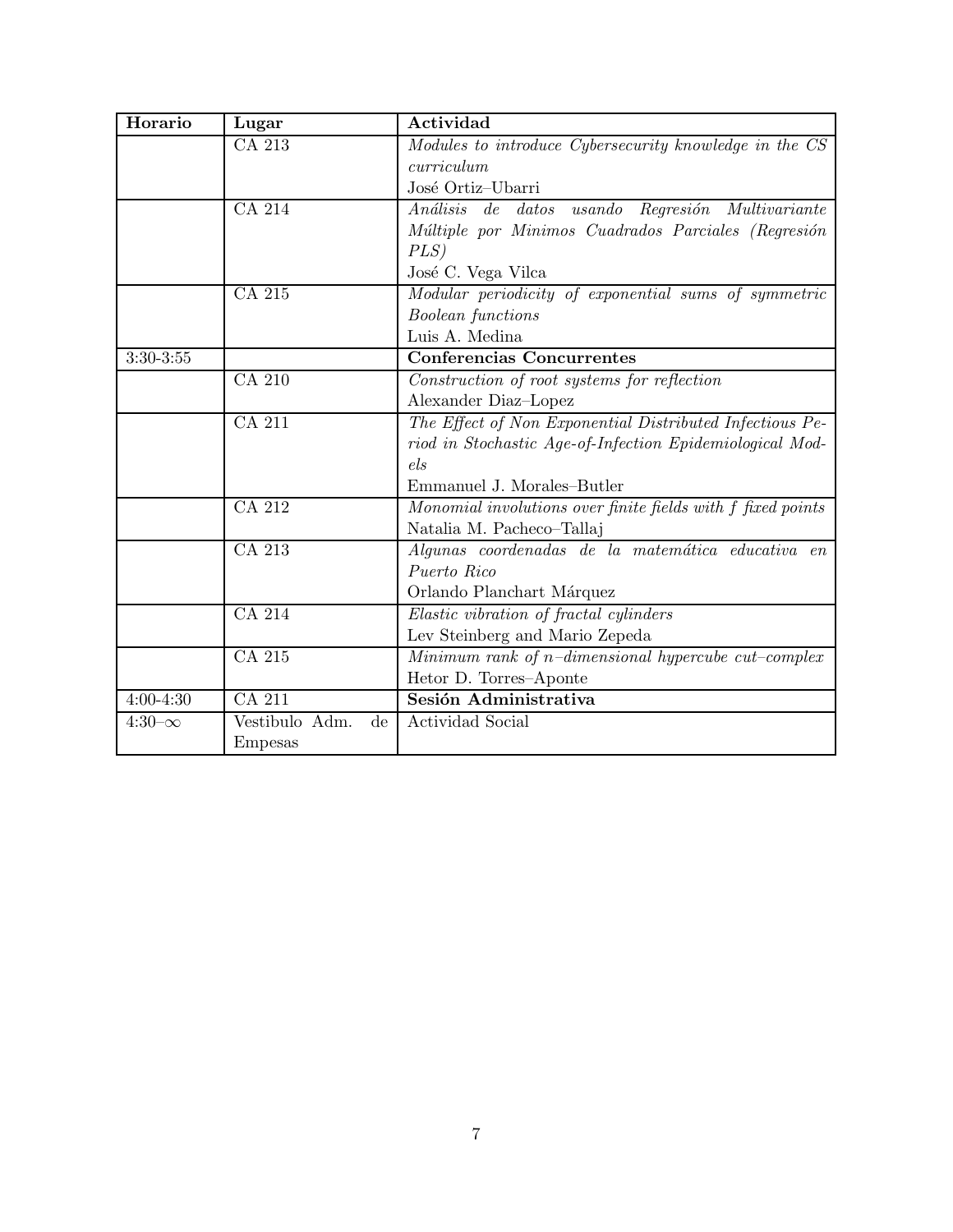# 3 Charlas Plenarias / Plenary Talks

## The Bright Future of Applied Statistics

Rafael Irizarry, Harvard T.H. Chan, School of Public Health

It is a great time to be an applied statistician. Statistics has already been at the center of many exciting accomplishments of the 21st century. Sabermetrics has become a standard approach and inspired the Hollywood movie Money Ball. A PhD Statistician led the team that won the Netflix million dollar prize. Nate Silver et al. proved the pundits wrong by, once again, using statistical models to predict election results almost perfectly. R has become a widely used programming language. In academia, the number of statisticians becoming leaders in fields like environmental sciences, human genetics, genomics, and social sciences continues to grow. The unprecedented advances in digital technology during the second half of the 20th century has produced a measurement revolution that is transforming the world. Many areas of science are now being driven by new measurement technologies and many insights are being made by discovery-driven, as opposed to hypothesis-driven, experiments. The current scientific era is defined by its dependence on data and the statistical methods and concepts developed during the 20th century provide an incomparable toolbox to help tackle current challenges. In this talk I will give several specific example including one from own research in the biomedical sciences.

## Finite field algorithms for reconfigurable computing

Dorothy Bollman, Department of Mathematical Sciences, University of Puerto Rico at Mayagüez

In this talk I briefly survey the research done by me and my students in collaboration with or inspired by Dr. Oscar Moreno. The main focus is on efficient implementations of finite field arithmetic on field programmable gate arrays (FPGAs). It is not uncommon to encounter algorithms that are optimal for CPU-based implementations, but that are not necessarily the best approach for FPGAs implementations. We describe several finite field algorithms suitable for FPGA implementations, including algorithms for interpolation over  $GF(2<sup>n</sup>)$ , finite field multiplication, and elliptic curve point multiplication, whose FPGA implementations are up to 100 times faster than other known CPU–based implementations.

Keywords: reconfigurable computing, FPGA, finite field, elliptic curve point multiplication

#### Opportunities in the Actuarial Profession

#### Luis O. Maldonado, Milliman, Inc., Philadelphia

Actuaries are experts in evaluating the likelihood of future events and designing creative ways to reduce the likelihood of undesirable events. They are leading professionals whose basic task is finding ways to manage risk. In the first part of this talk I will describe some of the basic analytical and inter personal skills needed to become an actuary, as well as how to become an actuary. On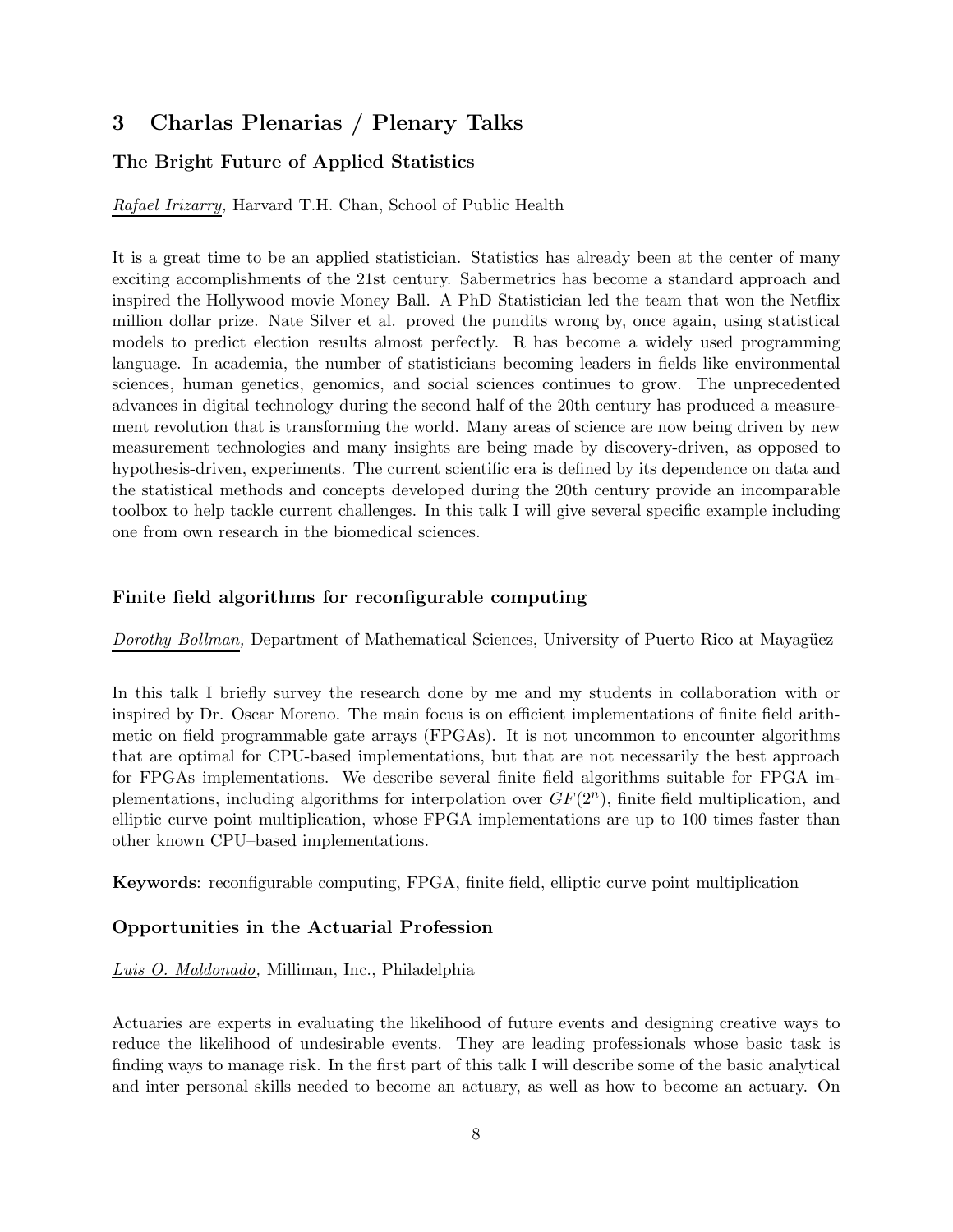the last part of my presentation I will discuss the financial impact of treatment options for different medical conditions and risk assessment models, which are typical examples of the projects managed by health actuaries.

# 4 Mini–simposios / Mini–symposia

## 4.1 Algebraic and Enumerative Combinatorics

Algebraic and enumerative combinatorics provide tools and techniques that aid in the understanding of abstract mathematical structures. One of the advantages to using combinatorics is that the concepts can often be easy to explain to those with limited mathematical backgrounds, yet the developments can greatly impact the fields to which they are applied, as they often lead to new discoveries and greater understanding of mathematical structures. In this session we explore these techniques and how they have helped shape the areas of representation theory, graph theory, algebraic geometry, and group theory. In particular, Rosa Orellana will give an introduction of algebraic and enumerative combinatorics and talk about her research in the area, Erik Insko will link combinatorics to objects in algebraic geometry, Pam Harris will link combinatorics with Lie theory, and Alexander Diaz-Lopez will link combinatorics with Coxeter groups and root systems.

## The Kronecker Coefficients

Rosa Orellana, Dartmouth College.

One of the main open problems in combinatorial representation theory of the symmetric group is to obtain a combinatorial interpretation for the Kronecker coefficients. The Kronecker coefficients are obtained when we decompose the tensor product of two irreducible representations of the symmetric group. This talk is a survey of recent results on the Kronecker coefficients.

## A combinatorial approach to studying singularities of Hessenberg varieties

## Erik Insko, Florida Gulf Coast University.

Hessenberg varieties are flag varieties that are of interest to algebraic geometers, algebraic group theorists, algebraic representation theorists, and numerical analysts. Examples of Hessenberg varieties include the Springer fibers, Peterson variety, and the toric variety associated to the Weyl Chambers in each Lie type. In this talk we explore the connection between the algebraic combinatorics of the symmetric group and the singularities of regular nilpotent and subregular semisimple Hessenberg varieties.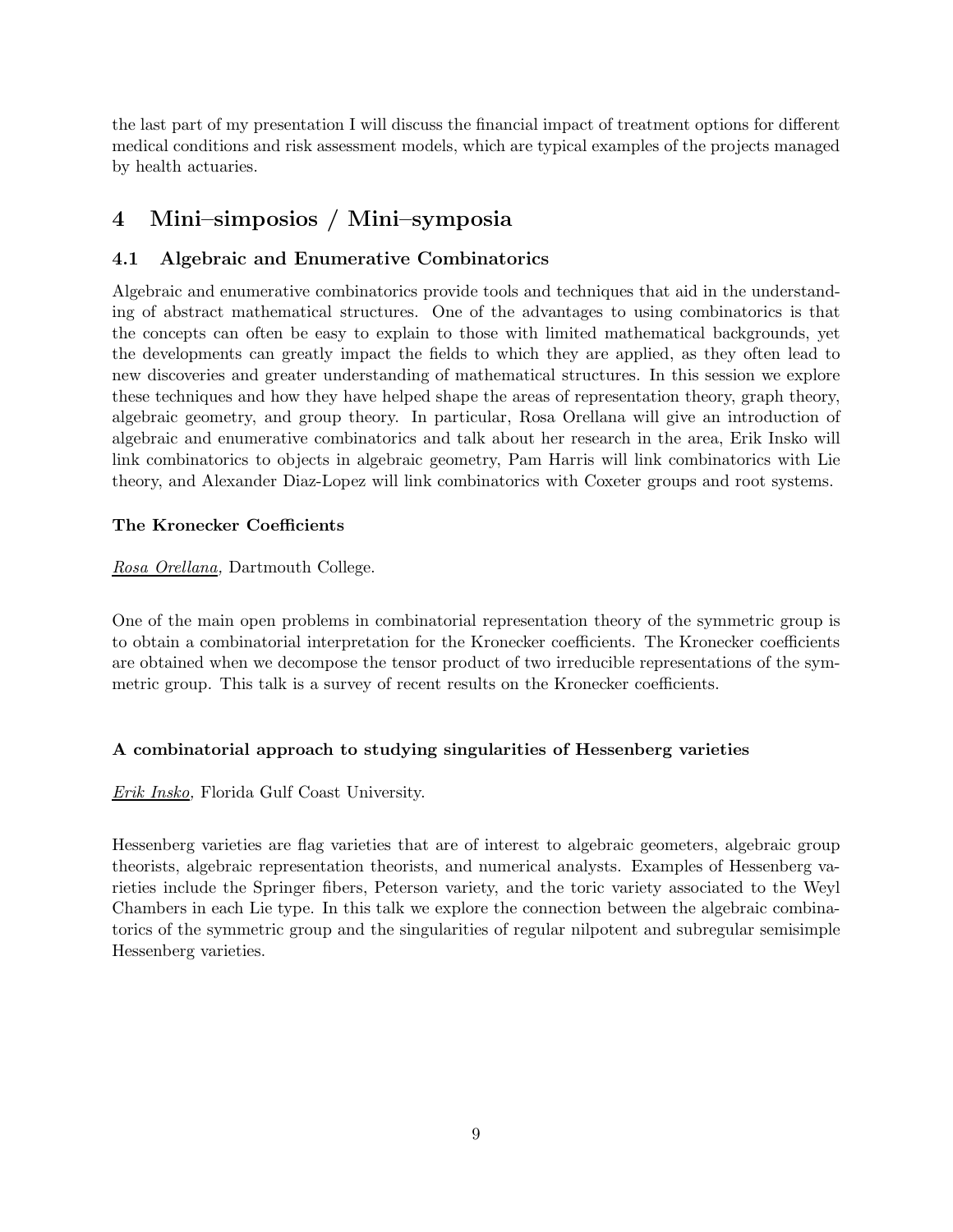#### The q-analog of Kostant's partition function and the highest root of the simple Lie algebras

Pamela E. Harris, United States Military Academy.

Kostant's partition function counts the number of ways to represent a particular vector (weight) as a nonnegative integral sum of positive roots of a Lie algebra. For a given weight the  $q$ - analog of Kostant's partition function is a polynomial where the coefficient of  $q^k$  is the number of ways the weight can be written as a nonnegative integral sum of exactly k positive roots. In this paper we determine generating functions for the q-analog of Kostant's partition function when the weight in question is the highest root of the classical Lie algebras of types  $B, C$ , and  $D$ , and the exceptional Lie algebras of type  $G_2$ ,  $F_4$ ,  $E_6$ ,  $E_7$ , and  $E_8$ . This is joint work with Erik Insko and Mohamed Omar.

#### Construction of root systems for reflection

Alexander Diaz–Lopez, University of Notre Dame.

Given a Coxeter system one can define a root system in a real vector space. In this talk we consider extensions of Coxeter systems, denoted reflection systems, where we allow generators to have order greater than two (and impose some conditions on the orders of products of generators). Examples include Coxeter systems, free groups, cyclic groups, among others. We construct root systems in real vector spaces for these reflection systems, and discuss whether several properties that are true for Coxeter systems are also true for reflection systems.

## 4.2 Interdisciplinary Computational Advances at the UPR-Cayey Laboratory of Modeling, Simulations, and Theory

In this thematic session we present several projects that we are working collectively at our modeling and simulation laboratory that include interdisciplinary research among cryptography, coding, physics, chemistry, biology, and life sciences. The speakers are local faculty at our campus. The topics we will present are those related with past and ongoing projects and future work we are planning while building our computational laboratory robustness.

#### Advances in Biomathematics Research at UPR Cayey

Maytee Cruz–Aponte, Laboratory of Modeling, Simulations, and Theory, Department of Mathematics– Physics, University of Puerto Rico at Cayey.

My goal is to increase the interdisciplinary research at our department in the area of Biomathematics. I have a research team of 11 undergraduate students working on 5 different projects that are been sponsored by PR NASA Space Grant, RISE, PR LSAMP, BRIC, several students are taking research credits for the research experiences as part of the INTD course sponsored by the Institute of Interdisciplinary Research at our Institution. We are developing mathematical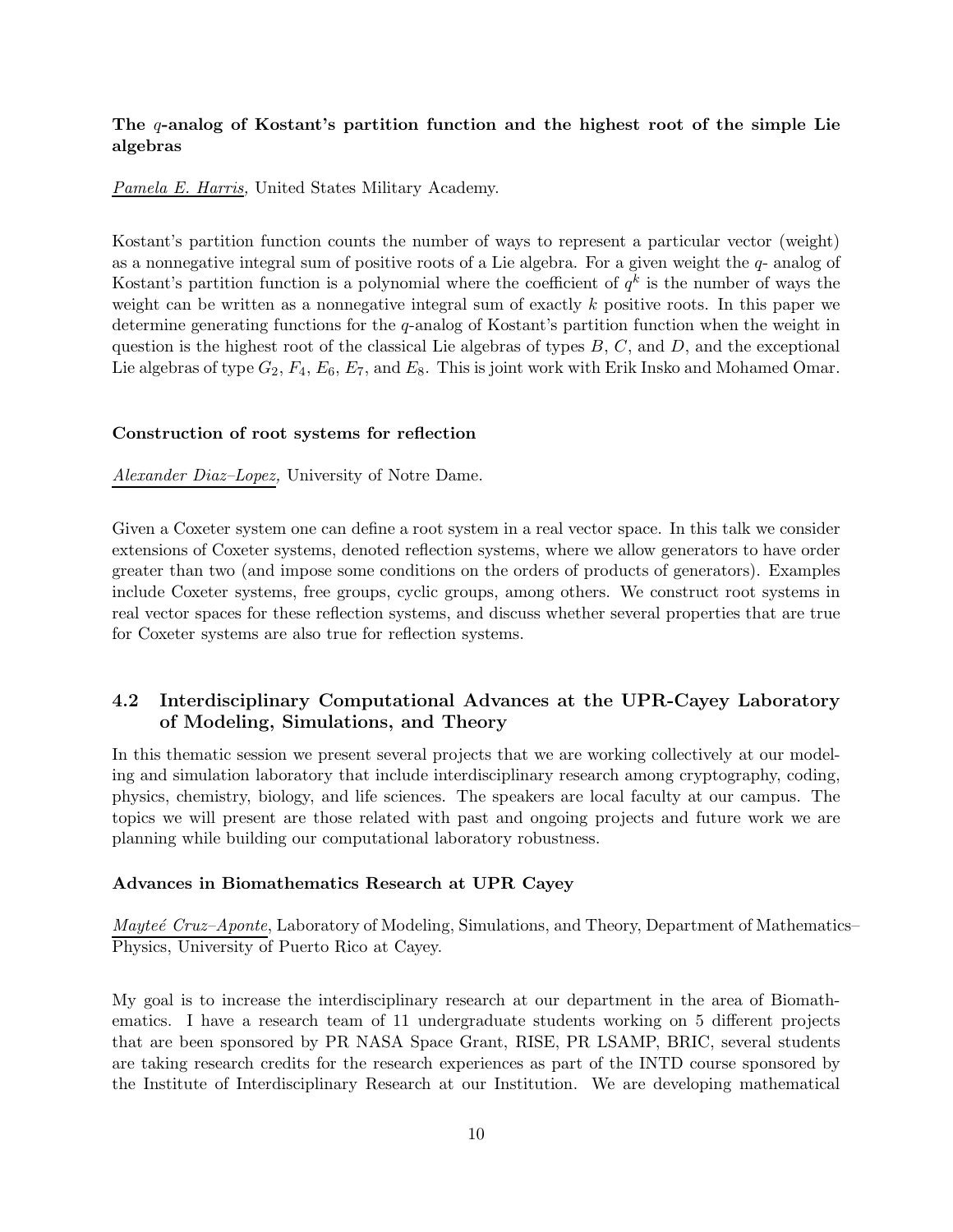models of metapopulation networks that connect regions to investigate the spread of disease and possible alternatives to mitigate the spread using social distancing measures, treatment, vaccination and/or spread of information to guide the community. We focus on different diseases such as Avian Influenza, sexually transmitted diseases like Chlamydia, and vector borne diseases such as Chikungunya and Dengue. One of our teams is also working on endocrine models by constructing a network of population of cells to study dynamics and mechanisms of glucose toxicity in the progression of diabetes mellitus.

Keywords: epidemiology, Chikungunya, Dengue, diabetes mellitus, chlamydia, Avian influenza, metpopulation

## Modeling and Simulation of Properties/Processes in Atoms, Molecules, and Materials from their Electrons and Nuclei Building Blocks

Juan M. López Encarnación, Laboratory of Modeling, Simulations, and Theory, Department of Mathematics–Physics, University of Puerto Rico at Cayey.

In this talk, the predictive/understanding power of ab initio and density functional theory electronic structure Quantum-Hamiltonian approaches in modeling and simulation of properties/processes of the ordinary-matter are shown. Here, we focus on the results (published/unpublished) obtained by us in the last 4 years exploring issues on:

- 1) Atoms: electronic energy levels, transition probabilities, and electron-atom collision processes of highly ionized heavy atoms with astrophysical and/or laboratory plasma interest;
- 2) Molecules/Atomic-Clusters: atomic structures, energetics, thermodynamics, dynamical simulations, and the elucidation of the paradigmatic chemical reaction mechanisms; and
- 3) Materials: electronic/atomic/crystal structures, electron-transport, infrared spectroscopy, and catalysis on extended systems.

These studies demonstrate how powerful and cost-effective modeling and simulation techniques can be addressing physical/chemical problems, especially, in cases where the experiments are physically limited and/or very expensive.

Keywords: density functional theory, ab initio molecular dynamics, electronic structure, catalysis, multiferroic tunnel junctions

#### Solving Physicochemical Problems with Computational Quantum Chemistry

Juan A. Santana, Laboratory of Modeling, Simulations, and Theory, Department of Chemistry, University of Puerto Rico at Cayey.

Computational Quantum Chemistry (CQC) plays a key role in advancing fundamental understanding in chemistry and materials sciences. This field is rapidly growing thanks to developments in computational infrastructure and robust algorithms and software. In this talk, I will give a brief general overview of CQC along with some recent applications in catalysis and materials sciences. I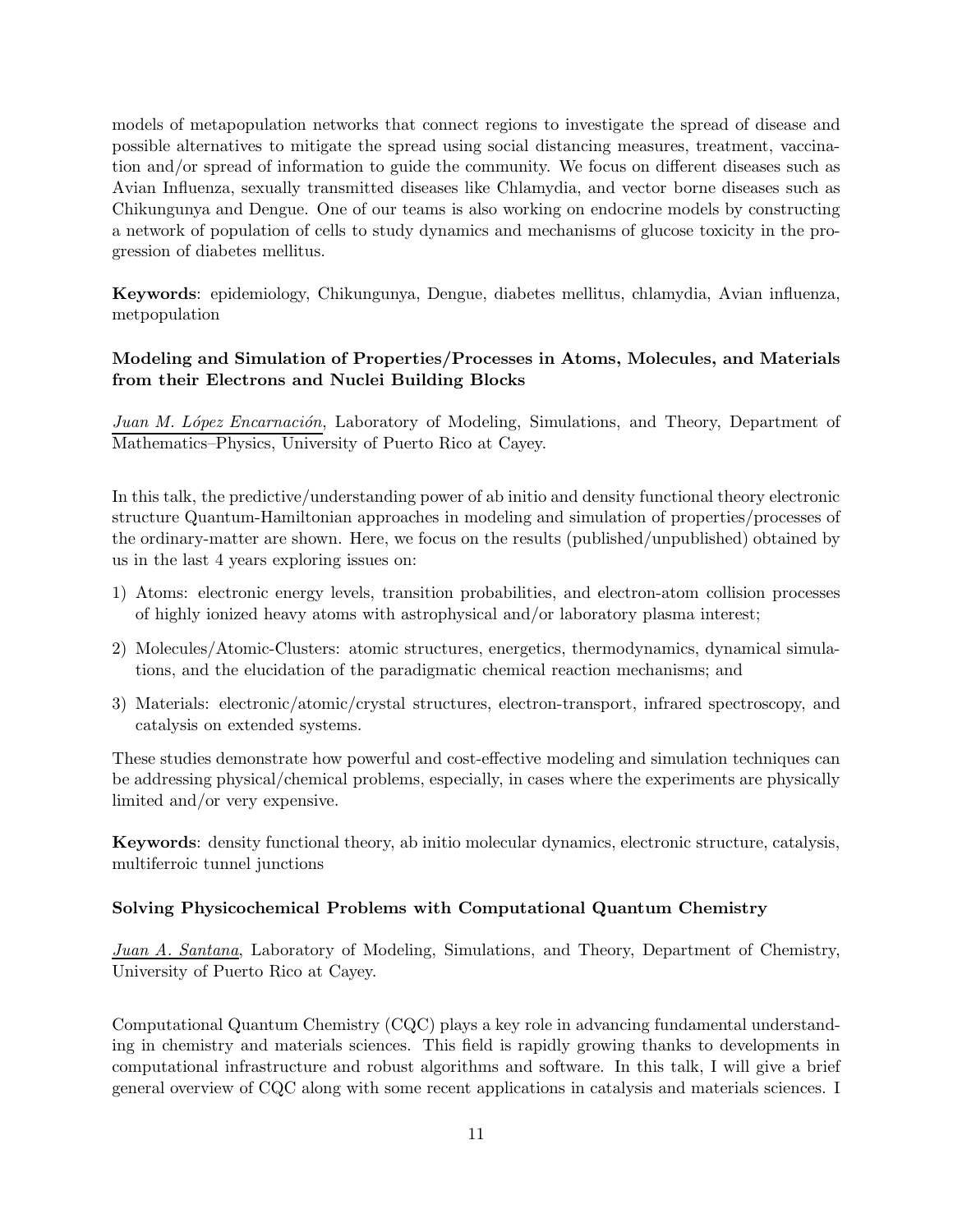will show my efforts and applications of CQC methods to solve various physicochemical problems. The focus will be on problems related to electrocatalytic systems and ionic defects in transition metal oxides.

Keywords: Density Functional Theory, Quantum Monte Carlo, Electrocatalysis, Ionic defects, Fuel cells, Li-ion batteries

## Computational Design of Dyes for Water-Splitting Dye-Sensitized Cells

Dalvin D. Méndez-Hernández, Laboratory of Modeling, Simulations, and Theory, Department of Chemistry, University of Puerto Rico at Cayey.

Producing solar fuels from sustainable resources (e.g.,  $CO_2$  and  $H_2O$ ) remains a great technological challenge. Dye-sensitized water-splitting photo-anodes (DSWSPAs) have recently emerged as promising components of photocatalytic solar cells that could provide a viable solution to this difficult task. Theoretical and computational chemistry can aid in the design of new dyes capable of both photosensitizing a semi-conductor and catalyzing water oxidation, which are essential parts of DSWSPAs. Because electron transfer (ET) reactions are paramount in these processes, we explored simple methodologies that allow the prediction of ET rates and ET driving forces through redox potentials. Comparison between experimental and theoretical values will be presented and discussed.

Keywords: homo lumo correlation, redox potential, Marcus theory

## The Effect of Non Exponential Distributed Infectious Period in Stochastic Age-of-Infection Epidemiological Models

Emmanuel J. Morales–Butler, Laboratory of Modeling, Simulations, and Theory, Department of Mathematics–Physics, University of Puerto Rico at Cayey.

In the field of infectious disease epidemiology, the assessment of model robustness outcomes plays a significant role in the identification, reformulation, and evaluation of preparedness strategies aimed at limiting the impact of catastrophic events (such as pandemics or the deliberate release of biological agents) or used in the management of disease prevention strategies, or employed in the identification and evaluation of control or mitigation measures. To address this issue our research group is working on developing an application aimed to assess the quantitative and qualitative impact of the disease stage distribution assumptions in stochastic age-of-infection SIR-type models on model based predictions and conclusions in an epidemiological study. Preliminary results from three hypothetical cases absence of control intervention, a single intervention and two interventions will be shown.

Keywords: Infectious disease epidemiology, Epidemic Models, Control interventions, Stochastic modeling.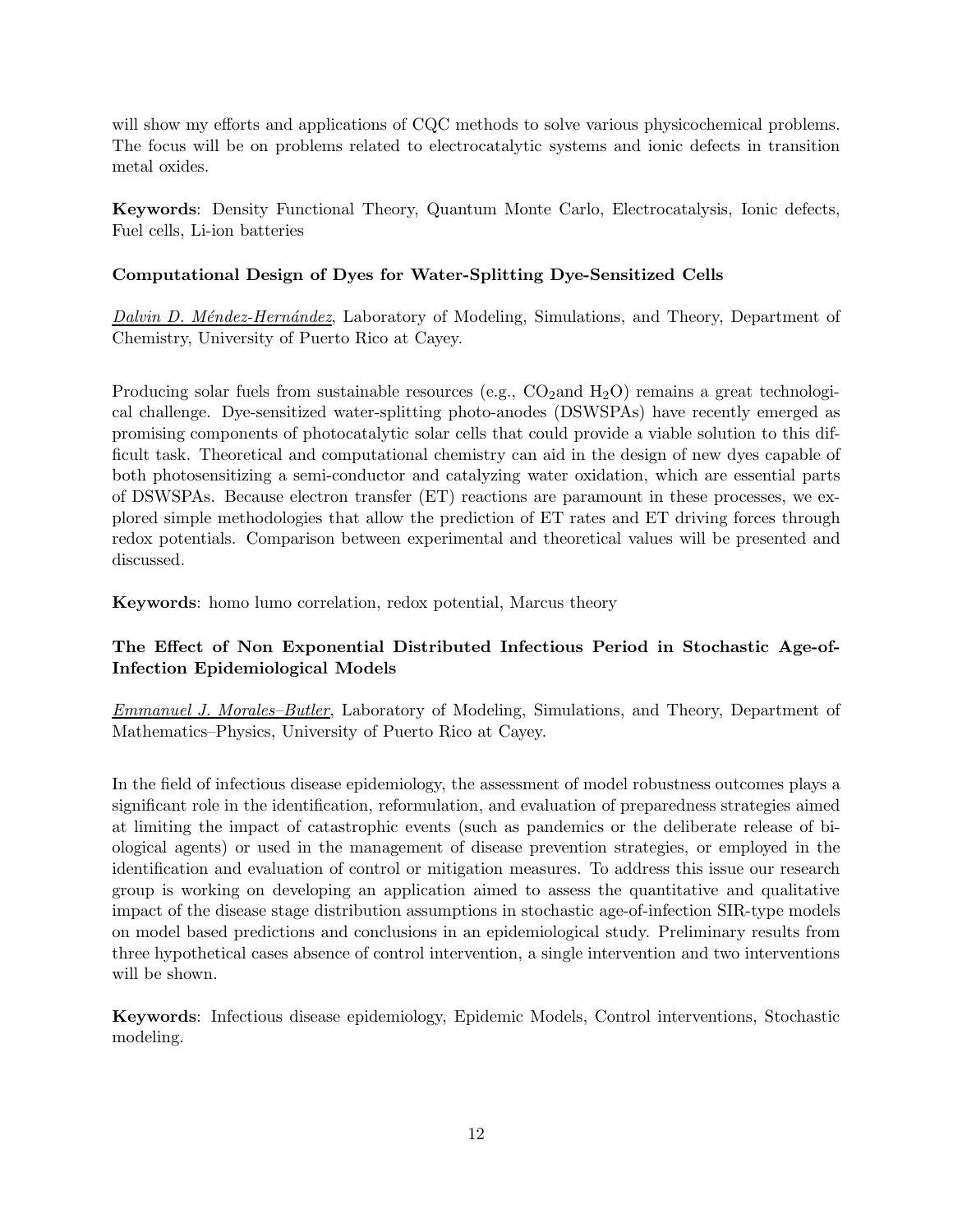## 4.3 The legacy of Oscar Moreno to the development of computational mathematics in Puerto Rico

In this series of contributed presentations we pay a humble tribute to Professor Oscar Moreno who sadly passed away on July 14, 2015. Professor Moreno was an internationally renowned mathematician that contributed greatly to the development of computational mathematics in Puerto Rico, not only by his extensive list of publications, but also through the mentoring and nurturing of many young mathematicians and collaborations with faculty from different universities. The talks in the various sessions under this title are examples of that influence, past and still going in the present.

(Talks in alphabetical order using the last name of the speaker.)

#### Multidimensional Periodic Costas Arrays: Enumeration and Symmetries

José Ortiz–Ubarri, Departament of Computer Science, University of Puerto Rico at Río Piedras. Rafael Arce–Nazario, Departament of Computer Science, University of Puerto Rico at Río Piedras.

Costas arrays with three or more dimensions were introduced by Drakakis (208) and extended to elementary abelian groups by Moreno and Tirkel (2011). These multidimensional periodic Costas arrays over elementary abelian groups (MPCA) have potential applications such as digital watermarking of video and combined video and audio.

We present two generators for the group of symmetries of such arrays: one defined by permutations on the dimensions and the other by shear (addition) on dimensions. We explored efficient implementations to enumerate MPCAs using field programmable gate arrays (FPGAs) and graphical processing units (GPUs). From the enumeration results, we observed that the two generators characterize the group of symmetries. Hence, we conjecture that these generators characterize the group of symmetries of the generic  $(m + 1)$ -dimensional periodic Costas arrays over elementary abelian groups  $(Z_p)^m$ .

Both GPU and FPGA implementations rely on Costas array symmetries to reduce the search space and perform concurrent explorations over the remaining candidate solutions. The fine grained parallelism utilized to evaluate and progress the exploration, coupled with the additional concurrency provided by the multiple instanced cores allowed the FPGA (XC5VLX330-2) implementation to achieve speedups of up to  $30\times$  over the GPU (GeForce GTX 580).

Acknowledgements: Dr. Ortiz-Ubarri was partially supported by the UPR-RP FIPI funds. Dr. Arce-Nazario was partially supported by NSF Grant Number CNS-0923152. The content dealing with the symmetry generators was done in collaboration with Oscar Moreno, Andrew Z. Tirkel, and Solomon W. Golomb Thanks to Glen Edwards of Convey Computer for his engineering support in the HC-1 implementations and Tahirí Laboy and Jonathan Vélez for their help in the GPU implementations.

Keywords: Costas arrays, GPU, FPGA, periodic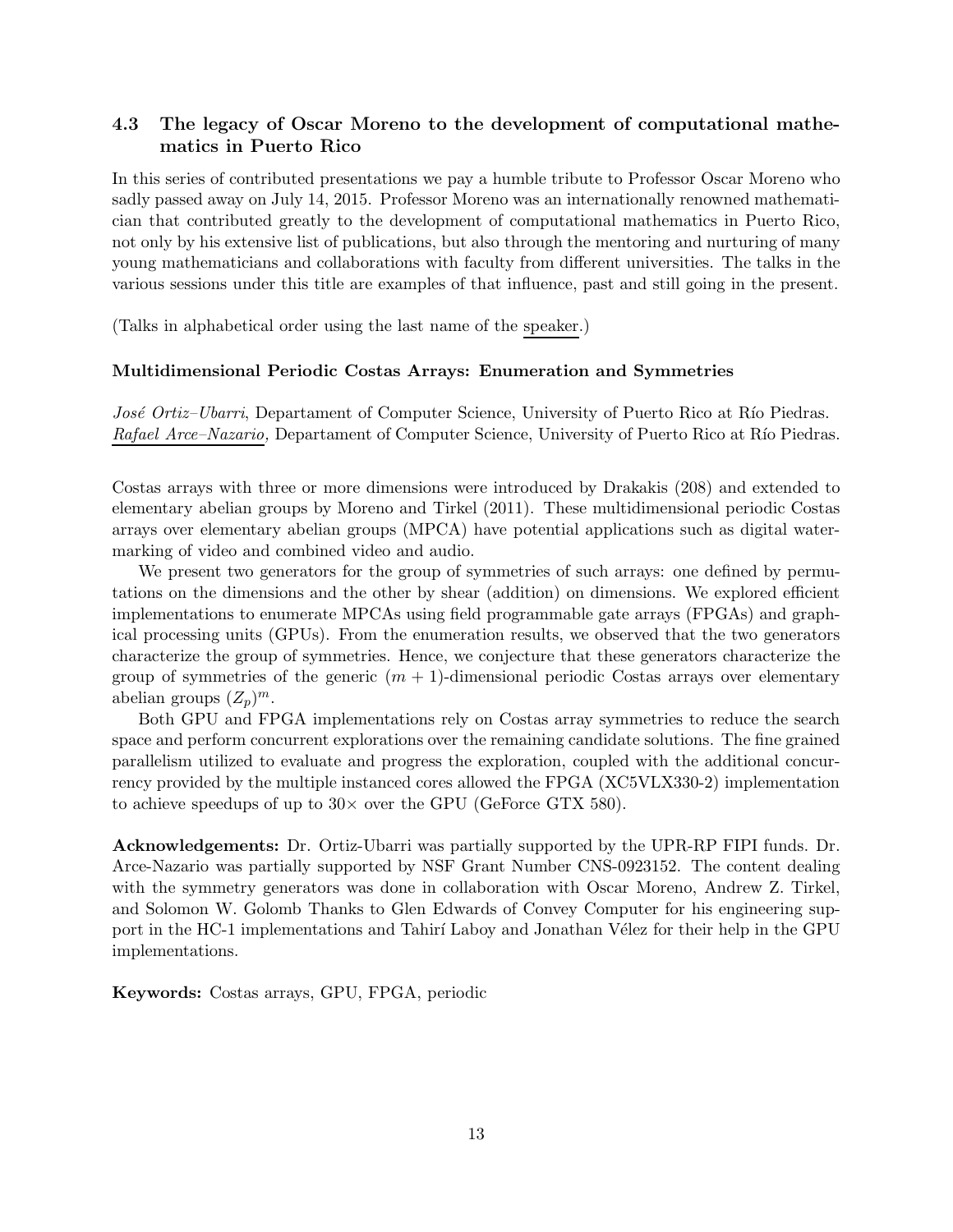#### Value Sets of Binomials over Finite Fields

Alberto Cáceres, University of Puerto Rico at Humacao, Department of Mathematics.

By the known Lagrange Interpolation, any mapping defined on a finite field  $F = F_q$  into itself is representable as a polynomial. A permutation polynomial (PP) over a finite field is a polynomial  $f(x) \in F[x]$  which, upon evaluation, becomes a permutation of F, i.e., a one-to-one function. PPs are of interest in coding theory, cryptography and general algebra.

The Dickson-Hermites (1920) is the best known criterion to decide if a polynomial is a PP; but its high powers make it unworkable, even for small fields. Research has then turned its attention to the study of the value sets of polynomials, i.e., the range and its size of the induced function. General bounds on the size of value sets are already known. For monomials and some particular polynomials their sizes have already been calculated.

In this work we evaluate the size of the value sets of binomials of the form  $aX^r + bX^{q-1-r}$  when r and  $q-1$  are coprime. Base field is either a prime or an extension field. These computations lead us to improve some of the known bounds on value sets and clear the way for the search of new PPs.

#### Improvement to Chevalleys Theorem for function fields of characteristic  $p$

Francis Castro, Department of Mathematics, University of Puerto Rico at Río Piedras. Ivelisse Rubio, Department of Computer Science, University of Puerto Rico at Río Piedras.

In Moreno-Moreno (1995) they introduced the ground field method to estimate divisibility of exponential sums. Using this elementary method, several authors have obtained improvements to classical results in p–divisibility of equations. In algebra, a Chevalley type of theorem implies that certain polynomial equations in sufficiently many variables over a field have solutions. Carlitz (1951) proved that any nonconstant polynomial in n–variables of degree d over a function field of characteristic p has a nontrivial solution whenever  $n > d^2$  and the constant term of the polynomial is zero. We use the ground field method to improve this result: any nonconstant polynomial in  $n$ –variables of degree d over a function field of characteristic p has a nontrivial solution whenever  $n > \sigma_p(d)d$  and the constant term of the polynomial is zero, where  $\sigma_p(d)$  is the p–weight of d.

#### Progress towards the conjecture on APN functions and absolute irreducibility of polynomials

Moises Delgado, Department of Mathematics, University of Puerto Rico at Cayey. Heeralal Janwa, Department of Mathematics, University of Puerto Rico at Río Piedras.

An almost perfect nonlinear (APN) function (necessarily a polynomial function) on a finite field  $\mathcal F$  is called exceptional APN, if it is also APN on infinitely many extensions of  $\mathcal F$ . In this talk we will consider the most studied case of  $\mathcal{F} = \mathcal{F}_{2^n}$ . APN functions have central applications in cryp- tography among several other disciplines. A conjecture of Janwa-Wilson and McGuire-Janwa-Wilson (1993/1996), settled in 2011, was that the only monomial exceptional APN functions are the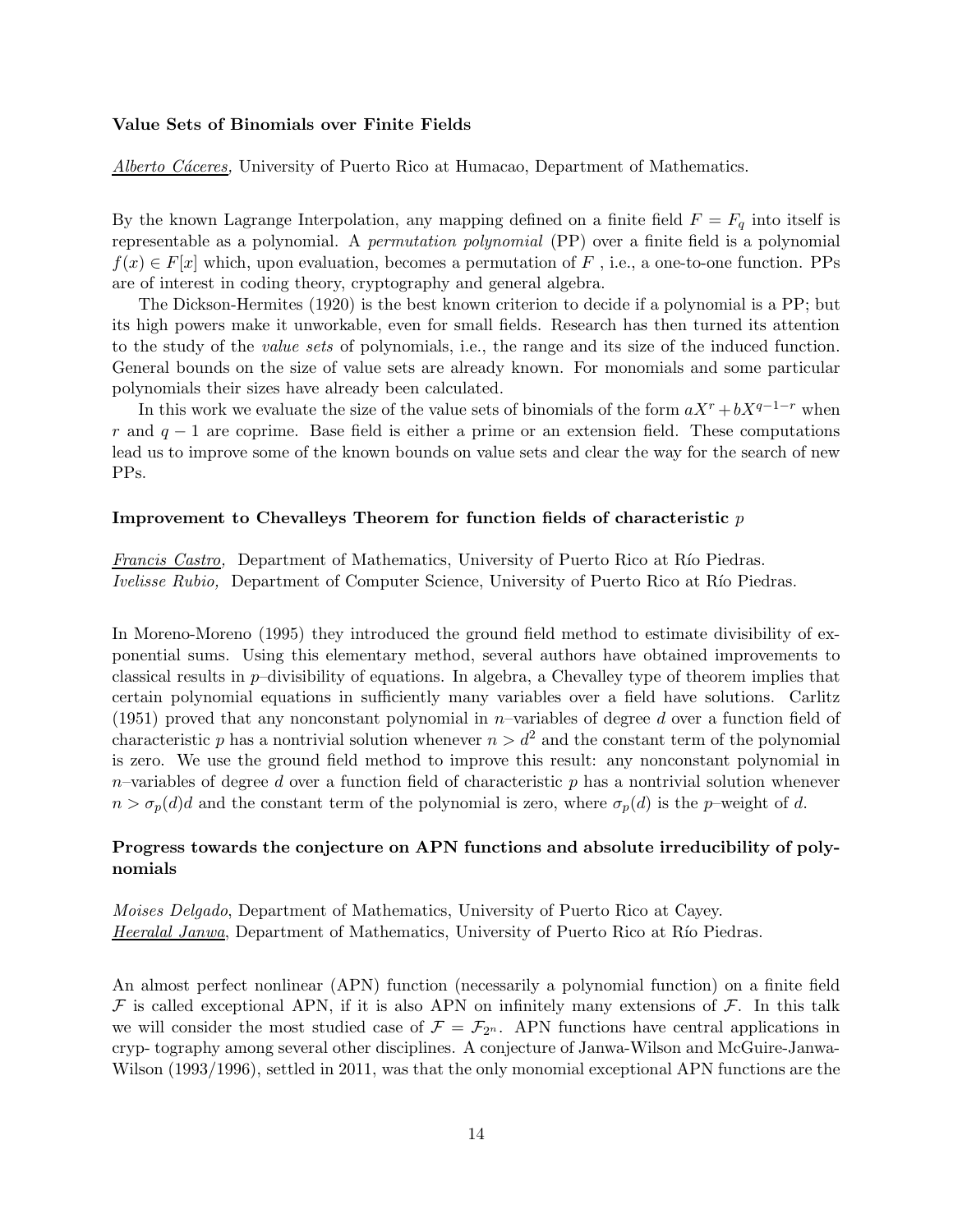monomials  $x^n$ , where  $n = 2k+1$  or  $n = 2^{2^k}-2^k+1$  (the Gold or the Kasami exponents, respectively). Aubry, McGuire and Rodier conjectured that the only exceptional APN function is one of the monomials just descried. One of our results is that all functions of the form  $f(x) = x^{2^k+1} + h(x)$ (for any odd degree  $h(x) \neq 2^{l} + 1$  with  $(k, l) = 1$ ), are not exceptional APN, extending substantially several recent results towards the resolution of the stated conjecture. One ingredient in deriving this result is the proof we present of our earlier conjecture on the relatively primeness of exceptional multivariate polynomials in the Gold case.

Up until now, the main tool used by most researchers in the study of exceptional APN functions, has been the method of Janwa, McGuire and Wilson to prove the absolute irreducibility of multivariate polynomials. The algorithmic approach of McGuire and Wilson is based on intersection multiplicity theory and Bezouts theorem, and computations initiated by Janwa and Wilson. Our techniques of establishing absolute irreducibility rely on repeated hyperplane intersections, linear transformations, reductions, and the known APN monomial functions. We apply the estimates of Weil, Bombieri, Deligne, Lang-Weil, Ghorpade-Lachaud on rational points on varieties over finite fields to demonstrate exceptional properties. The absolute irreducible hypersurfaces are related to hyper-plane sections of Fermat varieties, and are of independent interest.

We will also discuss applications of our results in the construction of algebraic geometric codes, cryptography, combinatorics, finite geometry, sequence design, Ramanujan graphs and exponential sums.

#### Reduced linear modular systems, finite fields and Oscar Moreno

Edusmildo Orozco, Department of Computer Science, University of Puerto Rico at Rio Piedras

A reduced linear modular system (RLMS) is a finite dynamical system over a finite field and, in previous works, it has been shown that its structure resembles the cyclic structure of a linear modular system. In this talk I discuss some results concerning the structure of such systems in the case when the minimal polynomial defining a RLMS is a nontrivial power of an irreducible polynomial over a finite field and present a connection with Lucas' theorem and the Chinese remainder theorem. In this presentation I also acknowledge the influence of Dr. Oscar Moreno in my professional life.

Keywords: reduced linear modular system, finite field, Lucas' theorem, Chinese remainder theorem.

#### Majority logic decoding is a sensitive method for analyzing (RNA-Seq) data

Humberto Ortiz–Zuazaga, Department of Computer Science, University of Puerto Rico at Rio Piedras

Oscar Moreno de Ayala was my PhD advisor and a long-time friend of my family. During my PhD, we developed a method of analyzing microarray data using majority logic decoding (MLD), a simple, discrete technique from information theory applied to a bioinformatics problem. We present an extension of MLD to the analysis of next-generation RNA-Seq data. In MLD, the expression of each gene in an experiment is compared across conditions, producing a "call" of upregulated, unchanged or downregulated. Each replicate is called separately, and the resulting calls are tallied,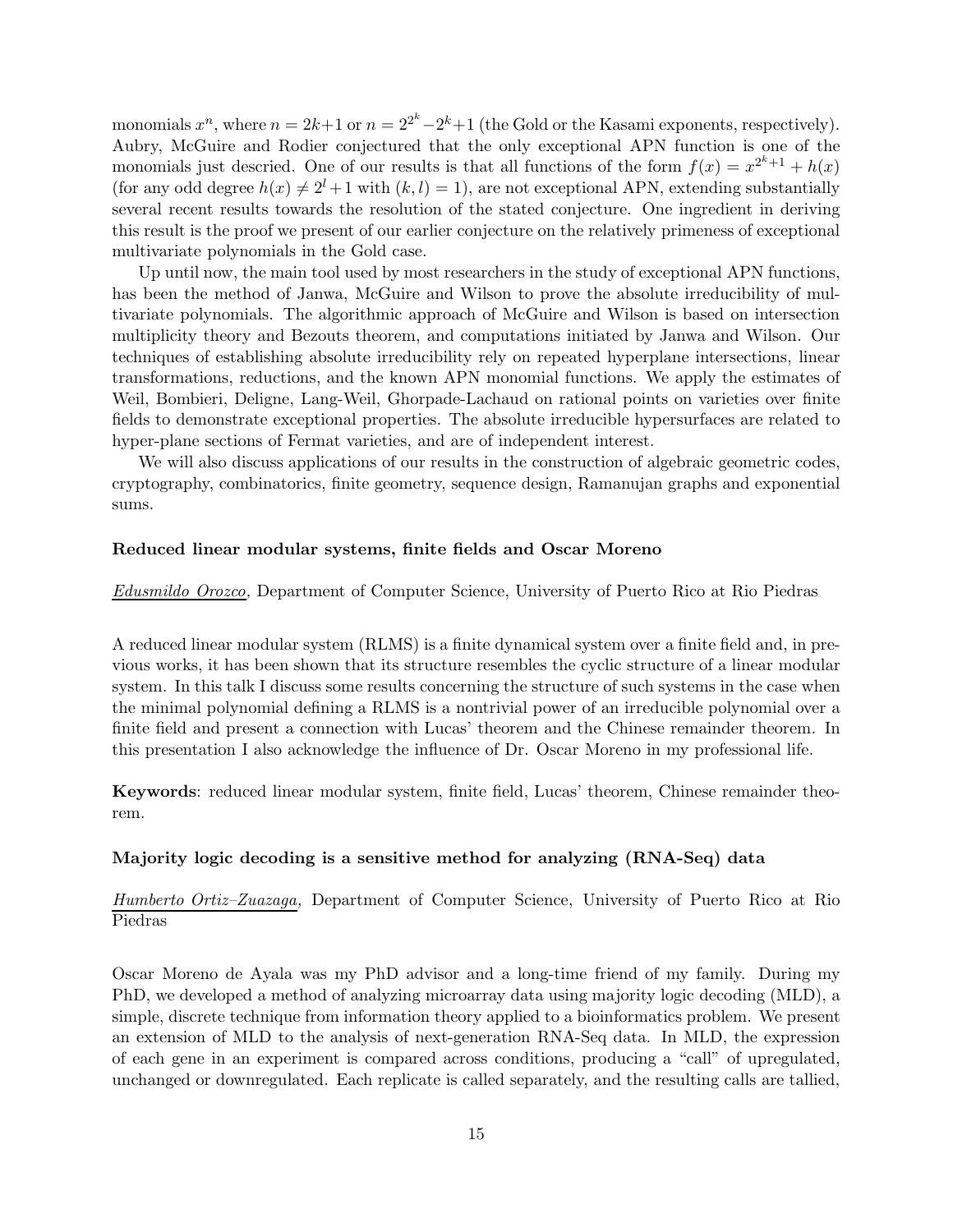with the most frequent call winning. We apply MLD analysis to a simulated differential gene expression RNA-Seq experiment and compare to a typical statistical analysis with linear models. Our MLD technique results in a markedly improved false positive rate.

#### Monomial involutions over finite fields with  $f$  fixed points

Francis Castro Department of Mathematics, University of Puerto Rico, Río Piedras Carlos CorradaDepartment of Computer Science, University of Puerto Rico, Río Piedras Natalia M. Pacheco–Tallaj, University of Puerto Rico High School, Río Piedras Ivelisse Rubio, Department of Computer Science, University of Puerto Rico, Río Piedras

Permutations of finite fields have important applications in cryptography and coding theory. Involutions are permutations that decompose in cycles of length 2 or 1 (fixed points). Since involutions are its own inverse, they are of particular interest because the implementation used for coding can also be used for decoding. We present results on involutions of finite fields defined by monomials that have f fixed points. This work has its roots in the work by Moreno and Rubio (1990).

#### Construction and analysis of multidimensional periodic arrays

Rafael Arce, Department of Computer Science, University of Puerto Rico, Río Piedras Francis Castro, Department of Mathematics, University of Puerto Rico, Río Piedras José Ortíz, Department of Computer Science, University of Puerto Rico, Río Piedras Ivelisse Rubio, Department of Computer Science, University of Puerto Rico, Río Piedras

In order to use arrays in digital watermarking and cryptography, the arrays need to be robust to attacks and there is a need to measure the complexity of the arrays. For periodic sequences (one-dimensional arrays), the linear complexity is defined as the degree of the minimal polynomial that generates the sequence. We present a generalization of the definition of linear complexity to determine linear complexity of multidimensional arrays and present tight bounds on the linear complexity of arrays generated by the Moreno-Tirkel construction.

# 5 Paneles de Discusión / Discussion Panels

## 5.1 Bioestadística: Oportunidades de Aprendizaje, de Investigación y Desarrollo Profesional

Rafael Irizarry, Harvard T.H. Chan, School of Public Health. Roberto Rivera, Universidad de Puerto Rico en Mayagüez. Erick Suarez, Universidad de Puerto Rico, Recinto de Ciencias M´edicas. Luis Raúl Pericchi, Departamento de Matemáticas, Universidad de Puerto Rico en Río Piedras.

La bioestadística y su impacto en la biología, medicina y salud pública ha experimentado un desarrollo exponencial. El panel describirá oportunidades de estudio, investigación y desarrollo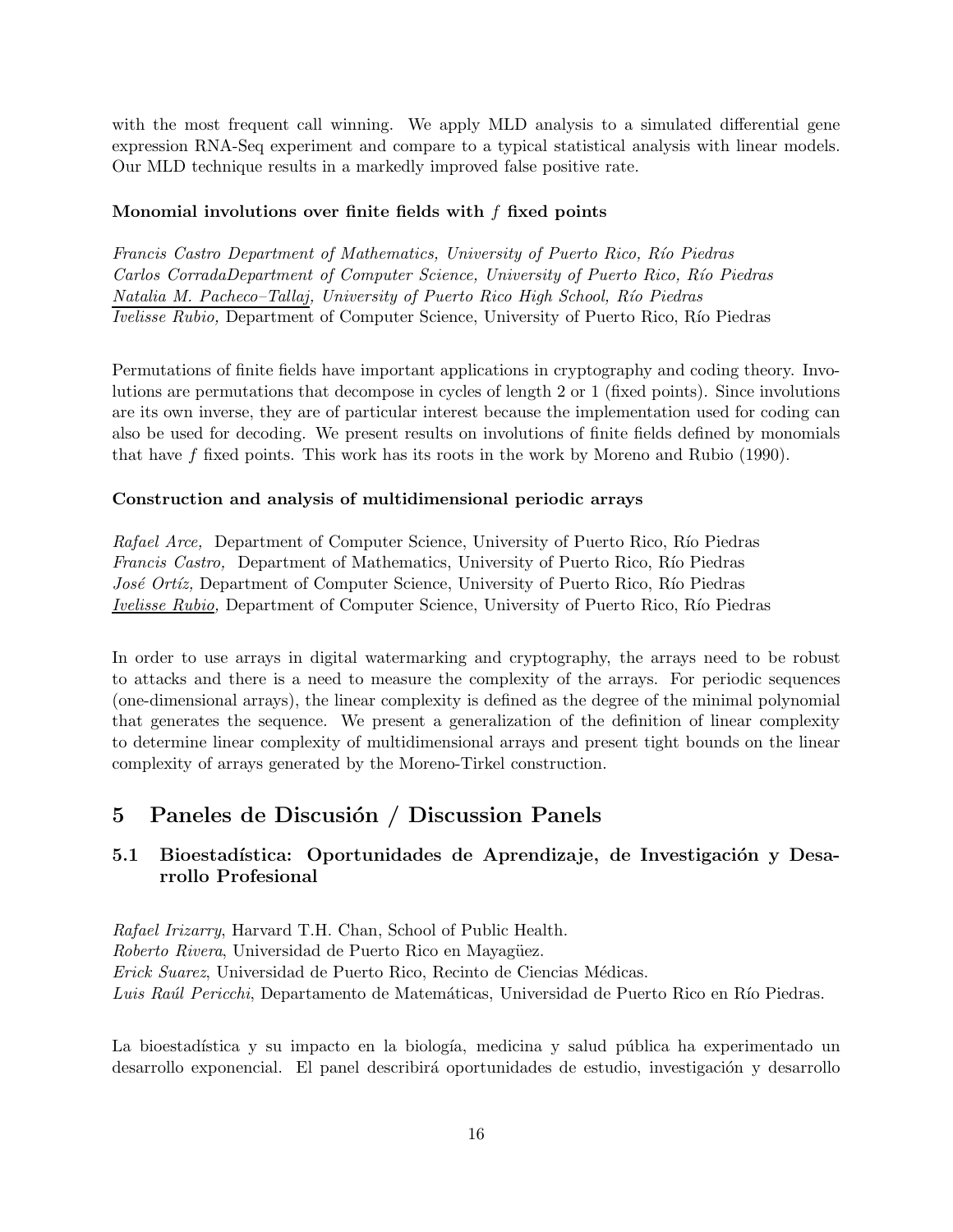profesional en esta disciplina, dentro y fuera de Puerto Rico.

Reconocimientos: Este panel esta auspiciado por el "PR Chapter of the American Statistical Association" y la "ASA Biometrics Section".

## 6 Charlas Concurrentes / Concurrent Talks

(In alphabetical order using the last name of the speaker.)

#### Well–posedness of degenerate integro–differential equations with infinite delay in Banach spaces

Rafael Aparicio, Department of Mathematics, University of Puerto Rico at Río Piedras. Valentine Keyantuo, Department of Mathematics, University of Puerto Rico at Río Piedras.

We are concerned with a class of degenerate integro–differential equations of second order in time in Banach spaces. We characterize their well–posedness using operator valued Fourier multipliers. These equations are important in several applied problems in physics and material science, especially for pheno ena where memory effects are important. One such domain is viscoelast city. We focus on the periodic case and we treat vector-value Lebesgue, Besov and Trieblel–Lizorkin spaces. We note that in t e Besov space context, the results are applicable in particular to the scale of vector- alued H ölder spaces  $C^s$ ,  $0 < s < 1$ . The definition of well-posedness we adop is a modification of the one used so far in the special cases. This definition is consistent with the works that have appeared so far on the subject. Thus, our results have as corollaries those obtained by several authors for first and second order integro–differential equations in the degenerate as well as non-degenerate cases.

#### WeBWorK: herramienta costoefectiva de asignaciones en linea

Edwin Flores, Departamento de Ciencias Matemáticas, Universidad de Puerto Rico en Mayagüez.

Con el avance de la tecnología muchas universidades han incorporado herramientas comerciales de asignaciones/quices/exámenes en línea como apoyo a sus cursos. Algunas herramientas populares son: WebAssing: North Carolina State University, MathLab: Pearson Education, Aplia: Cengage Learning, ALEKS: McGraw Hill Education y EducoSoft: Dr. Man M. Sharma.

WeBWork es un sistema creado por los profesores Michael Gage y Arnold Pizer de la Universidad de Rochester. Es de código abierto, fácilmente instalable, robusto, de bajo costo y contiene una gran base de datos de problemas, disponibles inmediatamente después de la instalación. Una de sus mayores fortalezas es la integración de un CAS (Computer Algebra System) llamado Math-Object el cual permite que el programador se enfoque en el problema matem´atico y no en la forma o sintaxis a la hora de crear problemas. Esto lo hace particularmente ´util pues acepta cualquier respuesta equivalente del usuario en la solución. Su principal misión es hacer que el estudiante practique y obtenga una retroalimentaci´on inmediata, algo muy importante que, en muchos casos por el escaso tiempo en la sala de clase, se deja a un lado. Lo recio de su programación hace que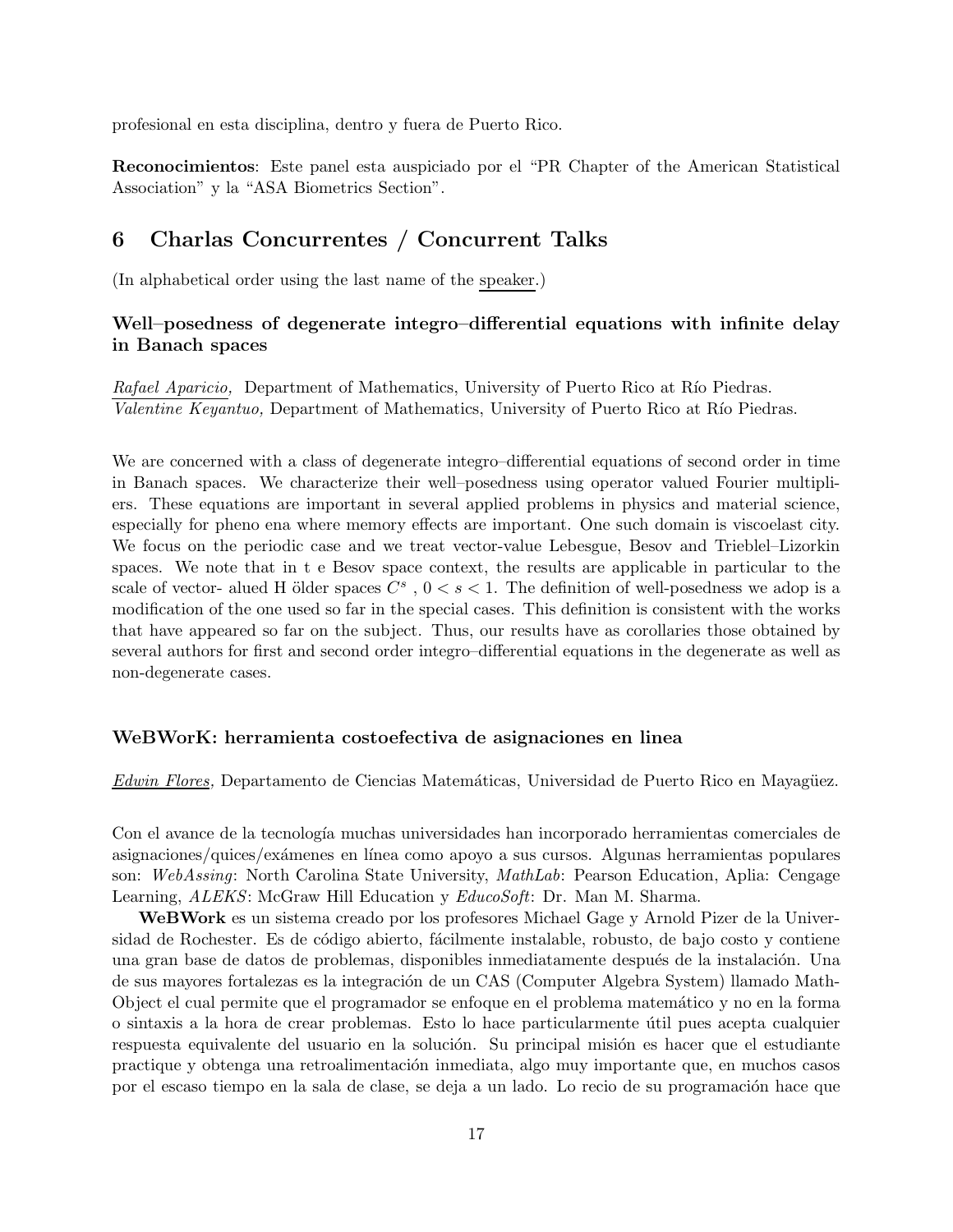muchas personas en el mundo creen problemas. Actualmente se cuenta con más de treinta mil problemas disponibles.

Sus creadores lograron integrar otras herramientas de código abierto bien diseñadas como Math-Jax para la visualización de la notación matemática en cualquier navegador, y  $LaTeX$ , el lenguaje para escribir la parte simbólica de los problemas. Igualmente crearon un dialecto del lenguaje de programación Perl llamado Problem Generator (PG) el cual se encarga de la estructura de cada problema.

En esta charla mostraré las principales fortalezas de WeBWork, dónde encontrarlo y cómo instalarlo. Realizaré una demostración de cómo manejarlo y escribiré el código de un problema concreto para que los asistentes accedan a solucionarlo.

Agradecimientos: A Arturo Portnoy, profesor UPRM, quien encontró esta poderosa herramienta y, por medio del Departamento de Ciencias Matemáticas del RUM, me contrató en verano de 2014 para programar problemas d´andome la oportunidad de aprender su lenguaje.

**Palabras clave**: Sistema de asignaciones en línea, Programación de problemas matemáticos, Math-Jax, LaTeX, Perl, Lenguaje geneador de problemas PG.

#### On a generalization of Cusick-Li-Stănică's conjecture

Oscar E. González, Department of Mathematics, University of Puerto Rico at Río Piedras. Francis Castro, Department of Mathematics, University of Puerto Rico at Río Piedras.

An *n*-variable Boolean function F is a function defined over  $\mathbb{F}^n$  with values in  $\mathbb{F}$ , the finite field with two elements. Such a function is balanced iff  $|\{x \in \mathbb{F}^n | F(x) = 1\}| = 2^{n-1}$ . Cusick-Li-Stǎnicǎ's conjecture classifies the balanced elementary symmetric Boolean functions. More precisely, it states that the only non-linear balanced elementary symmetric Boolean functions are the ones of degree  $2^l$  and  $2^{l+1}D-1$  variables, where  $l, D \in \mathbb{N}$ .

In Arce, Castro and Rubio proposed a generalization of this conjecture, which concerns elementary symmetric functions defined over  $\mathbb{F}_p^n$  with values in  $\mathbb{F}_p$ . Here a function  $\sigma_{n,k}$  is balanced iff  $|\{x \in \mathbb{F}_p^n : \sigma_{n,k}(x) = i\}| = p^{n-1}$  for  $0 \le i \le p-1$ . The generalization of Cusick-Li-Stănică's conjecture is as follows: There are no nonlinear balanced elementary symmetric functions over  $\mathbb{F}_p$  except for degree  $k = p^l$  and  $p^l D - 1$ -variables with  $D \not\equiv 1 \bmod p$  where  $l, D$  are positive integers. This is an extension of the original conjecture in the sense that by taking  $p = 2$  the original conjecture is obtained. In this talk we discuss some results related to the generalization of Cusick-Li-Stănică's conjecture. In particular we verify the veracity of the generalized conjecture for many families of functions.

Acknowledgements: The presenting author was partially supported as a student by NSF-DUE 1356474 and the Mellon-Mays Undergraduate Fellowship.

Keywords: elementary symetric functions, balanced functions, Cusick-Li-Stǎnicǎ's conjecture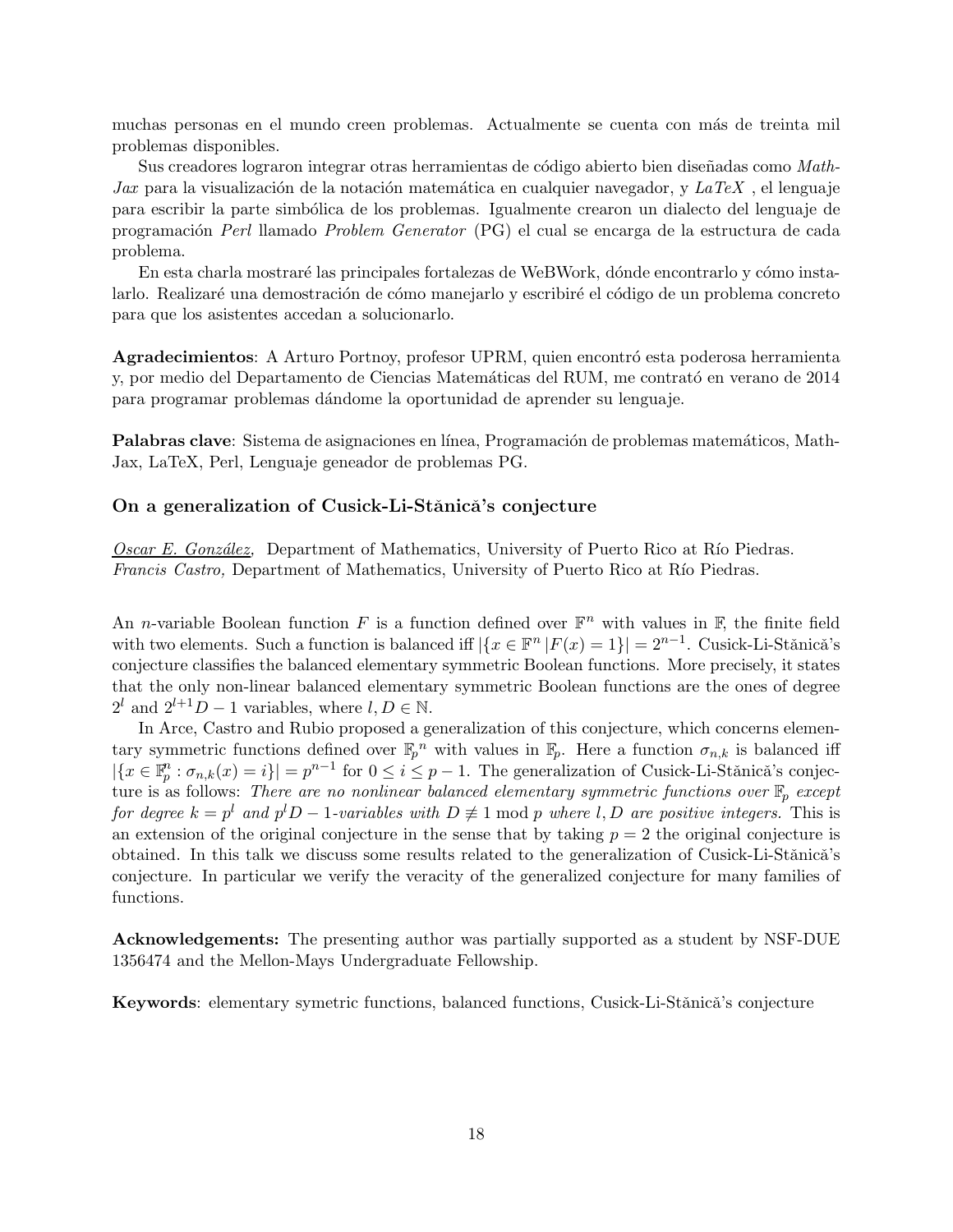#### Arithmetic Differential Subgroups of  $Gl_n$

Alfonso E. Heras–Llanos, Department of Mathematics, University of New Mexico – Valencia Campus.

A remarkable and special Galois Theory appears from the study of arithmetic analogue of ordinary differential equations; where functions are replaced by integers, the derivative operator replaced by the "Fermat quotient operator" and differential equations are replaced by arithmetic differential equations. The main result of this presentation will be the study of a very special class of arithmetic subgroup of  $Gl_n$ . These subgroups are arithmetic analogues of the differential algebraic groups of E.R. Kolchin and P. Casidy. As a by-product, we found more analogies between the ordinary differential operator and the Fermat Quotient Operator, such as the chain rule and the product rule. We will also introduce a set of functions, that we call Leibniz Systems. These functions "generate" some examples of the differential subgroups of  $Gl_n$ .

Keywords: Arithmetic Differential Equations, Galois Groups, General Linear Group, Fermat Quotient Operator.

#### On matrices with Jordan Form decomposition in an orthonormal basis

Alvaro Lecompte–Montes, Department of Mathematics, Inter American University of Puerto Rico, San Germán Campus.

Matrices with Jordan Form decomposition  $A = UJU^*$ , for U unitary and J in Jordan Form, can be called quasinormal matrices, because this class includes normal matrices. Column vectors of matrix  $U$  give an orthonormal basis of generalized eigenvectors of  $A$ . We have found two conditions that are equivalent and can be tested beforehand. The first condition is that the commutator with the adjoint matrix,  $K = AA^* - A^*A$ , is tripotent. That is:  $K^3 = K$ . The second one is that for the projection  $P = (K^2 + K)/2$ , it is  $AP = PAP$ . The second one could be a consequence of the first, but it has yet to be proven. Both properties are necessary and if they are met, there is a method that iteratively reduces a matrix  $A$  to matrices  $A_i$ , each one with the same properties and same eigenvalues than A but shorter Jordan cycles, until a normal matrix  $A_p$  results, for p the order of the largest Jordan cycle in A. This last matrix can be diagonalized using Schurs method, in which the quadratic form  $q(x) = \langle A_p x | A_p x \rangle$  is maximized. The maximum is attained for x the eigenvector of largest eigenvalue of A. Other eigenvectors and eigenvalues are obtained iteratively, by reduction to the subspace orthogonal to the already determined eigenvectors. Schurs method, when applied to any matrix, gives the decomposition:  $A = USU^*$ , with U unitary and S upper triangular. For normal matrices, matrix  $S$  is diagonal and has better approximations for the eigenvalues and eigenvectors than the algebraic method through the roots of the characteristic polynomial. Returning to A, its generalized eigenvectors are then generated by backtracking the former reduction, and we can calculate its final Jordan decomposition. Our method avoids difficulties in the localization of near or repeated roots of the characteristic polynomial that make the Cayley-Jordan algebraic method unsuitable for numerical calculations. It is also better than Schurs method directly applied to A, because small errors when localizing degenerated eigenvalues may introduce non-null terms in upper parts of Schurs matrix S. Here, the Jordan form J is always reached.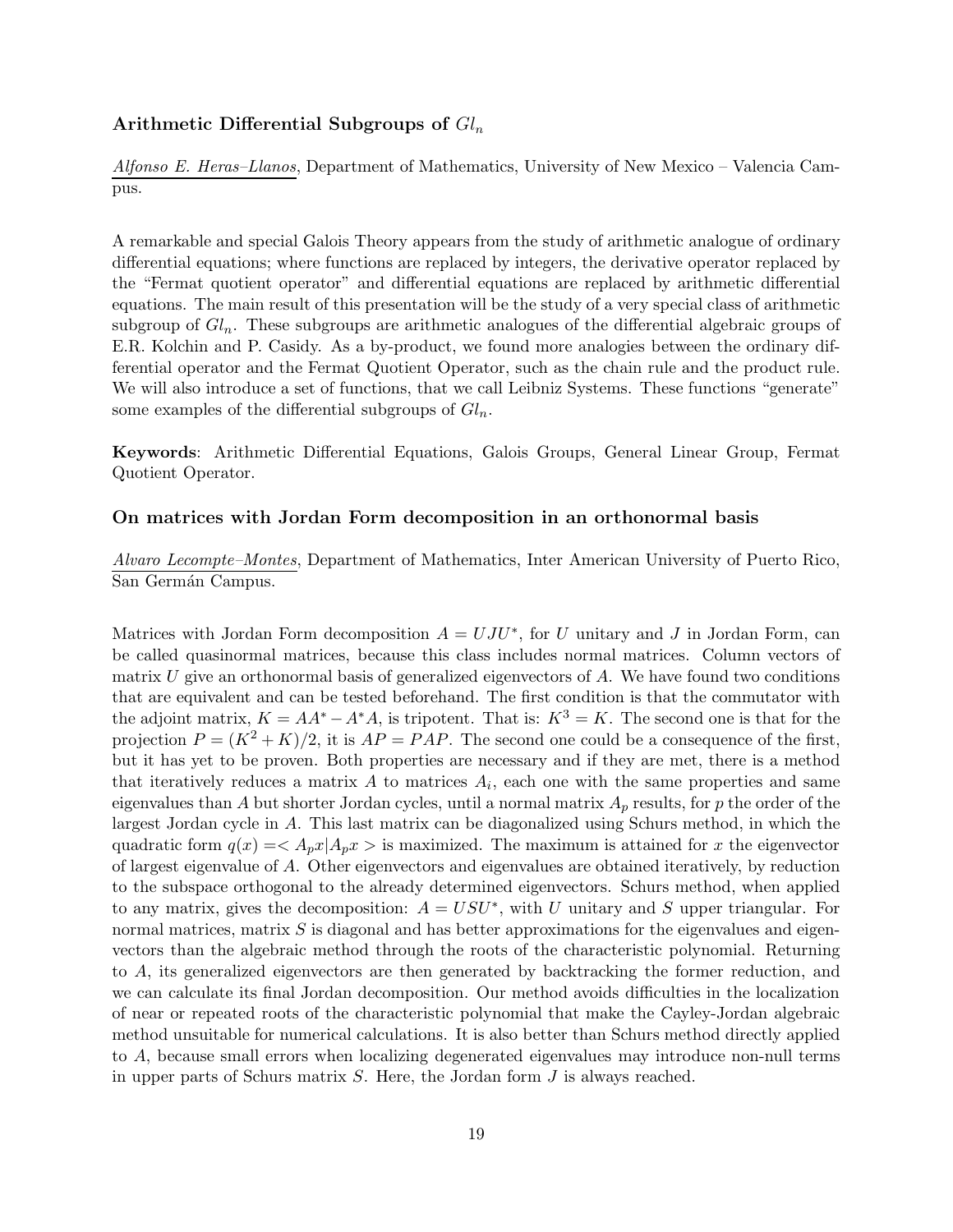Acknowledgements: Some of the ideas were proposed by students in the abstract algebra course of March-May 2014.

Keywords: matrix algebra, normal matrix, matrix diagonalization, Jordan form decomposition Schur form decomposition.

## Entendimiento de derivada direccional de funciones de dos variables

Rafael Martínez Planell, Departamento de Ciencias Matemáticas, Universidad de Puerto Rico en Mayagüez Maria Trigueros Gaisman, Departamento de Matemáticas, Instituto Tecnológico Autónomo de México Daniel McGee, Kentucky Center for Mathematics

Se aplica la teoría APOE (Acción-Proceso-Objeto-Esquema) para estudiar el entendimiento de los estudiantes de la derivada direccional de funciones de dos variables. Se establece una conjetura, llamada descomposición genética, de las principales construcciones mentales que un estudiante puede hacer para llegar a entender esa noción. La conjetura se pone a prueba con entrevistas semi-estructuradas a 26 estudiantes que acababan de completar un curso de calculo multivariable. Las entrevistas exploran las construcciones mentales específicas que los estudiantes pueden hacer y las que les causan dificultad. La conjetura, que se llama una descomposición genética, se basa principalmente en la noción elemental de una pendiente, donde se usa el plano tangente para computar cambio vertical. El resultado del estudio sugiere como mejorar la descomposición genética para que responda mejor a observaciones de las construcciones mentales que los estudiantes hacen y también sugiere como mejorar actividades para ayudar a los estudiantes a hacer las construcciones mentales en las que mostraron dificultad.

Palabras clave: Enseñanza del cálculo, APOS, función de dos variables, Derivada direccional

Reconocimiento: La participación de este investigador está parcialmente financiada por La Asociación Mexicana de Cultura A.C.

## Entendimiento de la relación entre plano tangente y diferencial de una función de dos variables

Rafael Martínez Planell, Departamento de Ciencias Matemáticas, Universidad de Puerto Rico en Mayagüez

Maria Trigueros Gaisman, Departamento de Matemáticas, Instituto Tecnológico Autónomo de México

Daniel McGee, Kentucky Center for Mathematics

Se aplica la teoría APOE (Acción-Proceso-Objeto-Esquema) para estudiar el entendimiento de los estudiantes de la relación entre plano tangente y diferencial. Se establece una conjetura inicial, llamada descomposición genética, de construcciones mentales que un estudiante puede hacer para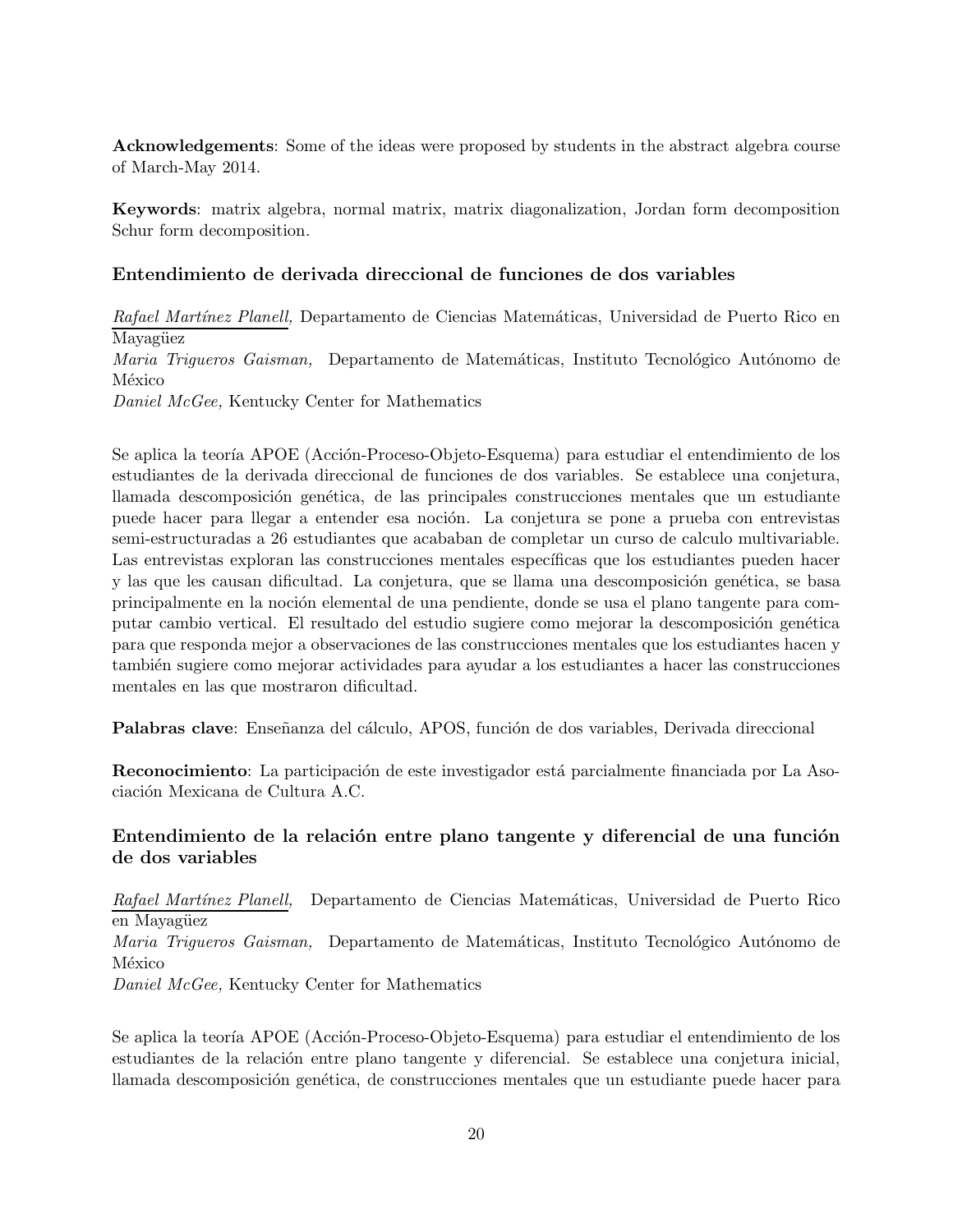llegar a entender planos, plano tangente, y el diferencial de una función de dos variables. Esta se pone a prueba usando entrevistas semi-estructuradas con 26 estudiantes que recién habían completado un curso de c´alculo multivariable. Los resultados del estudio sugieren que los estudiantes tienden a no relacionar estas ideas por su cuenta y sugieren formas de mejorar la descomposición gen´etica para ayudar a que los estudiantes obtengan un mejor entendimiento.

Palabras clave: Enseñanza del cálculo, APOS, función de dos variables, plano tangente, diferencial

Reconocimiento: La participación de este investigador está parcialmente financiada por La Asociación Mexicana de Cultura A.C.

## Modular periodicity of exponential sums of symmetric Boolean functions

Francis Castro, Department of Mathematics, University of Puerto Rico at Río Piedras Luis A. Medina, Department of Mathematics, University of Puerto Rico at Río Piedras

This work considers the periodicity modulo  $p$  ( $p$  odd prime) of exponential sums of symmetric Boolean functions. Bounds and relations are obtained for the period modulo  $p$  of these exponential sums. The concept of avoiding primes is also introduced. This concept and the bounds presented in this work are used to show that some classes of symmetric Boolean functions are not balanced. In particular, every elementary symmetric Boolean function of degree not a power of 2 and less than 2048 is not balanced. For instance, the elementary symmetric Boolean function in  $n$  variables of degree 1292 is not balanced because the prime  $p = 176129$  does not divide its exponential sum for any positive integer n. Finally, it is showed that for some symmetric Boolean functions, the set of primes avoided by the sequence of exponential sums contains a subset that has positive density within the set of primes.

Keywords: Boolean Functions, Exponential Sums, Pisano Periods

Acknowledgements: The authors would like to thank Professor Thomas W. Cusick for his helpful comments and suggestions in a previous version of this article. The second author acknowledges the partial support of UPR-FIPI 1890015.00.

## Optimization and Filtering on Lie Groups and some applications in geometric scene reconstruction in presence of noise and outliers

 $Rémi$  *Mégret*, University of Puerto Rico at Mayagüez. Guillaume Bourmaud, IMS, University of Bordeaux, CNRS. Audrey Giremus, IMS, University of Bordeaux, CNRS. Yannick Berthoumieu, IMS, University of Bordeaux, CNRS. Marc Arnaudon, IMB, University of Bordeaux, CNRS. Eduardo Bayro–Corrochano, CINVESTAV, Guadalajara.

In this talk we discuss new generic algorithms for parameter estimation on Lie group manifold: intrinsic Newton optimization and Iterated Extended Kalman Filtering. Lie Groups are useful in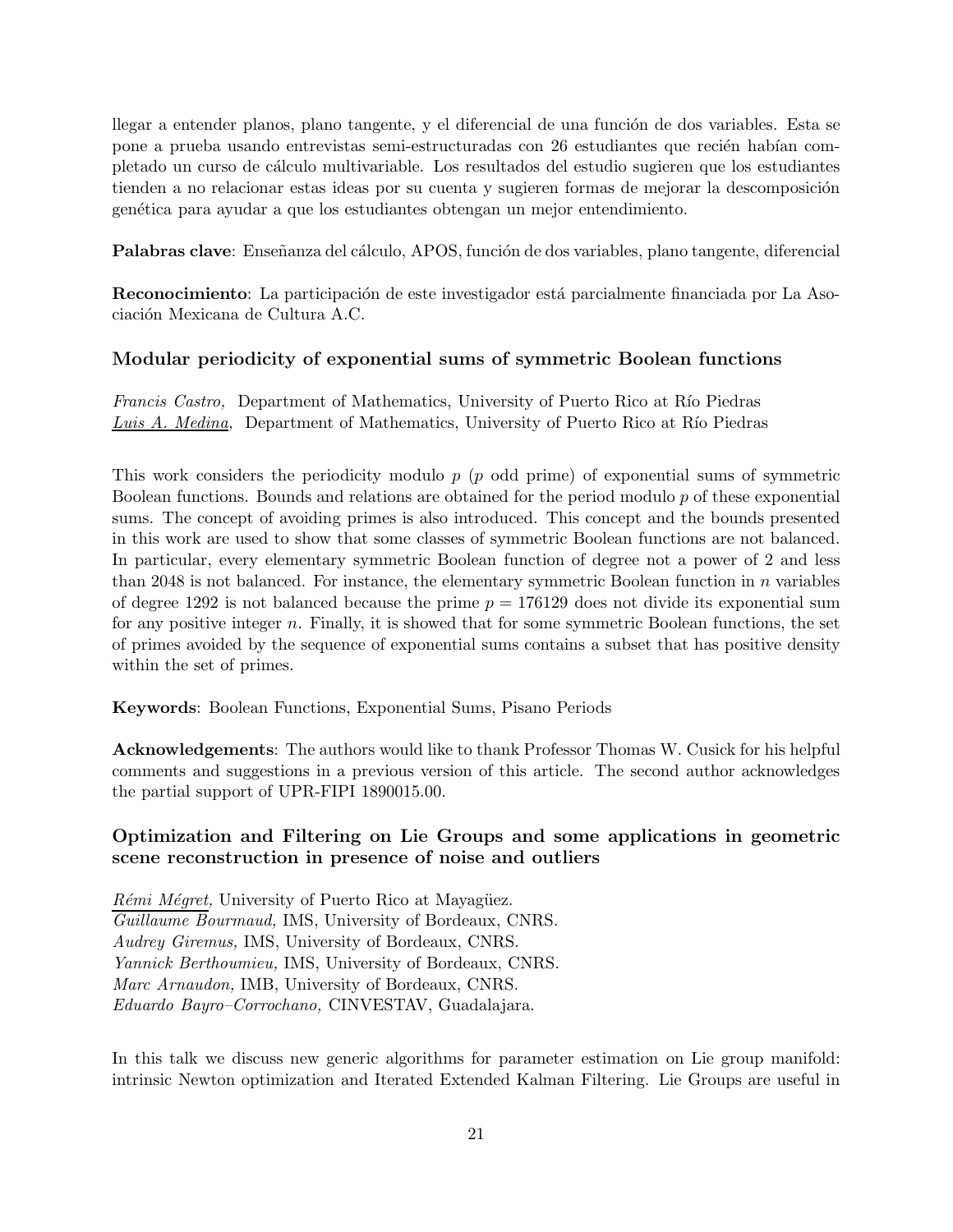a variety of applications to model non Euclidean geometrical entities such as angle  $SO(2)$ , rotation  $SO(3)$ , rigid body transformation  $SE(3)$ , homographies  $SL(3)$ , similarities  $Sim(n)$  or spinors  $Spin(n)$ . The proposed algorithms provide an intrinsic modeling of uncertainty which can be leveraged to obtain robust estimation from geometrical data corrupted by noise and outliers. Results that show improvement over state-of-the-art on applications such as: automatic alignment of images in presence of ambiguities, tracking the 3D pose of a wearable camera from the video it captured and merging multiple 3D point clouds will be presented.

Keywords: Lie Group, Optimization, Filtering, Computer Vision, Image Alignment, 3D tracking, 3D reconstruction

#### The Spatial Spread of Dengue Fever: A Diffusion Model for the Impact of the Latent Period on Disease Dissemination

Juan R. Meléndez Álvarez, Department of Mathematics, University of Puerto Rico at Mayagüez. Karen Ríos-Soto, Department of Mathematical Sciences, University of Puerto Rico at Mayagüez.

Dengue fever is an endemic disease of the tropical zones, transmitted by the infected female Aedes Aegypti mosquito. The virus characterizes by its ability to reduce the CD4 cells and its symptoms may included high fever, headache, and vomit. In this work, we model the spatial spread of dengue fever using a system of partial differential equations (PDEs) of reaction-diffusion type. The populations under study are the human population and the A. Aegypti mosquito population. The human population is stratified into susceptible, infected and recovered individuals where as the mosquito population is divided into susceptible, does with latent infections and infected A. Aegypti mosquitoes. The latent period (an intrinsic biological characteristic) has not been included in previous mathematical models of reaction-diffusion type for vector borne diseases. For the model under study we show traveling wave solutions and compute numerically the minimal velocity of disease wave propagation, while dynamical system theory was implemented to study the wave stability. For the spatial homogeneous case the stability of equilibrium were established by the threshold condition  $R_0$ ; known as the basic reproductive number of the disease. Numerical simulations to obtain the wave front profile of the PDEs system were performed using a finite difference method in one dimension. Values for the epidemiological parameters were obtained from previous work (with data from dengue fever in Puerto Rico). Our study will provide an insight to understand vector-host disease spatial dissemination.

#### Modelo para diseñar la interacción humano-computadora (MODIHC) para aplicaciones m´oviles en Android

Flor Narciso, Departamento de Ciencias Matemáticas, Universidad de Puerto Rico en Mayagüez

El modelo para diseñar la de interacción humano-computadora (MODIHC) permite diseñar todos los aspectos que intervienen en la interacción entre un humano y una computadora cuando se están desarrollando sistemas o aplicaciones de software. MODIHC se compone de varios componentes relacionados entre si: Usuarios, Ambiente de Trabajo, Tecnología, y Funcionalidad del Sistema. En esta charla se presenta una actualización realizada a MODIHC, en particular a sus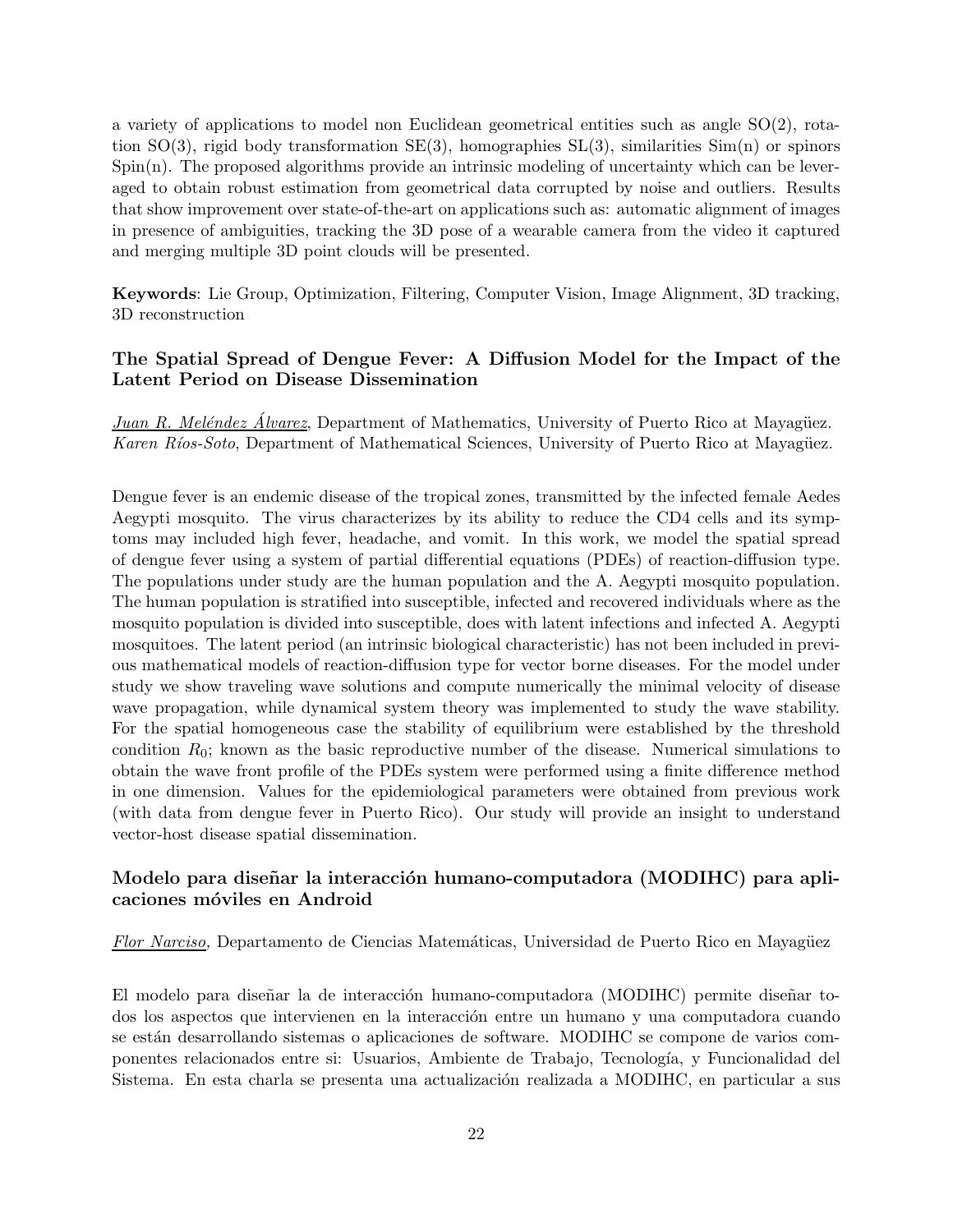componentes Usuarios, Ambiente de Trabajo y Tecnología para el desarrollo de la Interacción Humano-Computadora (HCI), por sus siglas en inglés) de aplicaciones móviles sobre la plataforma Android.

Para el propósito de este trabajo, los dispositivos móviles se definen como un dispositivo portátil de computación que consta de una pantalla táctil con conexión a Internet, tales como teléfonos inteligentes, consolas de juegos portátiles, reproductores de audio portátiles, tabletas, computadoras portátiles, entre otros. Por lo tanto, la contribución de este modelo consisten en poner a la disposición de los desarrolladores de software, un modelo que toma en consideración los aspectos de HCI en el desarrollo de aplicaciones móviles en Android.

Keywords: software engineering, user centered design, human computer interaction, mobile apps, handheld devices, hybrid apps, android platform

#### Dynamics of a three molecule array under Lennard–Jones type forces with a constraint of fixed area

Pablo V. Negrón–Marrero, Department of Mathematics, University of Puerto Rico at Humacao.

We study the dynamical problem for a system of three particles in which the inter–particle forces are given as the gradient of a Lennard–Jones type potential. Furthermore we assume that the three particle array is subjected to the constraint of fixed area. The corresponding mathematical problem is that of a dynamical system over the manifold determined by the area constraint. The corresponding static problem have been studied by Negrón–Marrero and Lopez-Serrano (2015) where it is shown that there exists a critical area such that if the area of the array is smaller than this critical value, the stable equilibrium configuration of the array corresponds to an equilateral triangle. However, if the area of the triangle is bigger than the critical area, the stable equilibrium configuration of the array is not a symmetric one. In this paper we study the corresponding dynamical problem. In particular we study numerically the stability of the system around its equilibrium points, and using the recently introduced measure of chaos by Hunt and Ott (2015), we study numerically the possibility of chaotic behavior for this system.

Acknowledgements: This research was sponsored in part by the NSF–PREM Program of the UPRH (Grant No. DMR–1523463).

Keywords: dynamical system, equilibrium points, Lennard–Jones potential, chaos

#### On the Milstein Method for Stochastic Differential Equations with Markov Switching

Son Nguyen, Department of Mathematics, University of Puerto Rico at Rio Piedras. Tuan Hoang and George Yin, Department of Mathematics, Wayne State University Dung Nguyen, Department of Mathematics, University of Technologies at HCM City

This talk is concerned with numerical solutions to stochastic differential equations with Markov switching in which both continuous dynamics and discrete events coexist. So far, in order to solve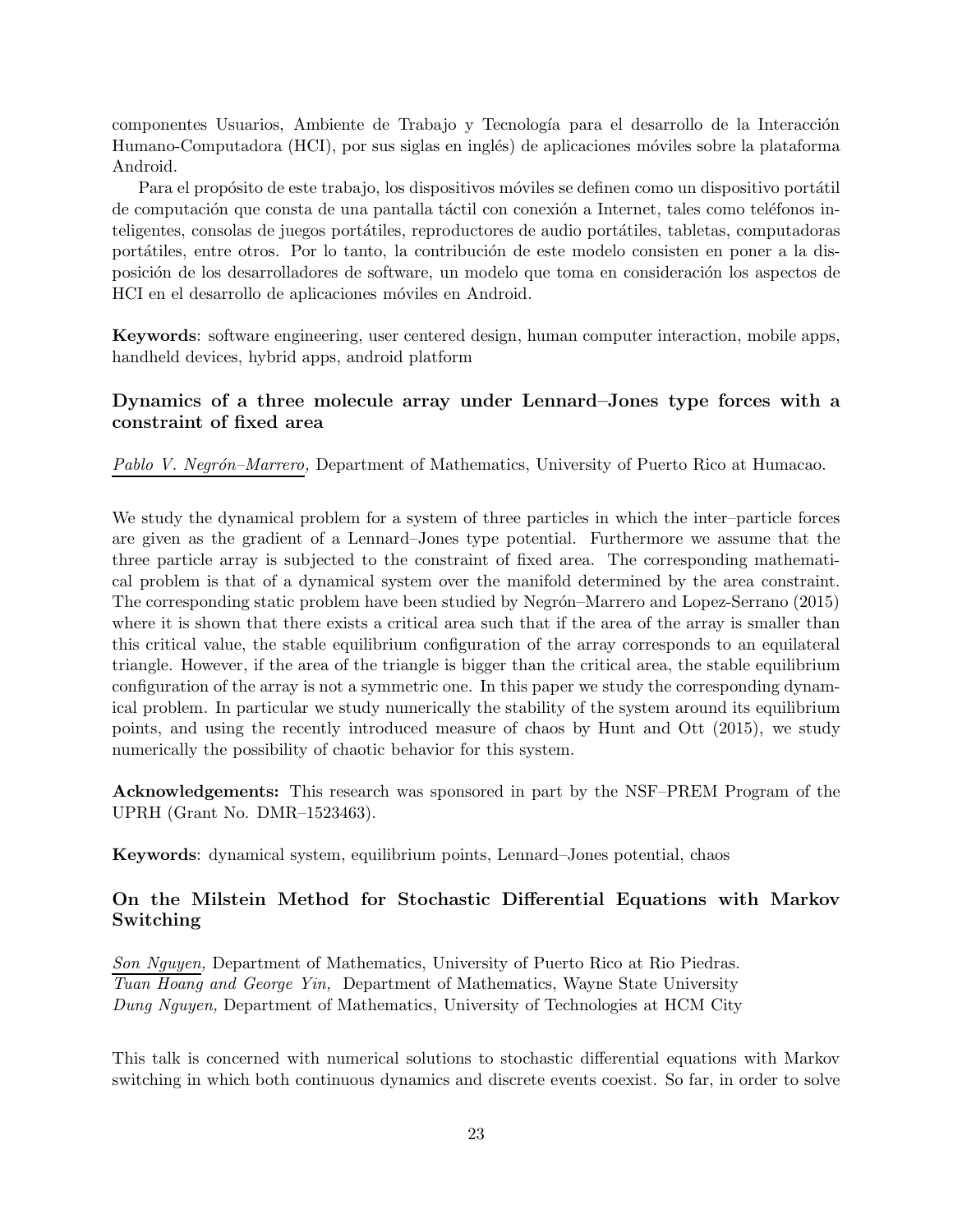this type of equations numerically, Euler-Maruyama scheme seems to be the only method. Despite of its simplicity, the convergence rate of this scheme is  $1/2$ , which is quite slow. By using a general Ito formula and estimating the stopping times when the discrete events occur, we propose a new scheme called Milstein method which gives convergence rate one under mild conditions.

Keywords: Numerical methods, stochastic differential equations.

#### Modules to introduce Cybersecurity knowledge in the CS curriculum

José Ortiz–Ubarri, Departament of Computer Science, University of Puerto Rico at Río Piedras. Humberto Ortiz–Zuazaga, Departament of Computer Science, University of Puerto Rico at Río Piedras.

Patricia Ordoñez, Departament of Computer Science, University of Puerto Rico at Río Piedras. Rafael Arce–Nazario, Departament of Computer Science, University of Puerto Rico at Río Piedras.

In this talk we present a set of modules that can be used to instill Cybersecurity knowledge throughout the CS curriculum. The modules are being developed as part of the Academics and Training for the Advancement of Cybersecurity Knowledge in Puerto Rico (ATACK PR) project whose objective is to develop Cybersecurity research and education in PR. The modules introduce topics such as password cracking, input validation, SQL injection, code audit, digital forensics, and reverse engineering to supplement the knowledge that is acquired through the standard CS courses. Furthermore these modules serve to motivate students to experience the theoretical concepts of the course in an applied and engaging manner. Currently the project has modules that can be used in the Introduction to Programming, Database Design, Operating Systems, High Level Languages, and Compilers courses.

Acknowledgements: This work was partially supported by NSF Grant Number DUE-1438838.

Keywords: Cybersecurity, computer science education

#### Bayesian rescue for the troubled scientist, or how to calibrate classical significance tests

María–Eglée Pérez, Department of Mathematics, University of Puerto Rico at Rio Piedras. Luis Raúl Pericchi, Department of Mathematics, University of Puerto Rico at Rio Piedrass.

In recent years there has been an important discussion on the validity of methods for Null Hypothesis Significance Testing (NHST). As a worrying consequence of this controversy, statistical inference methods are losing the trust of sectors of the scientific community, as it is reflected by the recent editorial of Basic and Applied Social Psychology (Trafimow and Marks, 2015) banning the use of procedures as p-values, confidence intervals and related methods from the papers published in BASP. As the editors remark, "In the NHSTP, the problem is in traversing the distance from the probability of the finding, given the null hypothesis, to the probability of the null hypothesis, given the finding". Increasingly large sections of the scientific community are speaking load and clear: p-values should no longer be the deciding balance of science.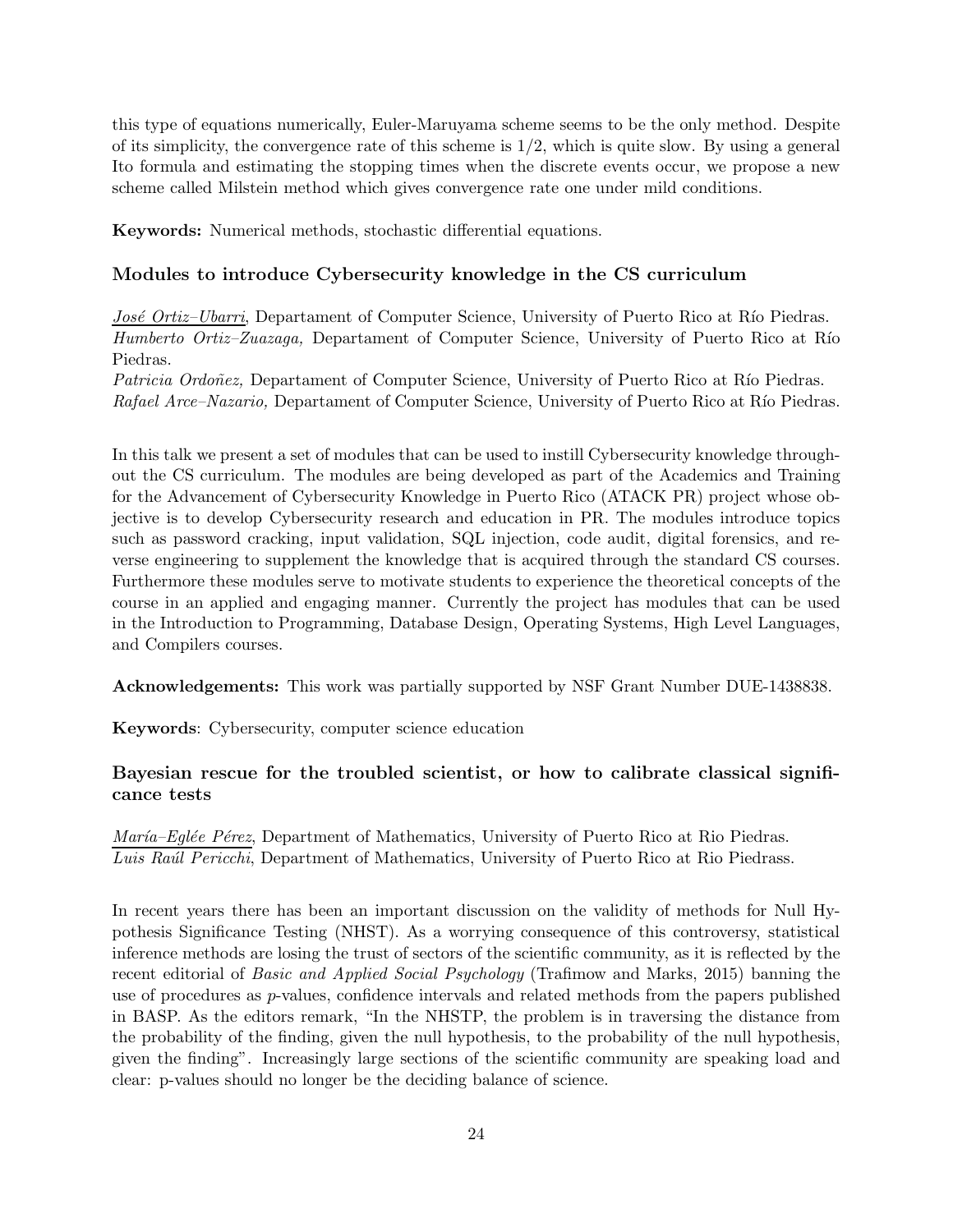In an attempt to link simple and effective Bayesian procedures easily available to practitioners, we extend on the ideas in Pérez and Pericchi  $(2014)$ , and introduce calibrations of p-values that not only provide an asymptotical behavior coherent with that of a Bayes factor, but also allow interpreting them as bounds of the posterior probability for the null hypothesis. For this we build on objective lower bounds presented, for example, in Sellke, Bayarri and Berger (2001) but include an adjustment with the sample size for controlling the asymptotic behavior. P-values may be bad, but they are available for virtually any statistical model. Calibration of p-values, may ironically be the fastest way to popularize the use of Bayes Factors.

Keywords: Null Hypothesis Significance Testing (NHST), p-value, Bayes factor.

#### Algunas coordenadas de la matemática educativa en Puerto Rico

Orlando Planchart Márquez, Departamento de Ciencias y Tecnología, Universidad Interamericana de Puerto Rico.

Esta exposición se fundamentará en la investigación de mi autoría Una aproximación a la Matemática Educativa en Puerto Rico? la cual tuvo como propósito indagar los entornos fundamentales de la educación matemática en Puerto Rico. Dicho trabajo se integró como un capítulo, en el libro "La educación matemática en el siglo XXI", publicado por el Instituto Politécnico Nacional de México, en octubre de 2015. Este trabajo se planteó a partir de las siguientes interrogantes, entre otras: ¿Cómo se puede caracterizar la Matemática educativa o la Educación matemática? ¿Cuál es la visión que se tiene de la Matemática educativa? ¿Cuál es la vinculación o acercamiento de los docentes de matemática de Puerto Rico con los enfoques y teorías educativas que se desarrollan en Suramérica, Centroamérica y el Caribe, y Norteamérica? ¿Cómo se forman los maestros y profesores de matemática en Puerto Rico?

La metodología se basó por una parte, en realizar entrevista a tres profesores, Ana Helvia Quintero (profesora de la Universidad de Puerto Rico, Recinto de Río Piedras), Dr. Omar Hernández (Profesor Universidad de Puerto Rico, Recinto de R´ıo Piedras) y el Prof. Joaqu´ın Padovani (Profesor Universidad Interamericana de Puerto Rico, Recinto de San Germ´an), todos con valiosas trayectorias en el campo de la educación matemática; y por otra parte, revisión de artículos, documentos e investigaciones.

En dicha investigación se consideraron los siguientes temas: la educación matemática en Puerto Rico, líneas de investigación en Educación en Matemática, papel de las universidades en la formación de maestros y profesores, la Prueba PISA, relación de la educación matemática con Latinoamérica, con Estados Unidos y otros países, eventos y revistas de matemática educativa, y acercamientos a otros temas.

#### Embalses PR: Una aplicación en linea para monitorear en tiempo real los embalses de Puerto Rico

Elio Ramos, Departamento de Matem´aticas, Universidad de Puerto Rico en Humacao.

Embalses PR es una aplicación en línea para monitorear los niveles de los embalses en Puerto Rico. La misma surgió ante la necesidad de automatizar y agilizar el proceso de obtener los niveles de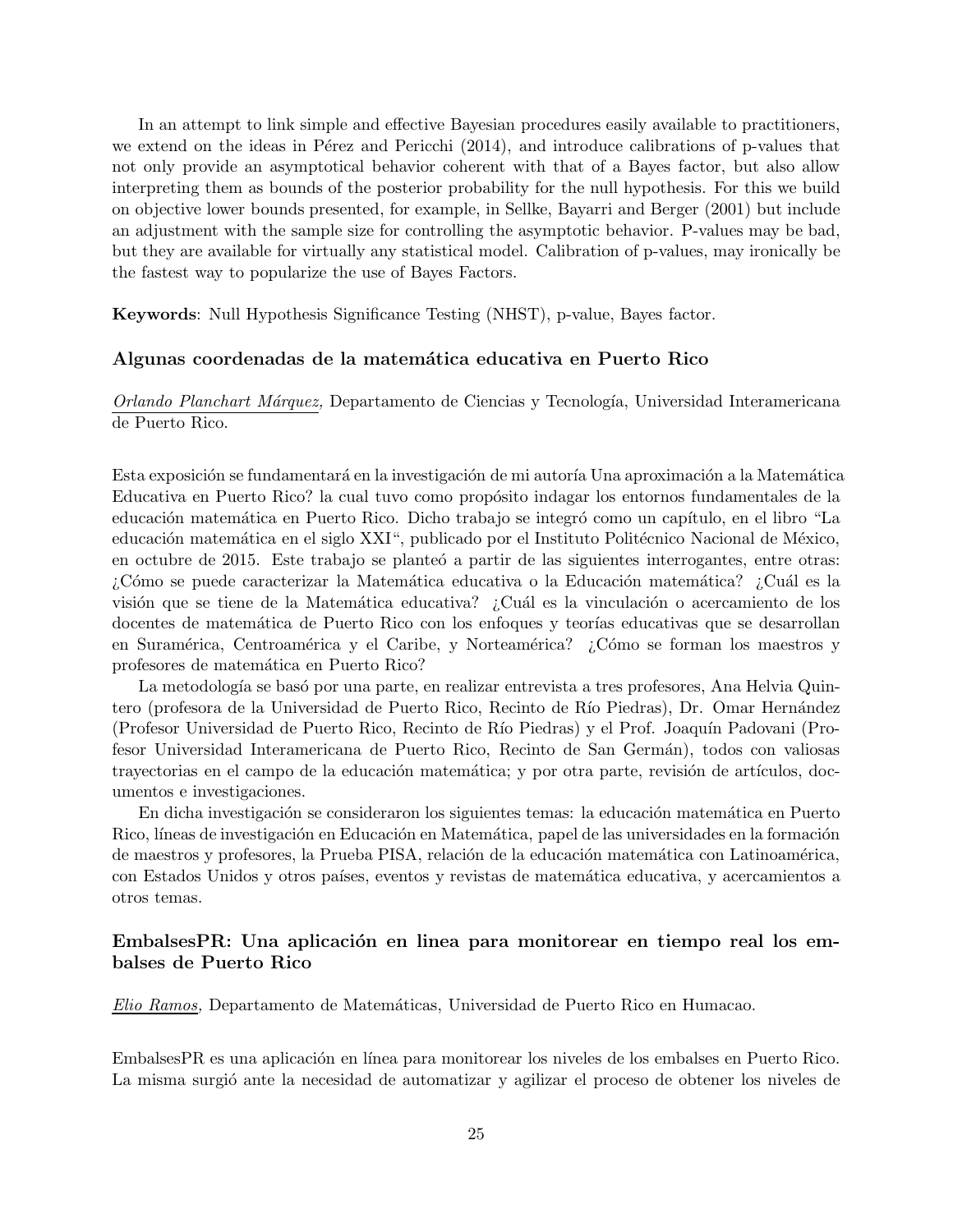los embalses durante la sequía del año 2015. Fue desarrollada en el lenguaje de programación R y la interfaz gráfica utiliza rutinas del paquete Shiny. Accediendo el portal embalsespr.uprh.edu, y al toque de un botón, cualquier ciudadano puede obtener la ultima actualización de los niveles generados por los instrumentos del servicio geológico de los EU (USGS). El portal genera un mapa geográfico interactivo en el cual se pueden visualizar, simultáneamente, los estados de los 11 embalses en Puerto Rico así como series de tiempo para cada uno de ellos. La ultima versión de embalsesPR utiliza estructuras de datos distribuidas con el fin de paralelizar el proceso de adquisición de datos en arquitecturas con procesadores multi-núcleo.

## Elastic vibration of fractal cylinders

Lev Steinberg, Department of Mathematical Sciences, University of Puerto Rico at Mayagüez. *Mario Zepeda*, Department of Mathematical Sciences, University of Puerto Rico at Mayagüez.

In this talk we present our study of vibrations of fractal elastic circular cylinders. The equations for vibrations were derived from the modified balance laws of fractal media and linearized version of constitutive and strain equations. For this case we obtained the analogous of torsional, longitudinal and transverse wave equations of fractal cylinders in terms of the fractional derivate. The basic equations include a recently established definition of fractional derivative with classical properties. Interesting properties of these vibrations will be discussed during the talk

Keywords: fractal derivatives, fractal continuum, conservation laws, elastic waves

## Minimum rank of  $n$ –dimensional hypercube cut–complex

Hetor D. Torres–Aponte, Graduate Business School, University of Puerto Rico at Rio Piedras. M.Reza Emamy–K., Department of Methematics, University of Puerto Rico at Rio Piedras. Leslie Hogben, Department of Mathematics, Iowa State University.

Let  $Q_n$  be a *n*-dimensional hypercube. A hypercube *cut-complex* is the subgraph induced by the set of vertices on one side of the hyperplane when a  $(d1)$ -hyperplane cuts some edges in  $Q_n$ . The minimum rank of a simple graph  $G$  is the smallest possible rank over all real symmetric matrices whose ijth entry (for  $i \neq j$ ) is nonzero exactly when  $\{i, j\}$  is an edge in G. The minimum rank of selected cut–complexes of  $Q_n$  is presented, including the family defined by the Cartesian product of  $(n-2)$ –dimensional hypercube and a path with three vertices denoted by  $Qn2\Box P_3$ . Furthermore all cut complexes of small order hypercubes have been calculated.

Acknowledgements: This research was partially supported by Iowa State University and National Science Foundation – Alliance Grant DMS-0502354.

Keywords: hypercube, cut-complex, minimum rank, cartesian product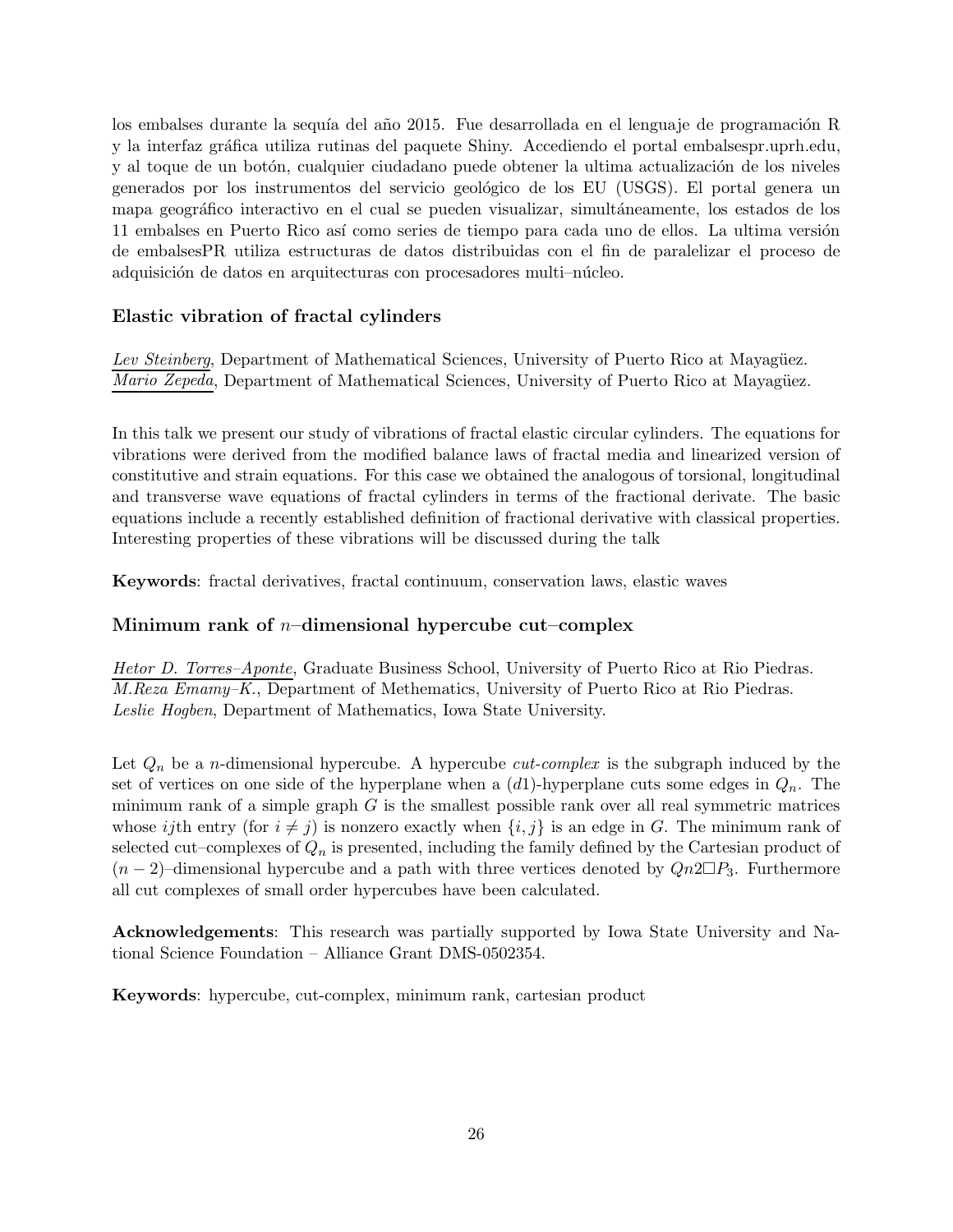#### Fraud and Forensic Accounting using Benford's Law in Bayesian Analysis approach

David Torres Núñez, Instituto de Estadística y Sistemas Computadorizados de Información, Universidad de Puerto Rico en Rio Piedras.

Fraud and Forensics account had been high a priority in terms of avoiding criminal behavior by stakeholders. Using cutting–edge statistical tools one can improve the detection of fraud in bank accounts. We are using Hierarchical Bayesian models and Benford's Law to detect fraud in bank accounts. Examples with the working methodology will be presented. This method provides robust and easy to implement methodologies to assist professionals in the detection of fraud. Models of classical hypothesis testing were used and compared with the goodness of Bayesian models adjustment.

Keywords: Bayesian Statistics, Markov Chain Monte Carlo Methods, Scaled-Beta 2, Robust analysis, Forensics Account, Hierarchical Bayes, Benford's Law

#### Didáctica de la variación y el análisis de los discursos docentes

Waldo A. Torres Vázquez, Departamento de Matemática-Física, Universidad de Puerto Rico en Cayey

El propósito de esta investigación es construir argumentaciones teóricas para caracterizar discursos docentes que aportan al aprendizaje de la noción matemática de variación. Enmarcado en la filosofía interaccionista, el análisis cualitativo de los discursos docentes en tres clases de nivel universitario se realizó usando un diseño de Análisis de Discurso, complementado con un enfoque de Teoría Emergente. Se estudió el discurso con énfasis en la identificación de intenciones y contextos para la producción de significados, siempre en relación con las epistemologías personales de los docentes, los registros semióticos, los valores y las hipótesis que configuran su forma de comunicación. En particular, analizamos la lógica principal que caracterizó cada discurso docente y se diseñaron las trayectorias discursivas de cada clase. Adem´as, desciframos las reglas meta-discursivas que definen, para cada profesor, qué es la variación y cómo se aprende.

Los resultados de esta investigación ponen de relieve la importancia que tiene una identidad discursiva de negociación para crear las condiciones que favorezcan la construcción de significados. Los discursos docentes que son flexibles y democráticos contribuyen a aumentar la motivación de los estudiantes para crear discursos propios, negociar normas socio matemáticas y crear una cultura de reflexión e investigación. Estas características de los discursos, en sus formas verbal y no verbal, promueven la discusión de argumentos intersubjetivos que, en síntesis, contribuyen a una comprensión compartida de los temas bajo estudio.

Los silencios reflexivos, el tono coloquial, la pregunta retórica y el lenguaje social inclusivo, entre otros aspectos, contribuyen a consolidar un proyecto de influencia mediante el cual se promueven las construcciones de conocimiento. En el caso específico de la noción de variación, las construcciones de los estudiantes se pueden apoyar con un discurso simple y directo que se ancle en procesos de tanteo y error, con atención al registro semiótico numérico y a la negociación de palabras claves para describir el cambio.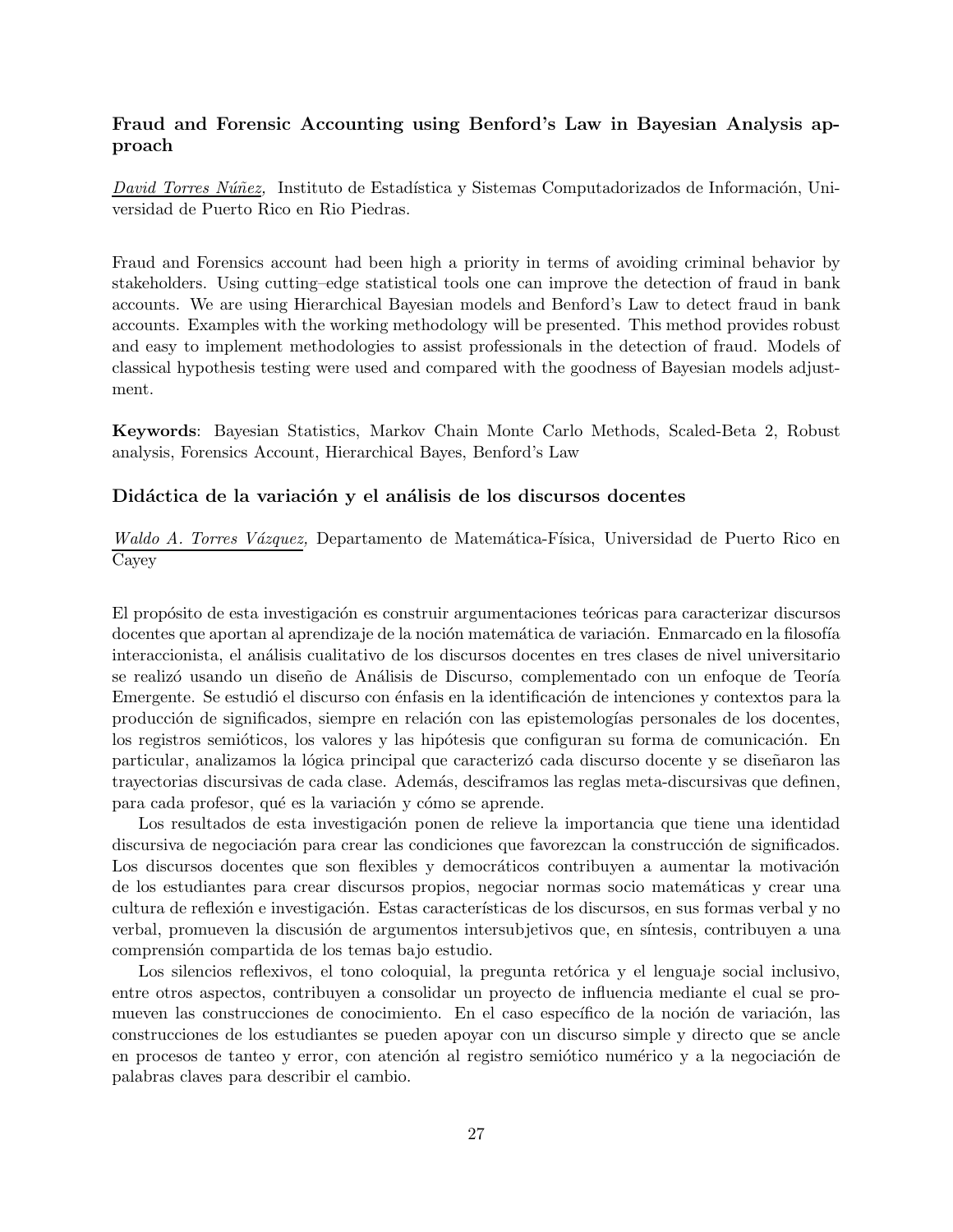Palabras clave: discursos docentes, patrones discursivos, didáctica de la variación

#### Análisis de datos usando Regresión Multivariante Múltiple por Minimos Cuadrados Parciales (Regresión PLS)

José C. Vega Vilca, Universidad de Puerto Rico Recinto de Río Piedras, Facultad de Administración de Empresas Instituto de Estadística y Sistemas Computadorizados de Información.

En la construcción de un modelo de Regresión Múltiple o Regresión Multivariable Múltiple basado en una matriz de variables predictoras X, de orden  $n \times p$ , y una matriz de variables dependientes Y de orden  $n \times q$  se pueden presentar dos problemas: multicolinealidad y alta dimensionalidad de sus variables predictoras  $(n < p)$ . En este trabajo se presenta la metodología Regresión por Cuadrados Mínimos Parciales (regresión PLS, por sus siglas en inglés) como solución a los problemas planteados. La metodolog´ıa PLS transforma las variables predictoras en variables artificiales llamadas componentes o variables latentes, las cuales son ortogonales (sin multicolinealidad) y permiten hacer una reducción de la dimensionalidad del espacio de variables predictoras. Luego usando solamente las variables latentes se construye el modelo de regresión estimado. El objetivo del presente trabajo es difundir la teoría y aplicación de la regresión PLS, ampliamente usada en un ?área de la química llamada Quimiometría, para que pueda ser aplicada como herramienta estadística en toda disciplina que trabaja con datos caracterizados por muchas variables medidas sobre cada uno de pocos sujetos.

En este estudio se hace una discusión del trabajo de H. Abdi (2010), Partial Least Squares Regression and Projection on Latent Structure Regression (PLS Regression); se presenta el algoritmo NIPALS (Nonlinear Iterative PArtial Least Squares) desarrollado por H. Wold (1966). La aplicación es ilustrada mediante ejemplo práctico para cada caso presentado: regresión múltiple y regresión multivariable múltiple con evaluación del modelo ajustado mediante validación cruzada. Se desarrollaron programas en lenguaje R para tal efecto.

Palabras claves: multicolinealidad, reducción de la dimensionalidad, algoritmo NIPALS.

#### Errores matem´aticos cometidos por los estudiantes universitarios en el estudio de funciones exponenciales y logarítmicas

Wanda Velázquez Rosado, Universidad de Puerto Rico, Recinto de Río Piedras, Facultad de Administración de Empresas, Instituto de Estadística y Sistemas Computadorizados de Información. José C. Vega Vilca, Universidad de Puerto Rico, Recinto de Río Piedras, Facultad de Administración de Empresas, Instituto de Estadística y Sistemas Computadorizados de Información. Wanda Villafañe Cepeda, Universidad de Puerto Rico, Recinto de Río Piedras, Facultad de Educación, Departamento de Programas y Enseñanzas.

En el estudio se investigaron los errores matemáticos que cometen los estudiantes al realizar ejercicios relacionados con funciones exponenciales y logarítmicas. Los resultados de varias investigaciones indican las limitaciones y los errores que cometen los estudiantes al estudiar diferentes temas de matemáticas (Konyalioglu, 2011; Shabanifar y Konyalioglu, 2013). Específicamente, se han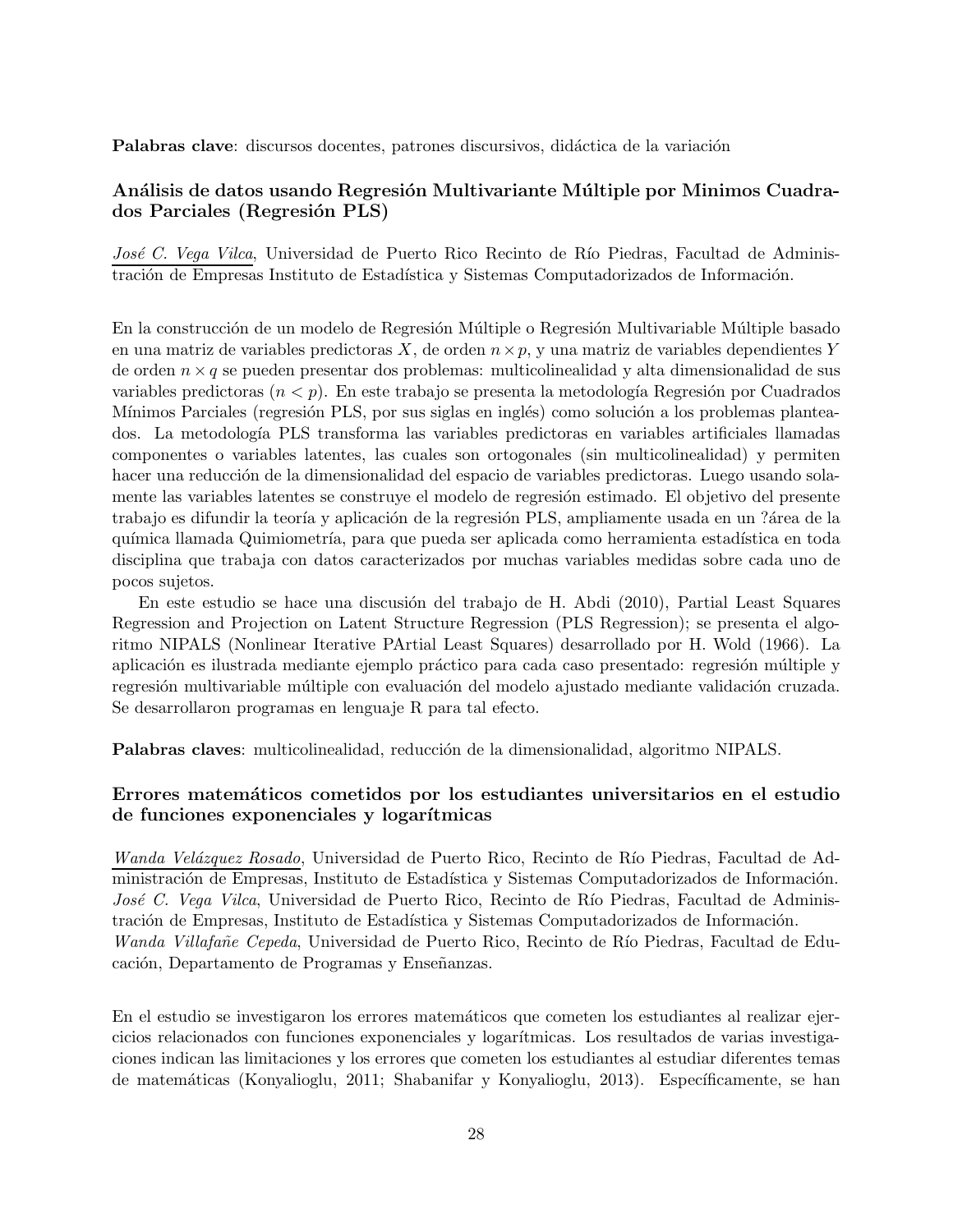señalado las limitaciones que muestran los estudiantes en funciones exponenciales y logarítmicas (Khan y Chishti, 2011). Entre los errores que cometieron los estudiantes se encuentran: el no aplicar correctamente las propiedades de los logaritmos; no expresar correctamente la forma exponencial y logarítmica; y no expresar correctamente la notación científica.

El analizar los posibles errores que cometen los estudiantes al realizar ejercicios sobre este tema, es de suma importancia pues si los estudiantes no tienen el entendimiento de conceptos previos, afectará adversamente su desempeño en el aprendizaje de conceptos más avanzados. Además, el conocer las maneras de razonar de los estudiantes ayudar´a al profesor a usar mejores estrategias de enseñanza.

En este estudio participaron estudiantes matriculados en el curso Métodos Cuantitativos para Administración de Empresas I que ofrece Universidad de puerto Rico, Recinto de Río Piedras, durante el primer semestre del año académico 2015-2016. La metodología utilizada en este estudio consistió en la recopilación de los datos que se obtuvieron de la administración de una prueba corta sobre el tema de funciones exponenciales y logarítmicas.

Se analizaron los datos del desempeño de los alumnos en la prueba y se comparó el rendimiento usando las variables de: género, si eran de nuevo ingreso o no, entre otros. Además, se categorizaron los errores cometidos por los estudiantes al llevar a cabo los ejercicios de la prueba. Se utilizaron dos metodologías estadísticas: la prueba chi cuadrado y el análisis de regresión logística (Almog y Ilany, 2012).

Palabras claves: Errores matemáticos, Funciones exponenciales y logarítmicas, Precálculo

## Global regularity for solutions of nonlocal Robin problems in a class of "bad" domains

Alejandro Vélez-Santiago, Department of Mathematics, University of California at Riverside.

We consider the solvability of linear elliptic equations with nonlocal Robin boundary conditions, defined (in the generalized sense) on a bounded  $W^{1,r}$ –extension domain whose boundary is an upper d–set, for an appropriate  $d \geq 0$ . Then, we extend the fine regularity theory for weak solutions of the elliptic equations with the above boundary condition, known for bounded Lipschitz domains, to bounded  $W^{1,r}$ –extension domains whose boundaries are upper d–sets, by showing that such weak solutions are globally H lder continuous. Consequently, we generalize substantially the class of bounded o domains where weak solutions of boundary value problems of Robin type may be uniformly continuous (up to the boundary).

Keywords:  $W^{1,r}$ –extension domains, upper d–Ahlfors measure, Robin boundary conditions, Nonlocal boundary conditions, Weak solutions, Hölder continuity.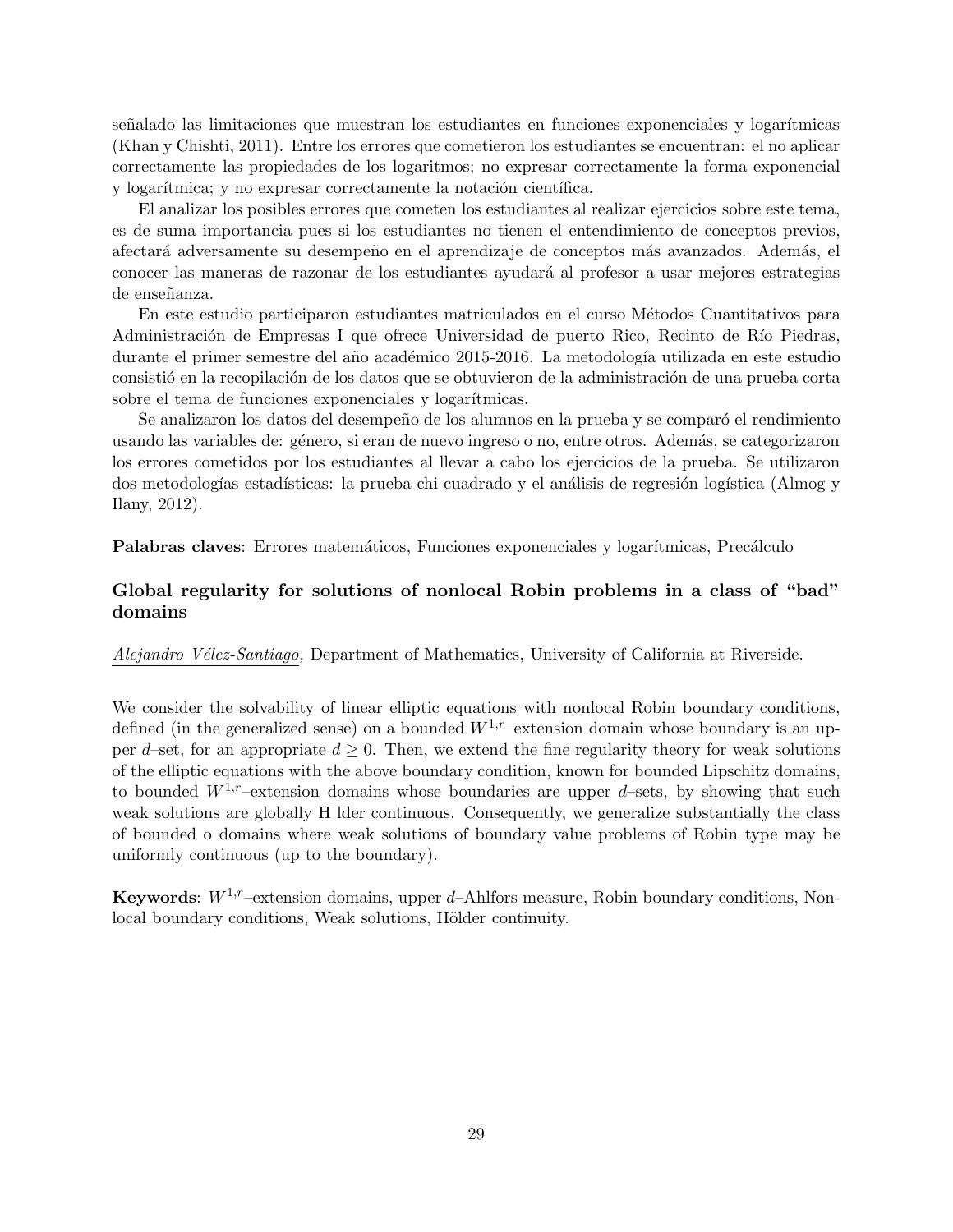#### Bayesian approach to valuation of executive stock options

John Villaviencio–Mattos, Department of Business Administration – Finance, University of Puerto Rico at Rio Piedras.

Jimmy Torrez, Department of Business Administration – Finance, University of Puerto Rico at Rio Piedras.

For the absence of liquidity, executive stock options are valued at less, and often far less than Black–Scholes values, this view assumes the condition that option holders are price takers and therefore cannot influence the payoffs of their options. Hsiao and Chance (2014) incorporate the executive's effort to valuation of executive stock options

$$
S_{idt}^* = S_{idt} q_{idt}^{\delta}, \quad q_{idt} \ge 1,
$$

where  $S_{idt}$  is the executive's belief of the true value of the stock after taking the effort into account at time idt,  $S_{idt}$  is the stock price on date idt with minimum effort equal to one,  $q_{idt}$  is the measure of executive effort from period  $t = 0$  to *idt*, and  $\delta$  is the measure of the executive's perception of his quality, which is the elasticity of the stock price with respect to his effort,  $\delta \geq 0$ . We use a distribution for this variable under Bayesian approach and we will compare with the results obtained by the authors.

Keywords: Stock Options, Black-Scholes, Bayes Approach

# 7 Carteles / Posters

(In alphabetical order using the last name of the presenter.)

#### Automated phenotyping of patient EMR Data: feature extraction and selection

Rolando J. Acosta Nuñez, Department of Mathematics, University of Puerto Rico at Humacao. Cassandra Burdziak, Rutgers University.

William Artman, University of Rochester.

Tianxi Cai, Department of Biostatistics and Computational Biology, Harvard T.H. Chan School of Public Health–Harvard University.

Sheng Yu, Department of Biostatistics and Computational Biology, Harvard T.H. Chan School of Public Health–Harvard University.

Personalized medicine is a medical model that uses an individuals genetic profile to guide decisions made in regard to the prevention, diagnosis and treatment of a disease. For this, genetic and phenotype data needs to be collected in such a way that allows one to make gene disease associations. Approaches to collect genetic data in massive amounts have proved successful in the past, but the same is not true for phenotype data. Although some work has been done in the collection of phenotype data, this work looks poor when compared to all the information available for genetic data. The focus now turns to an approach that successfully collects phenotype data in such a way that its possible and efficient to make the associations.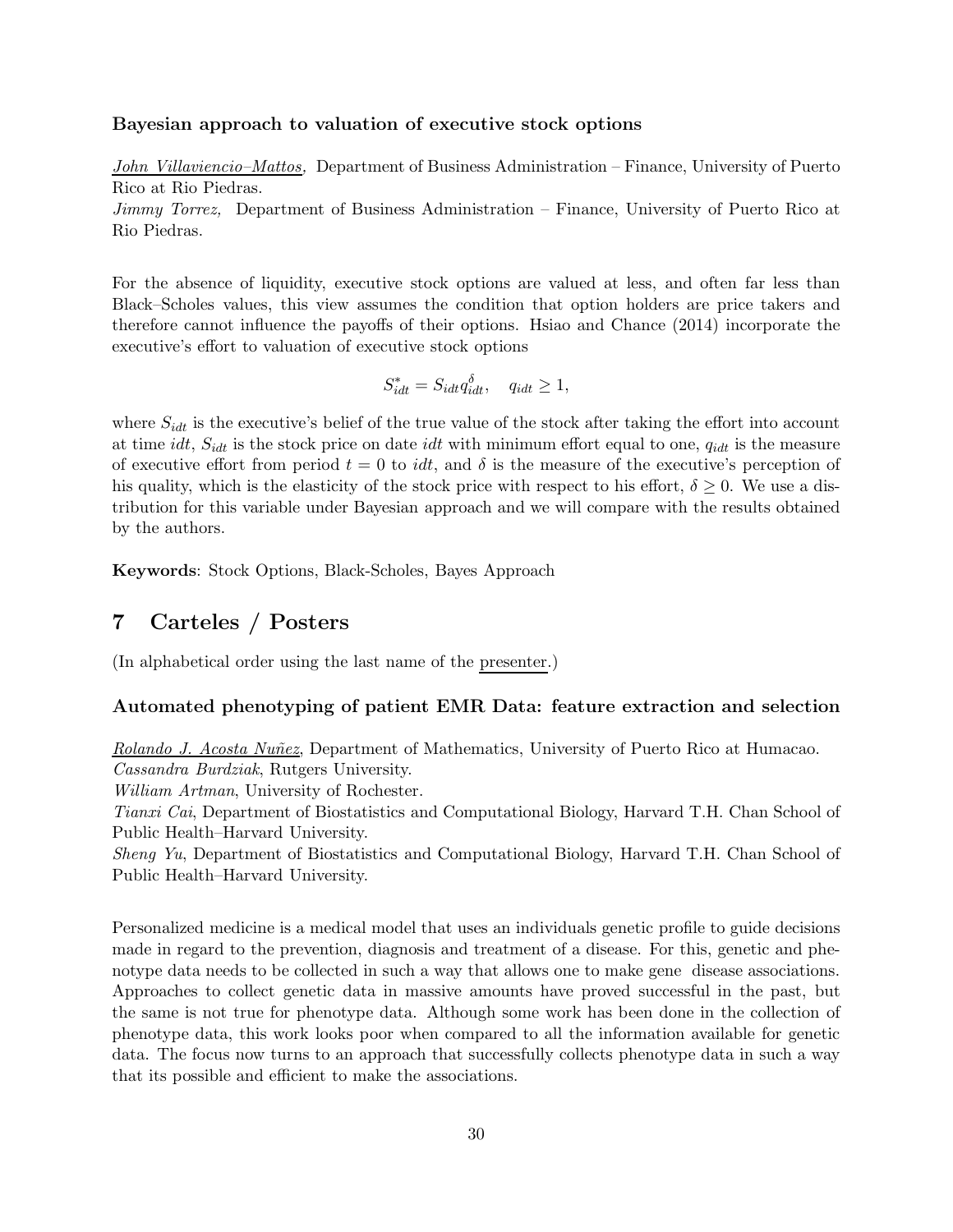The goal of the project is the development of a diseases classification model for EMR notes. With the use of public medical sources, electronic medical records and the application of a natural language processing algorithm we were able to extract key concepts that were related to a disease of interest. The ones studied in this project were Obesity, Migraine, Septic Arthritis, Giant Cell Arteritis and Osteoarthritis. We use the statistical software package R to perform a note level screening test and a patient level screening test of the concepts that were going to be use to train the model. The Bonferroni Correction, the Benjamini–Hochberg Correction and a Permutation Test were implemented to account for a multiple testing problem faced because of the amount of concepts associated with the diseases that were studied. Results from this process were accurate with the literature.

#### Análisis computacional entre matrices esparzas y los métodos del gradiente

Cesar Fernando Bolaños Revelo, Departamento de Matemáticas y Estadística, Universidad de Nariño en San Juan de Pasto, Colombia.

Catalina Maria Rúa Alvarez, Departamento de Matemáticas y Estadística, Universidad de Nariño en San Juan de Pasto, Colombia.

La modelación matemática de una gran parte de problemas de fenómenos reales se sustenta en el desarrollo de ecuaciones diferenciales. La solución analítica a estas ecuaciones en algunos casos es dispendiosa o insoluble, siendo necesarias soluciones numéricas que en general durante el proceso de discretización relacionan matrices de altas dimensiones con una gran cantidad de elementos no nulos, conocidas como matrices esparzas.

En la gran mayoría de métodos numéricos para la resolución de sistemas lineales encontramos los m´etodos del gradiente, los cuales envuelven una gran cantidad de productos entre matriz por vector. Para aprovechar las cualidades que poseen las matrices esparzas tanto en el almacenamiento como en sus operaciones matriciales, se deben usar estructuras de datos eficientes y que trabajen ´unicamente con sus entradas no nulas. Entre estas estructuras se encuentran los esquemas de almacenamiento. Algunos de estos esquemas son: "the coordinate scheme (AIJ)", "the compressed sparse rows (CSR)", "the modified sparse rows (MSR)" y "compressed sparse vector (CSV)" donde, cada una de estos al compararse con los otros esquemas puede ser eficiente o ineficiente, dependiendo del problema de aplicación.

En esta presentación, proponemos dar a conocer algunos resultados computacionales respecto a la memoria y tiempos de computo al comparar diversos esquemas de almacenamiento para matrices esparzas en la solución de grandes sistemas lineales resultantes de discretizaciones numéricas tales como: diferencias finitas, volúmenes finitos y elementos finitos, para problemas de fenómenos reales adquiridos en el recurso electrónico "Matrix Market". Los esquemas usados en las comparaciones son: el AIJ, CSR, MSR y CSV para los cuales se utilizaran los métodos del gradiente entre ellos: el gradiente biconjugado, el gradiente biconjugado cuadrado y el gradiente biconjugado establizado. Dependiendo tanto del método de resolución del sistema lineal como de las propiedades de las matrices, en algunas aplicaciones es importante para mejorar la eficiencia computacional seleccionar correctamente el esquema de almacenamiento a emplearse. Además del uso de los almacenamientos, se aplicará el precondicionador de Jacobi en estos métodos.

Agradecimientos: Esta presentación fue impulsado gracias al proyecto de investigación "Análisis teórico y computacional de las propiedades de matrices para ciertas discretizaciones numéricas" de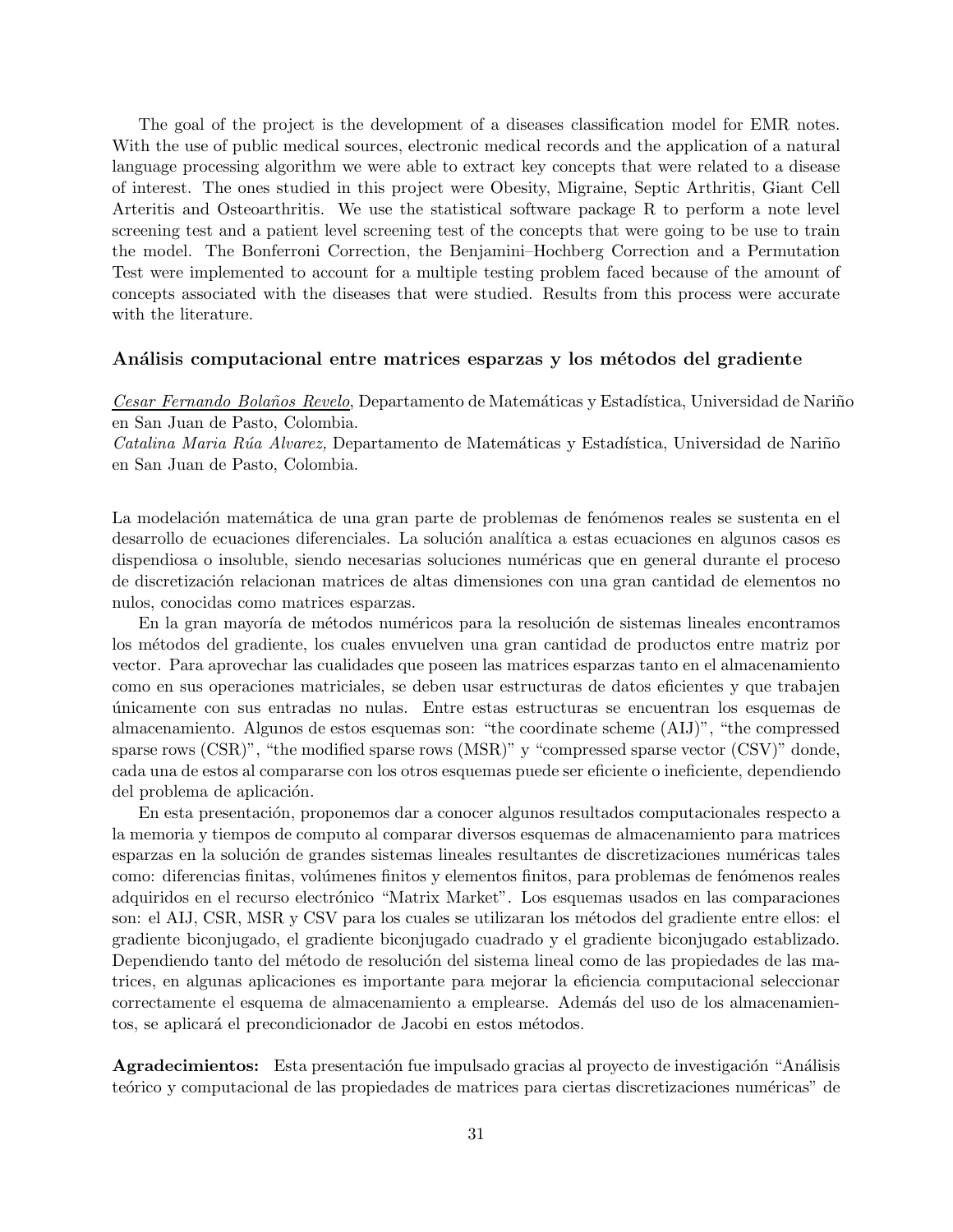la Universidad de Nariño.

Palabras Clave: Matrices esparzas, discretizaciones numéricas, producto matriz por vector, métodos del gradiente.

#### Modeling Wolbachia Transmission in Natural Populations of Anopheles Mosquitoes

Katherine A. Cartagena De Jesús, Department of Mathematics, University of Puerto Rico at Humacao.

Austin Mishoe, University of South Carolina Beaufort.

Haroldo Rodríguez, Florida International University.

Lauren Childs, Department of Epidemiology, Harvard T.H. Chan School of Public Health.

Flaminia Catteruccia, Department of Epidemiology, Harvard T.H. Chan School of Public Health.

Wolbachia are intracellular bacterial symbionts that infect arthropods via maternal transmission and are known to affect the hosts immune and reproductive systems. Prior research has shown that experimental Wolbachia infections in Anopheles can reduce Plasmodium load by inducing an immunological response. Recently, a new strain of Wolbachia was found in natural populations of the malaria vector Anopheles gambiae. Nevertheless, the host-symbiont interaction between Anopheles and Wolbachia has been poorly studied because of its recent discovery outside of experimental environments. Consequently, in order to improve the efforts towards combating malaria, it is important to understand the relationship between Anopheles, Wolbachia, and Plasmodium. Using mathematical modeling, the aims of this project were to understand the stable prevalence of Wolbachia in natural Anopheles mosquitoes, and predict what factors affect the prevalence of Wolbachia in the Anopheles host.

A model of Wolbachia infection of Anopheles populations was developed including four ordinary differential equations that predicted the number of adult progeny according to sex and Wolbachia infection status after many reproductive cycles. We ran population dynamic simulations in Matlab using data collected in Burkina Faso, and a sensitivity analysis in order to determine which parameters had the greatest impact on the prevalence of Wolbachia in Anopheles populations. The sensitivity analysis showed that the most significant alterations in population dynamics were caused by changes in the proportion of females in their reproductive stage that lay eggs depending on their Wolbachia infection status and the transmission rate in the progeny of infected females. Results from this model can be used to predict reproductive cycles in experiments carried in more controlled environments.

Acknowledgements: We want to give thanks to Dr. Lauren Childs, Dr. Flaminia Catteruccia, and Dr. Catteruccias laboratory team for their sage advice, and patient encouragement throughout the whole research. We will also like to thank the organizers of the Summer Program of Epidemiology at Harvard T. H. Chan School of Public Health which made this research experience possible.

Keywords: Wolbachia, Anopheles gambiae populations, Plasmodium, infection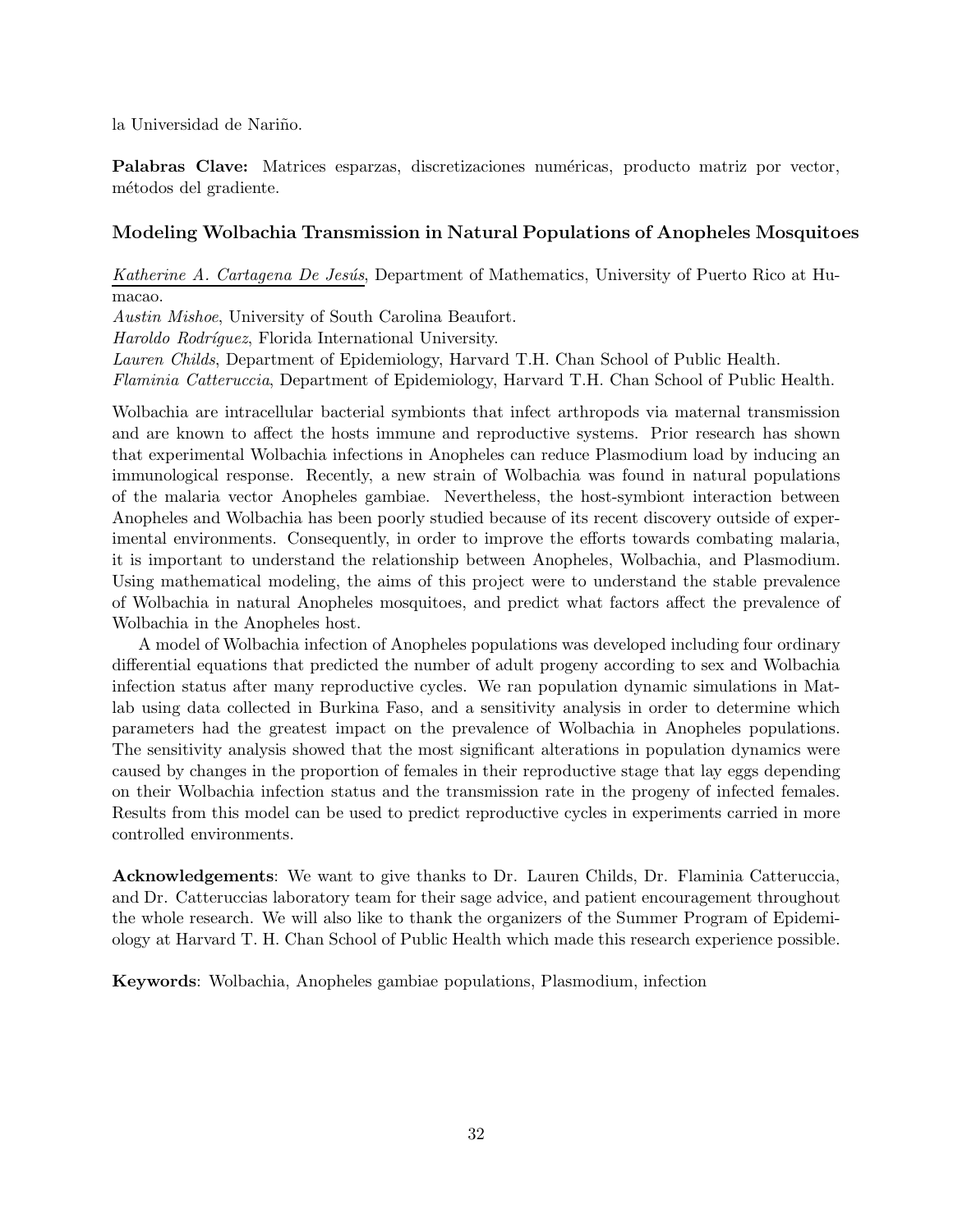## Platelet counts and their effect on patient outcomes with patent ductus arteriosus (PDA)

Edel Sah, University of Notre Dame. Lorena Cristal, Department of Mathematics, University of Puerto Rico at Humacao. Chelsea Robalino, University of Florida. Patrick Breheny, Department of Biostatistics, University of Iowa.

As a fetus develops, blood passes from the heart through an open aorta to the not yet functional lungs. Once the baby has been delivered, it is expected that the heart closes off the aorta from the pulmonary artery, separating the oxygenated and deoxygenated blood. Sometimes this does not occur, causing a circulatory disorder called patent ductus arteriosus (PDA). This research focuses on premature newborns, who have a higher prevalence of this disorder. Currently, it is unclear to doctors what is the best approach to treating PDA: letting the aorta close on its own, administering medicine (indomethacin), or performing surgery.

Data for 405 preterm newborns was collected at the University of Iowa Hospitals and Clinics. We used logistic regression to examine the relationship between platelet counts in the first 7 days of life and other factors on three clinical outcomes: development of PDA, recovery without intervention, and successful indomethacin treatment. We found a positive correlation between higher platelet counts and better clinical outcomes for the patients. There were interesting dynamics between the early, later, and average platelet counts and their importance in our predictive models.

#### Investigating crime data in Puerto Rico through statistical analyses

Jean C. Galán–Rivera, Department of Mathematical Sciences, University of Puerto Rico at Mayagüez. Pedro A. Torres–Saavedra, Department of Mathematical Sciences, University of Puerto Rico at Mayagüez.

In an exploratory analysis of PR crime data reported by the police department in 2014, we found that Bayamon is the police region with the largest number of crime events (12,411 crimes) and the second largest crime rate (1,849 crimes per 100,000 inhabitants). Because of its high crime prevalence, we are focusing our analyses in this region. Using a descriptive data analysis, we found that theft is the most frequent type of crime (6,696 crimes, 53.95%) in the region; more than the double of the second type of crime that has occurred, which is burglary (2,453 events, 19.76%). The period between 7:00pm and 8:00pm exhibited the largest number of crimes in Bayamon with 685 crimes (5.5%). In average, about 1.32 crimes occurred per hour in the region. Using georeferentiation we found that the mean centre of the data was located at Bucarabones, Mucarabones, Toa Alta, 00949. The data is clearly clustered in certain areas and boroughs showing some crime hot-spots. The original data had location information in decimal degrees coordinates, so a transformation to eastings/northings coordinates was necessary in order to interpret intensity results in metric units. We used kernel-smoothing techniques to analyze the spatial distribution of crime intensity. To determine the optimal bandwidth for the kernel smoothing we used the Least-Squared Cross-Validation (LSCV) criterion. LSCV found that 12 hectometers is the optimal bandwidth for the kernel smoothing of the study region. We found that crime intensity changes by month, but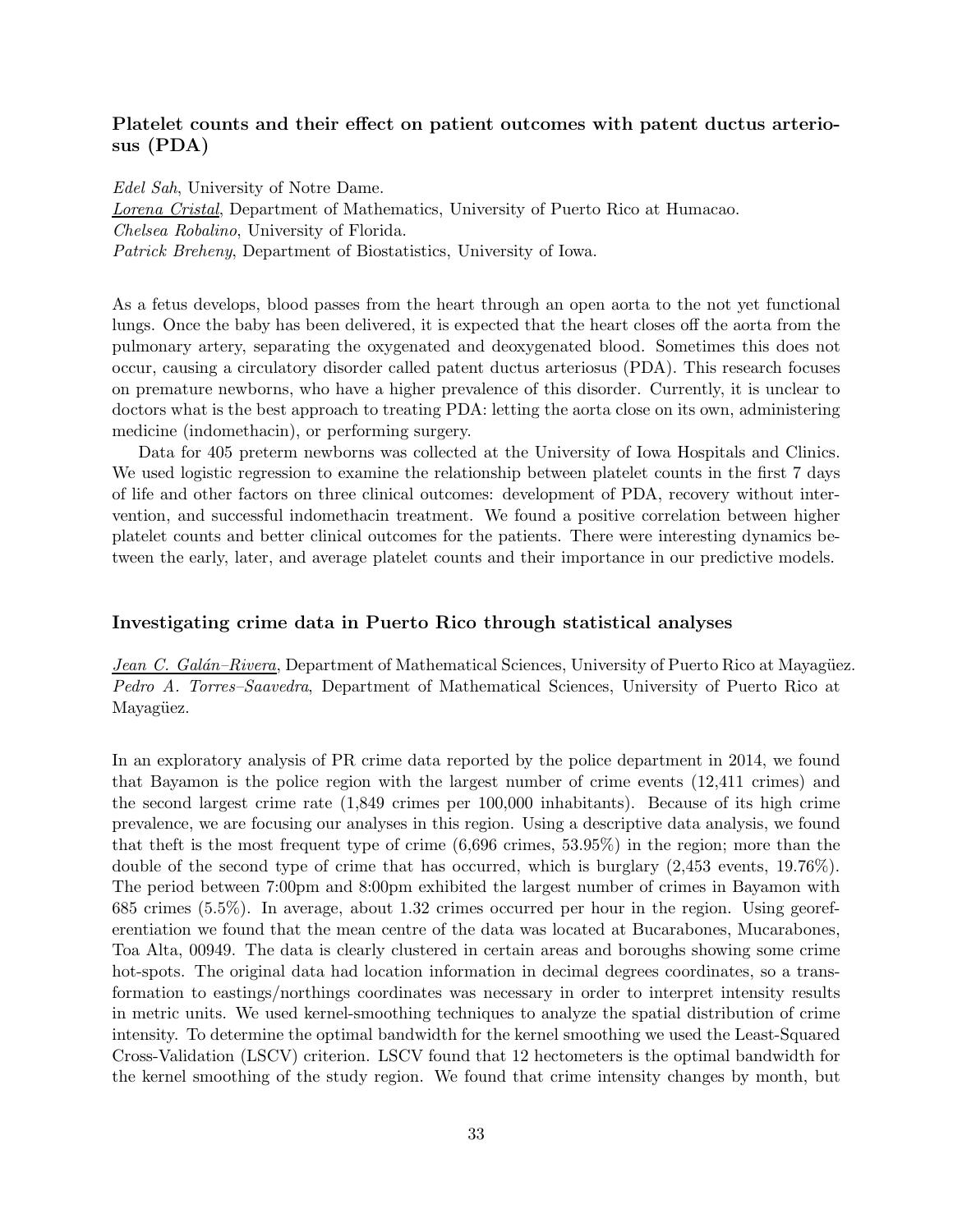the crime hot-spots remains almost equally distributed spatially across time. The results of this research will lead to better understanding of crime pattern in this region and could be used to design public policies by the police department and policymakers.

Acknowledgement: This research was sponsored by the Puerto Rico Louis Stokes Alliance for Minority Participation (PR-LSAMP) research program.

Keywords: data analysis, statistics, point-pattern analysis, RStudio.

#### Modelos de cazador–presa: una nueva estrategia de persecución

Anthony Gómez Fonseca, Departamento de Matemática y Física, Universidad de Puerto Rico en Cayey.

Luis A. Molina Rodríguez, Departamento de Matemática y Física, Universidad de Puerto Rico en Cayey.

Errol Montes Pizarro, Departamento de Matemática y Física, Universidad de Puerto Rico en Cayey.

Considere la situación en que un perro persigue a un conejo. ¿Cuál es la trayectoria que debe seguir el perro para atrapar al conejo? Una pregunta tan sencilla? como esta nos remonta al 1732, a lo que se conoce como el problema de búsqueda original, planteado por el matemático francés Pierre Bouguer. En el problema original, el perseguido (a quien nos referiremos como el conejo) se mueve sobre una línea recta. El perseguidor (a quien nos referiremos como el perro) se mueve hacia la posici´on del conejo, apuntando directamente hacia el conejo en cada instante de tiempo. Este ha sido el criterio de persecución más utilizado en el modelaje matemático de estas situaciones.

Nuestra investigación tiene como objetivo principal utilizar un nuevo criterio de persecución. Este consiste en que el perro, en vez de apuntar directamente hacia donde ve al conejo, lo hace una distancia más al frente. Esa distancia es proporcional a la separación entre el perro y el conejo en cada instante. El propósito es verificar si esta nueva estrategia reduce el tiempo de captura al compararlo con el criterio utilizado por Bouguer.

Adem´as de estudiar el problema planteado originalmente por Bouguer con el nuevo criterio de persecución, también estudiamos el caso en que el conejo huye a lo largo de una parábola. En las situaciones estudiadas, la utilización del criterio propuesto en esta investigación resulta en un tiempo de captura menor al compararlo con el criterio original de Bouguer. Por consiguiente, la idea de la anticipación en las estrategias de persecución resulta ser más efectiva bajo las condiciones que proponemos en esta investigación.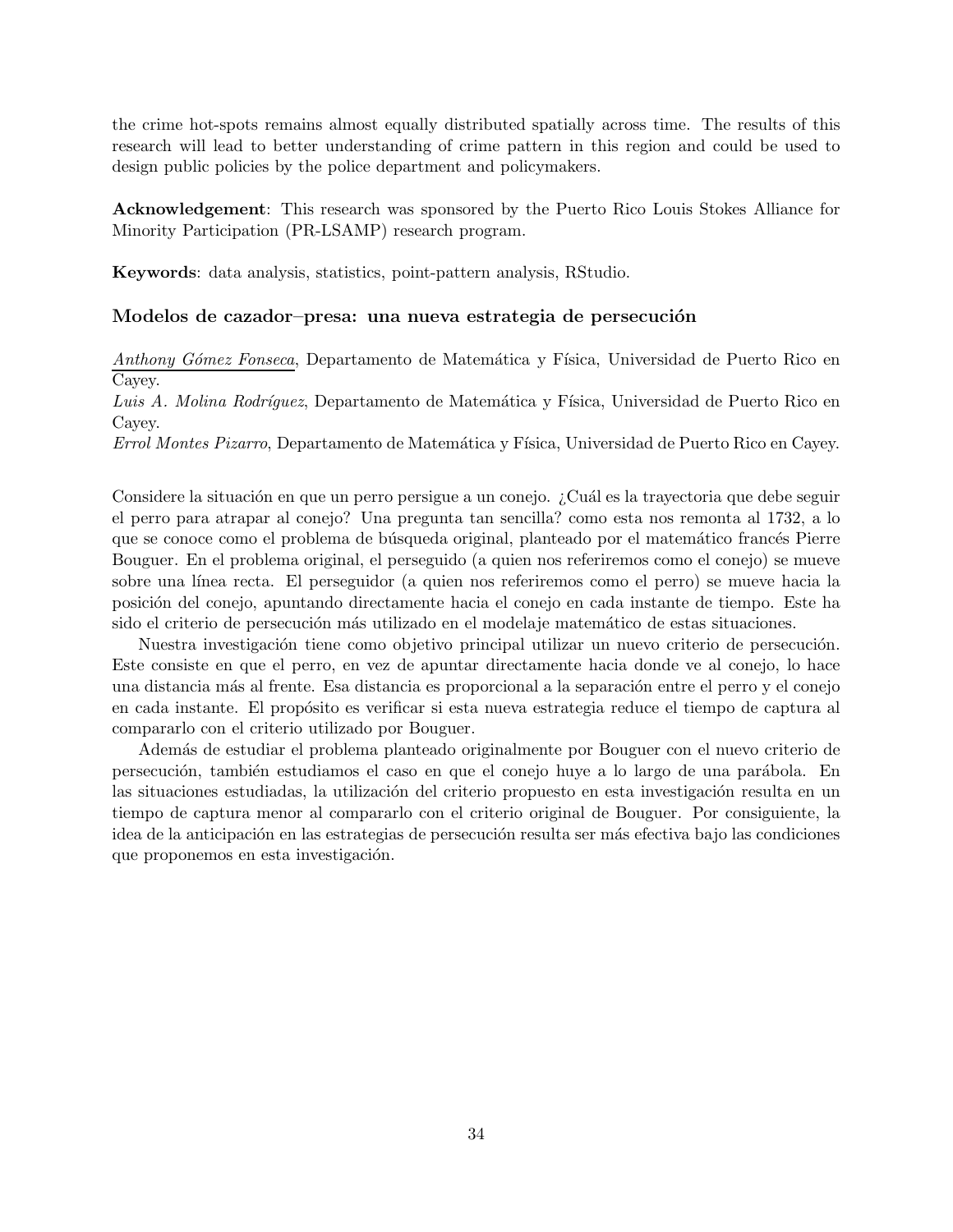## Effect of Distraction and Alzheimers Disease in Simulated Driving Based on Four Methods of Data Reduction

Luis Villacis, Kean University.

Jansel Herrera, Department of Mathematics, University of Puerto Rico at Humacao. Jeffrey Dawson, Department of Biostatistics, University of Iowa. Monelle Tamegnon, Department of Biostatistics, University of Iowa.

Using data collected from a driving simulator at the University of Iowa Hospital and Clinics, we were able to apply four methods of reducing lateral lane position data observed during a 53 second stretch of straight road driving. The four reduction methods were:

a) counting the standard deviation of the lane position;

b) counting the number of lane departures;

c) integrating the area lane departures;

d) the re-centering parameter based on the model proposed by Dawson et al (2010).

Data were available from 69 drivers with Alzheimers disease (AD) and 129 healthy older drivers without. The drivers were exposed to two segments, one control segment meant to be free of distractions, and another segment where the drivers were asked to perform the Paced Auditory Sequential Addition Task (PASAT). Overall, we found that drivers with AD performed worse than healthy subjects, and that the PASAT task influenced driving, but it was unclear whether the effect of PASAT was different between groups.

## String matching: a data structure approach

Shariemar López Vázquez, Department of Mathematical Sciences, University of Puerto Rico at Mayagüez.

Ana Carmen González, Department of Mathematical Sciences, University of Puerto Rico at Mayagüez.

A suffix array can be described as a lexicographically sorted list of all suffixes of a text. This data structure is essential for applications involving the pattern-matching problem and genome analysis. We have designed and constructed a serial nave implementation of the suffix array, made time complexity analysis of the sorting algorithms, and generated data using different sizes datasets of genome sequences that allowed us to study the efficiency of the different sorting algorithm implementations. The skew algorithm has also been studied. Since this algorithm only works with numbers but our dataset was made up of characters, we built a code that converted a string of characters into integers and designed a ranking system for the different characters in the string. We have also conducted runtime tests to compare the skew algorithm implementation of suffix arrays with our nave construction.At this point we are not aiming at designing the most efficient suffix array algorithm but rather in the experience of studying time complexity. Tests have been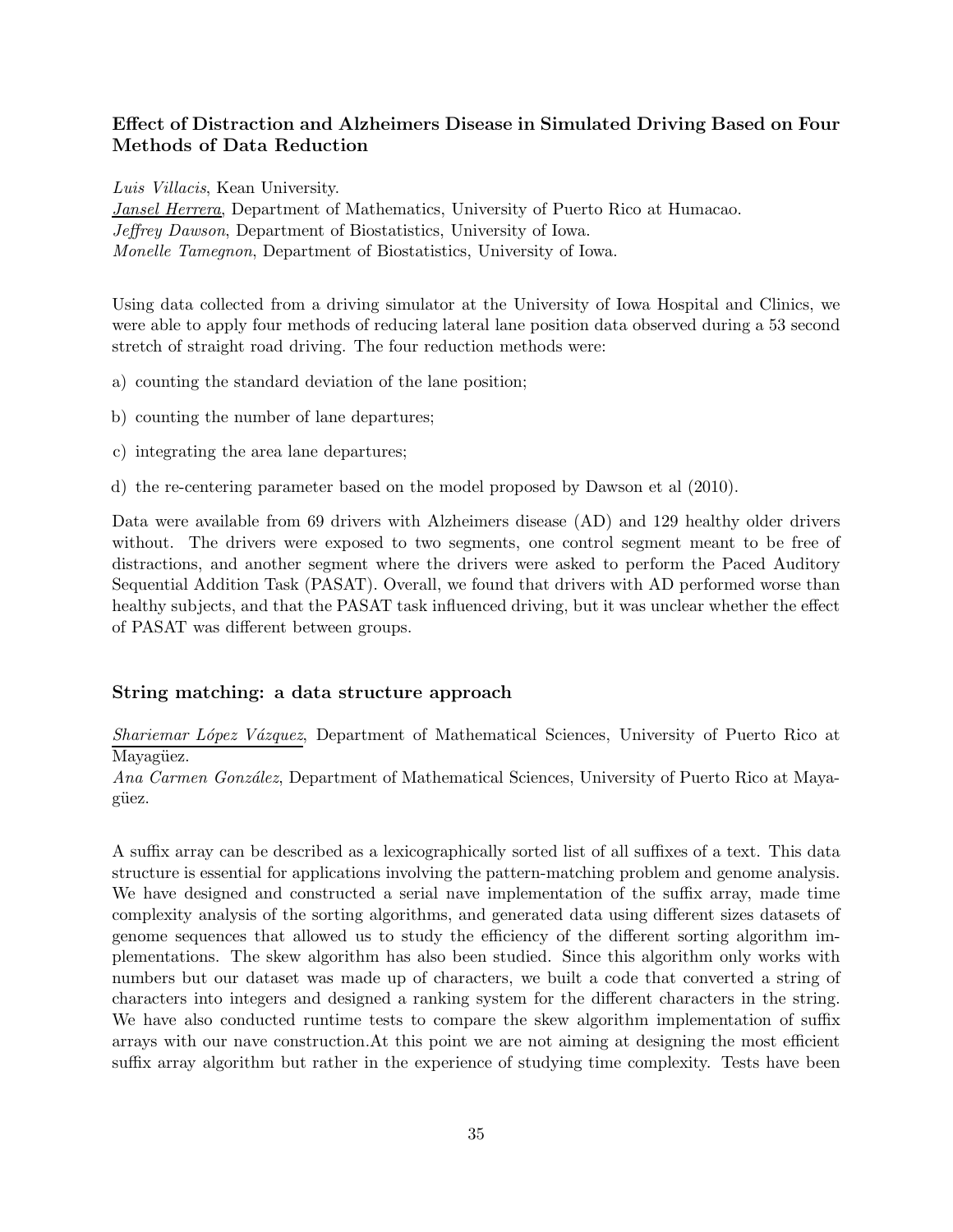performed on Blue Waters, which contains 22,640 XE6 compute nodes and is one of the fastest supercomputers. Tests have also been performed on LittleFe, which is a complete multi-node portable computational cluster.

#### Modeling a Herpes Gladiatorum Outbreak in a Wrestling Summer Camp

Kevin L. Molina–Serrano, Department of Industrial Engineering, University of Puerto Rico at Mayagüez.

Karen Ríos-Soto, Department of Mathematical Sciences, University of Puerto Rico at Mayagüez.

One of the most common infections in sports is skin infections or cutaneous infections. An estimated 8.5% of health conditions and injuries in high school sports are related to infectious diseases of the skin where as 21% are estimated in college sports. Athletes may get infectious when they are in direct skin to skin contact with infectious athletes. A common skin infection among wrestling athletes, caused by the herpes simplex virus type 1 (HSV-1) is the Herpes Gladiatorum virus. Although the virus can be treated, it does not have a cure. The lesions or blisters usually appear 7 to 8 days after acquiring the virus but some symptoms could occur before the visible lesions, such as: fever, sore throat, swollen lymph nodes and tingling on the skin. Infected individuals can infect others before the lesions or blisters appear (approximately within 3 days). In this work, we built a system of nonlinear ordinary differential equations to analyze and simulate an outbreak of Herpes Gladiatorum in the J. Robinson Intensive Wrestling Camp. The scope of this work is on two consecutive outbreaks during the summers of 2000 and 2001, where data is available. We stratified the wrestler population into four epidemic states that is: susceptible wrestlers, wrestlers with latent herpes infections, infectious wrestlers with lesions and finally wrestlers on a quiescent state (non-infectious, a dormant form of the virus). At this preliminary stage, we find and analyzed the system equilibrium, compute an expression for the threshold condition of the disease, known as the basic reproductive number and explore some possible scenarios through numerical simulations of the system. Based on the available incidence data we plan to estimate epidemiological parameters of the model as well as the actual basic reproductive number of each outbreak.

Keywords: Herpes Gladiatorum, J. Robinson Intensive Wrestling Camp, nonlinear ordinary differential equations system

#### Counting large prime numbers

Adriana Morales, Department of Mathematics, University of Puerto Rico at Río Piedras. Allen Roginsky, Information Technology Laboratory, National Institute of Standards and Technology, Gaithersburg, MD.

Large prime numbers are a basic element of keys for digital signature standards such as RSA, which has been standardized by NIST. However, the primes chosen for the RSA digital signature must satisfy a different set of restrictions. The problem arises when trying to generate those large primes with a given(fixed) number L of bits and for them to satisfy the conditions so they are secure enough to withstand a cryptanalytic attack. Are there enough primes available for the purpose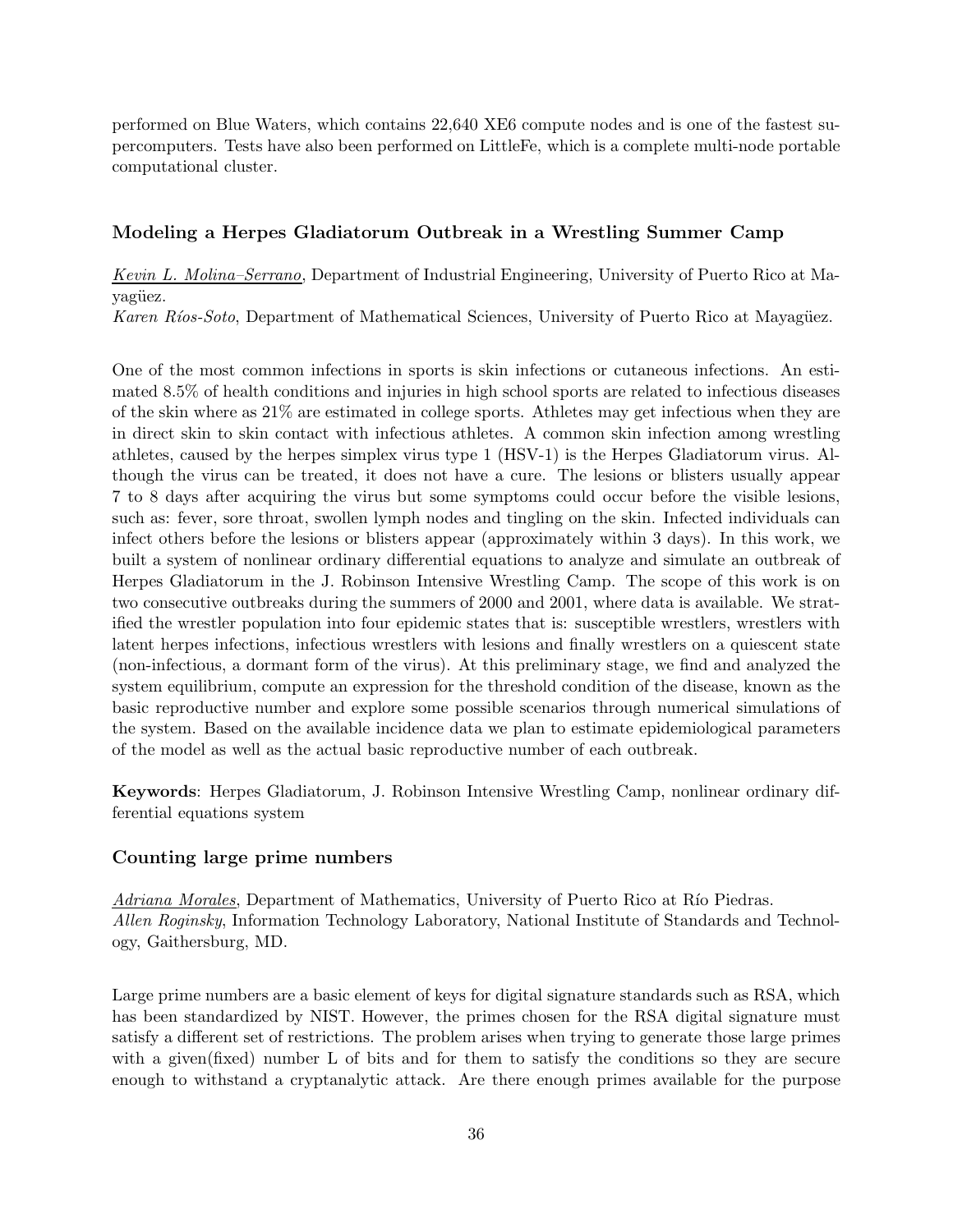of the RSA? What if more conditions are added? The prime numbers are counted under various assumptions and then the results are expressed as an estimate of the number of the primes as a function of the parameters established by the Federal Information Processing Standards(FIPS) 186-4. The results are analyzed to see to what extent these new requirements reduce the already small pool of available primes and if more conditions can be added.

Acknowledgements: This research was sponsored by The National Institute of Standards and Technology and The National Science Foundation. Special thanks to the Puerto Rico Louis Stokes Alliance For Minority Participation for recommending me to participate in this program.

Keywords: prime numbers, digital signatures, RSA, FIPS 186-4

#### Decomposition of quasinormal matrices in Jordan form

Sheilamarie Moreno-Horta, Department of Mathematics, Inter American University of Puerto Rico, San Germán Campus.

Alvaro Lecompte–Montes, Department of Mathematics, Inter American University of Puerto Rico, San Germán Campus.

Quasinormal matrices are those matrices that can be decomposed into Jordan form in an ortonormal basis. They have been characterized as having the commutator with its adjoint matrix,  $K = AA^* - A^*A$ , tripotent:  $K^3 = K$ . In addition, the projector  $P = (K^2 + K)/2$  satisfies  $AP = PAP$ . As a consequence of these properties, the Jordan form of quasinormal matrices can be calculated reducing the matrix  $A$  to the subspace orthogonal to  $P$ . The new matrix of smaller dimensions has similar properties and the same eigenvalues but shorter Jordan cycles. The method can be iterated until a reduced normal matrix  $A_p$  is calculated. This last matrix can be diagonalized following Schurs method. After that, the generalized eigenvectors of A can be recovered from those of  $A_p$ . We have programmed the method using the system *Mathematica* and applied it to randomly generated quasinormal matrices. The Jordan form of the matrix is first randomly generated, and later it is rotated to a randomly chosen orthonormal basis. We can recover the Jordan decomposition of the matrix using this method and analyze how it works. The method shows to be more stable than the traditional Cayley-Jordan algebraic method which usually has approximation difficulties with the same type of matrices. Since the Schurs method decompose matrices it into an upper triangular matrix, which has not an exact Jordan form, this method also gives better results than the Schurs when applied directly to A.

Acknowledgements: Some of the ideas were proposed by students in the abstract algebra course of March-May 2014.

Keywords: matrix algebra, normal matrix, matrix diagonalization, Jordan form decomposition Schur form decomposition.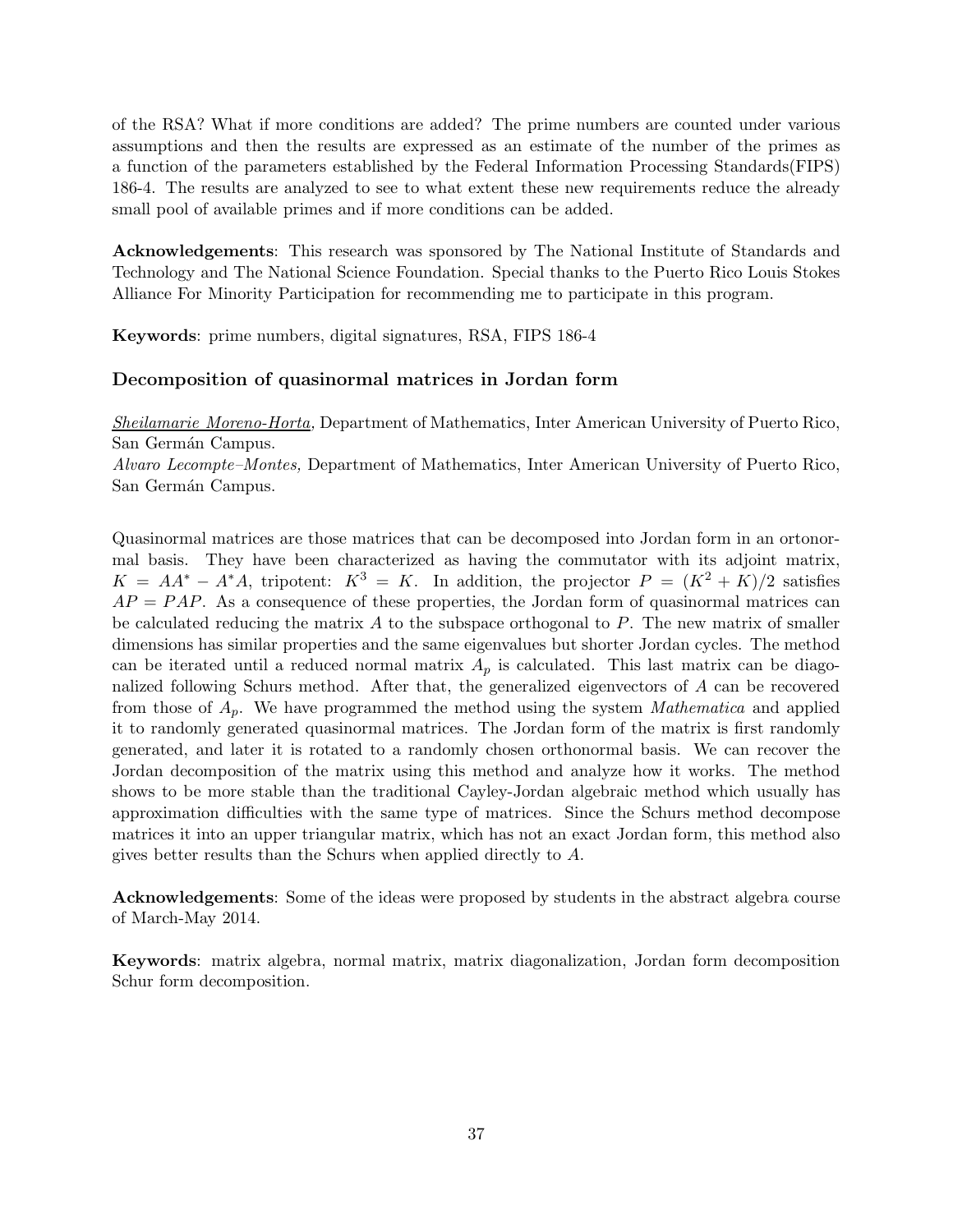#### A model for the control of dengue fever with the use of GMM

Rolando J. Acosta Nuñez, Department of Mathematics, University of Puerto Rico at Humacao. Josue Olivieri, Department of Mathematics, University of Puerto Rico at Humacao. Joaquin Rivera Cruz, Department of Mathematics, University of Puerto Rico at Humacao.

Dengue fever is a mosquito borne disease caused by the dengue virus that is primarily transmitted by the genus Aedes aegypti. Puerto Rico has experienced epidemic dengue activity periodically since 1963 with four years of more than 10,000 cases of the disease. The main vector control measure includes the elimination of their nesting places and has been somewhat successful. Innovative research suggests the use of genetically modified mosquitoes to control epidemics of vector borne diseases. In this project a mathematical model was developed that considers both the population dynamics of GMMs and wild type, dengue infected, mosquitoes and the epidemic dynamics of the disease in a human population. The same has six equations that describes the population dynamics and three more equations to describe the epidemic dynamics. A quantitative analysis of the model was done and compared to multiple numerical simulations.

#### Congruence classes for Gaussian Integers

Johann Rivera–Panas, Department of Mathematics, Inter American University of Puerto Rico, San Germán Campus.

Alvaro Lecompte–Montes, Department of Mathematics, Inter American University of Puerto Rico, San Germán Campus.

Gaussian integers, that is complex numbers with integer real and imaginary parts, have almost the same algebraic properties of integers, including division algorithm. The only exception is that there is not a unique obvious way to express the remainder of a division. Therefore, a nice arithmetic can be done with congruence classes of Gaussian integers that can be useful to develop cryptographic schemes analog to those with integers. Following previous work, we have devised a method to select a unique representative in each congruence class, in which (mod  $z = a + bi$ ) we select a number in the set  $Z_d + Z_m i$ , where  $m = gcd(a, b)$  and  $d = (a^2 + b^2)/m$ . Operations between representatives of the classes are done by the usual rules of complex integers, and the following two rules:

- 1) imaginary numbers are reduced to a real plus an imaginary with the congruency  $mi \equiv f \pmod{m}$ z), where  $f = -ka + hb$ , for h and k such that  $m = ha + kb$ . The coefficients h and k can be calculated using Euclids extended algorithm.
- 2) Each integer can be reduced with the congruency  $d \equiv 0 \pmod{z}$ .

After these reductions, the set  $Z_d + Z_m i$  is closed and forms a ring. Following this definition, we set methods to calculate operations in the ring, determine and generate prime Gaussian integers, modular powers, inverses, calculate the Euler phi function and other useful tools for doing encryption and decryption. The programming has been developed using the system Mathematica and applied to numerous examples to proof its performance.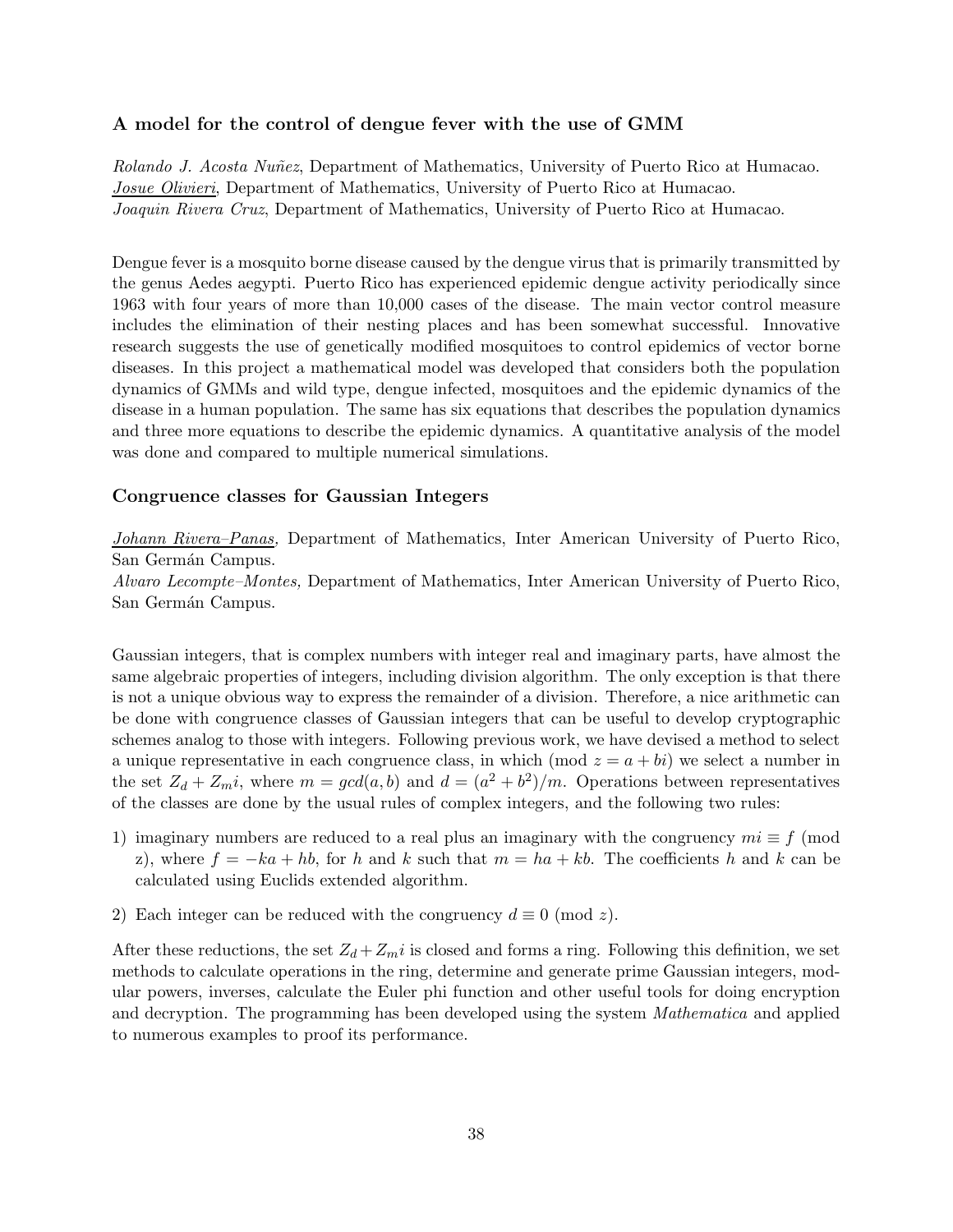Acknowledgements: This works is based on a previous done with collaboration of several students under a project sponsored by NSF-BPCA in 2013-14.

Keywords: Gaussian integers, congruence classes, complex modular arithmetic, cryptographic codes.

## A Mathematical Epidemiological Model to Study the Impact of the Prodrome Period on Herpes Simplex Viruses Epidemics

Luis Almonte, Department of Mathematical Sciences, University of Puerto Rico at Mayagüez. Luis Ramos, Department of Mathematical Sciences, University of Puerto Rico at Mayagüez. Michelle Rosado, Department of Mathematical Sciences, University of Puerto Rico at Mayagüez. Emmie Román, Department of Mathematical Sciences, University of Puerto Rico at Mayagüez. Daniel Melo, Department of Mathematical Sciences, University of Puerto Rico at Mayagüez. Karen Ríos-Soto, Department of Mathematical Sciences, University of Puerto Rico at Mayagüez.

Herpes Simplex Viruses (HSV-1 and/or HSV-2) has reached epidemic proportions worldwide in recent years. Approximately 67% of the global population are currently infected with HSV-1 and 16% with HSV-2. HSV are an infection of the skin transmitted by direct contact with the infected area. Typically, HSV-1 is established in the trigeminal ganglion (orofacial), but also can establish in the genital area. On the other hand, HSV-2 is typically established in the dorsal root ganglion and expresses commonly in the genital area. There is no known cure for HSV, but the viruses are not active nor contagious all the time. This phase is known as quiescent. Six to forty-eight hours before visible lesions, HSV are in the prodrome period, where the individual may be infectious and experience constitutional symptoms. There are several bio-mathematical studies on HSV-2, but only few in HSV-1, which none that includes the prodrome period explicitly. The objective of this work is to built a mathematical epidemiological model of non-linear ordinary differential equations to study the impact of the prodrome period on new HSV infections. The model stratifies the population into susceptible individuals, HSV infectious individuals (with lesions), individuals on the prodrome period under primary infection, individuals on the prodrome period under reactivation of the virus and individuals in quiescent state (non-infectious). At this preliminary stage we investigate the system equilibria, the basic reproductive number and other partial results through simulations.

Aknowledgements: This work was sponsored by the Department of Mathematical Sci- ences and the Center for Undergraduate Research in Mathematics (CURM) at Brigham Young University with a grant from the National Science Foundation (NSF).

Keywords: mathematical model, non-linear system, herpes, equilibrium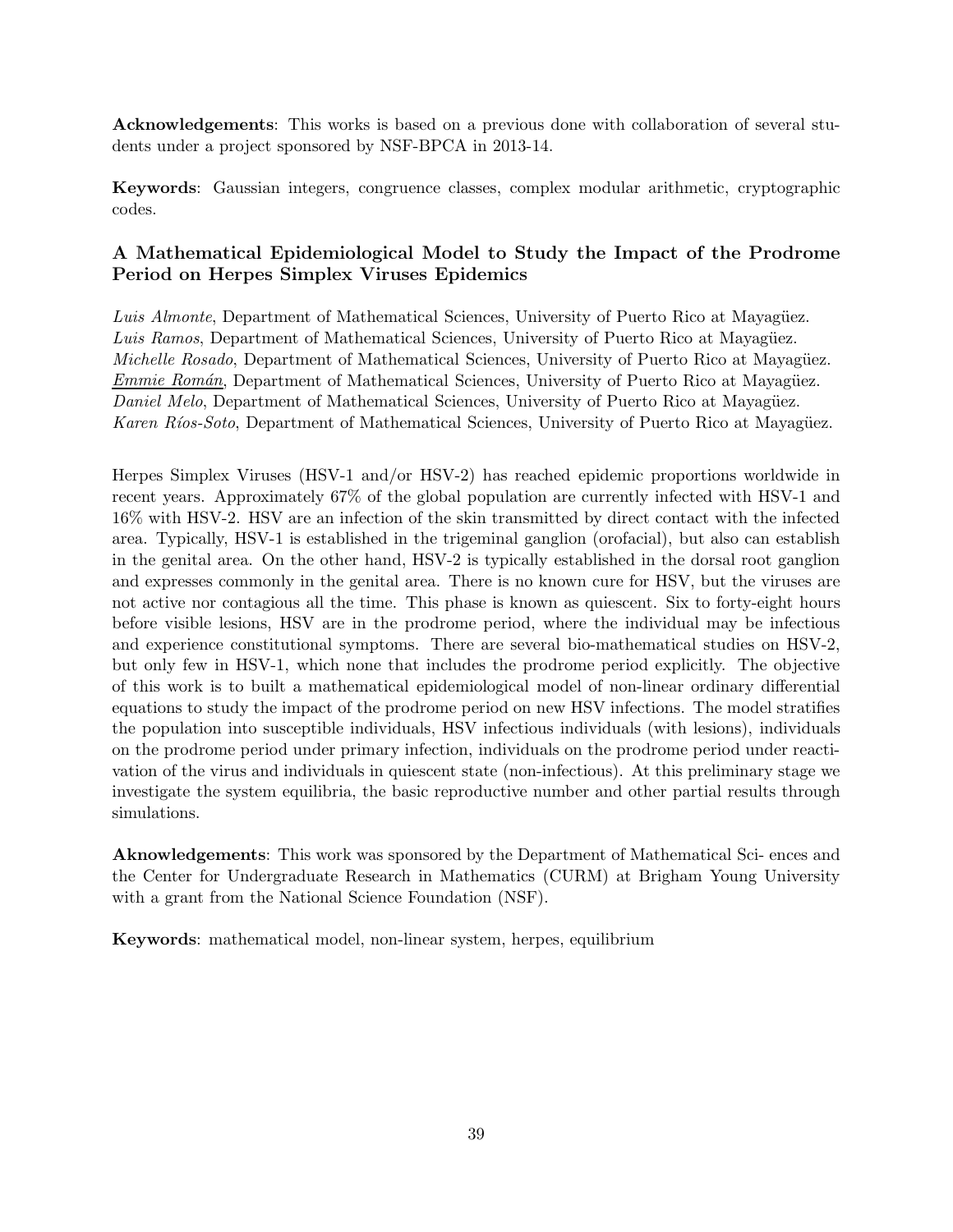## Index

Acosta Nuñez, Rolando J., 30, 38 Almonte, Luis, 39 Aparicio, Rafael, 17 Arce, Rafael, 16 Arce–Nazario, Rafael, 13, 24 Arnaudon, Marc, 21 Artman, William, 30

Bayro–Corrochano, Eduardo, 21 Berthoumieu, Yannick, 21 Bolaños Revelo, Cesar Fernando, 31 Bollman, Dorothy, 8 Bourmaud, Guillaume, 21 Breheney, Patrick, 33 Burdziak, Cassandra, 30

Cáceres, Alberto, 14 Cartagena De Jesús, Katherine A., 32 Castro, Francis, 14, 16, 18, 21 Castro, Francis, , 16 Catteruccia, Flaminia, 32 Childs, Lauren, 32 Corrada, Carlos, , 16 Cristal, Lorena, 33 Cruz–Aponte, Mayteé, 10

Dawson, Jeffrey, 35 Delgado, Moises, 14 Diaz–Lopez, Alexander, 10

Emamy–K., M.Reza, 26

Flores, Edwin, 17

Gómez Fonseca, Anthony, 34 Galán–Rivera, Jean C., 33 Giremus, Audrey, 21 González, Ana Carmen, 35 González, Oscar E., 18

Harris, Pamela E., 10 Heras–Llanos, Alfonso E., 19 Herrera, Jansel, 35 Hoang, Tuan, 23 Hogben, Leslie, 26

Insko, Erik, 9 Irizarry, Rafael, 8, 16 Janwa, Heeralal, 14 Keyantuo, Valentine, 17 López Encarnación, Juan M., 11 López Vázquez, Shariemar, 35 Lecompte–Montes, Alvaro, 19, 37, 38 Mégret, Rémi, 21 Méndez-Hernández, Dalvin D., 12 Maldonado, Luis O., 8 Martínez Planell, Rafael, 20 McGee, Daniel, 20 Medina, Luis A., 21 Meléndez Alvarez, Juan R., 22 Melo, Daniel, 39 Mishoe, Austin, 32 Molina Rodríguez, Luis A., 34 Molina–Serrano, Kevin L., 36 Montes Pizarro, Errol, 34 Morales, Adriana, 36 Morales–Butler, Emmanuel J., 12 Moreno-Horta, Sheilamarie, 37 Narciso, Flor, 22 Negrón–Marrero, Pablo V., 23 Nguyen, Dung, 23 Nguyen, Son, 23 Olivieri, Josue, 38 Ordoñez, Patricia, 24 Orellana, Rosa, 9 Orozco, Edusmildo, 15 Ortíz, José, 16 Ortiz–Ubarri, José, 13, 24 Ortiz–Zuazaga, Humberto, 15, 24

Pérez, María–Eglée, 24 Pacheco–Tallaj, Natalia M., 16 Pericchi, Luis Raúl, 16, 24 Planchart Márquez, Orlando, 25

Rúa Alvarez, Catalina Maria, 31